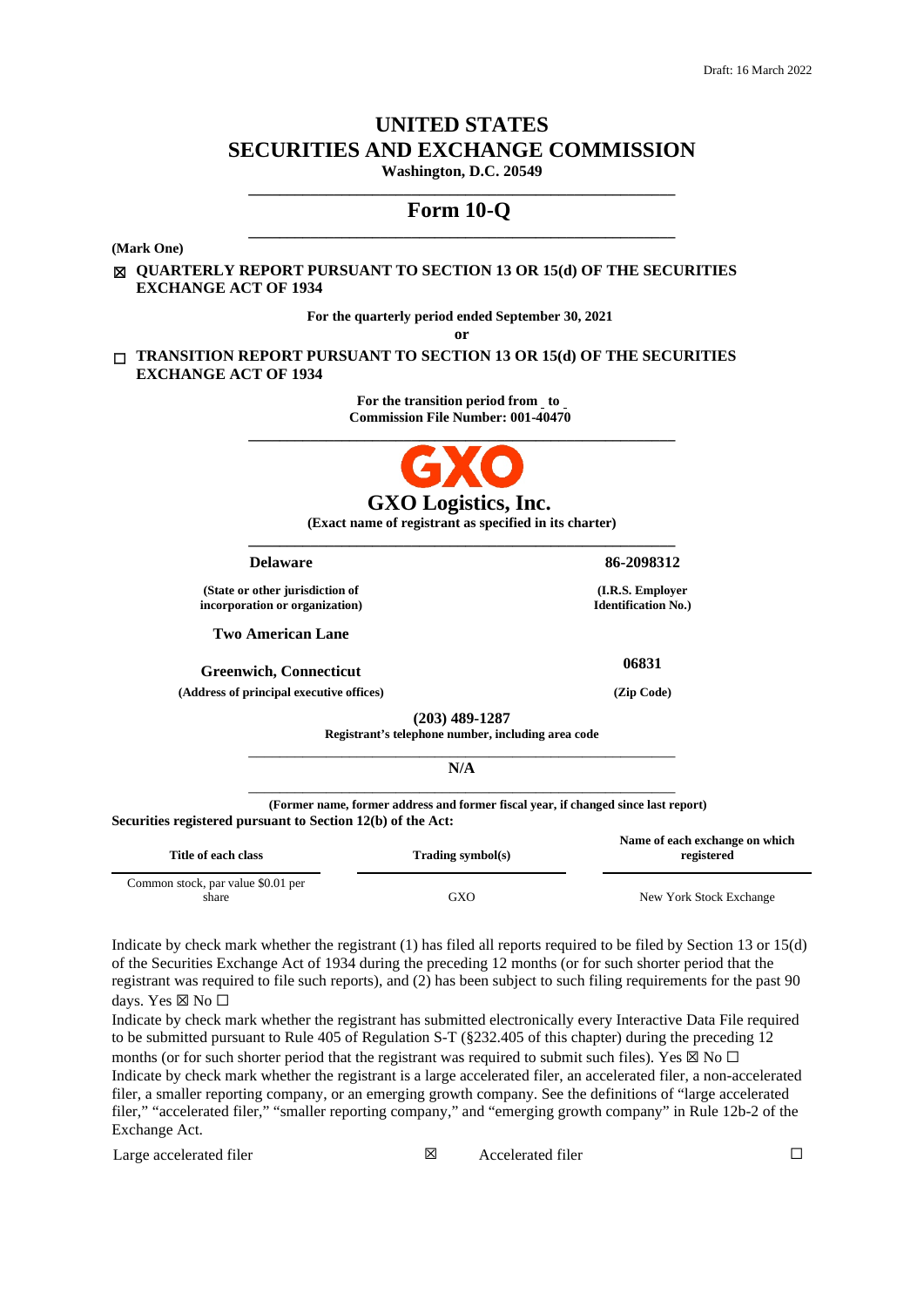If an emerging growth company, indicate by check mark if the registrant has elected not to use the extended transition period for complying with any new or revised financial accounting standards provided pursuant to Section 13(a) of the Exchange Act.  $\Box$ 

Indicate by check mark whether the registrant is a shell company (as defined in Rule 12b-2 of the Act). Yes  $\Box$  $No \boxtimes$ 

As of October 29, 2021, there were 114,642,842 shares of the registrant's common stock, par value \$0.01 per share, outstanding.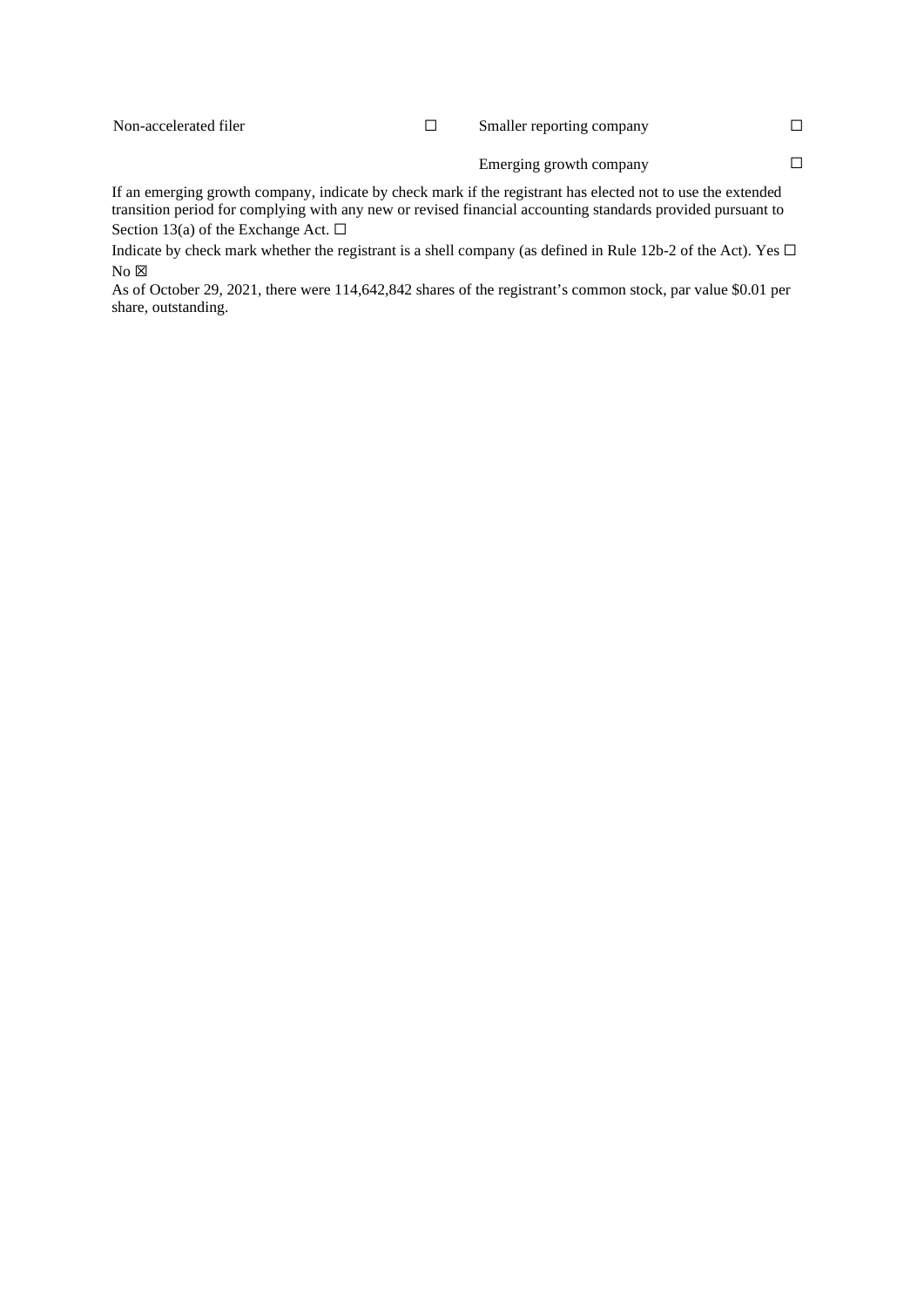#### **GXO Logistics, Inc. Quarterly Report on Form 10-Q For the Quarterly Period Ended September 30, 2021 Table of Contents**

| <b>Part I-Financial Information</b>                                                           |                 |
|-----------------------------------------------------------------------------------------------|-----------------|
| Item 1. Unaudited Financial Information                                                       | $\overline{2}$  |
| <b>Condensed Consolidated Statements of Operations</b>                                        | $\overline{2}$  |
| <b>Condensed Consolidated Statements of Comprehensive Income (Loss)</b>                       | $\overline{3}$  |
| <b>Condensed Consolidated Balance Sheets</b>                                                  | $\overline{4}$  |
| <b>Condensed Consolidated Statements of Changes in Equity</b>                                 | $\overline{5}$  |
| <b>Condensed Consolidated Statements of Cash Flow</b>                                         | $\overline{1}$  |
| <b>Notes to Condensed Consolidated Financial Statements</b>                                   | $8\overline{8}$ |
| Item 2. Management's Discussion and Analysis of Financial Condition and Results of Operations | 22              |
| Item 3. Quantitative and Qualitative Disclosures About Market Risk                            | 29              |
| <b>Item 4. Controls and Procedures</b>                                                        | 30              |
| <b>Part II-Other Information</b>                                                              |                 |
| <b>Item 1. Legal Proceedings</b>                                                              | <u>31</u>       |
| Item 1A. Risk Factors                                                                         | <u>31</u>       |
| <u>Item 2. Unregistered Sales of Equity Securities and Use of Proceeds</u>                    | 31              |
| Item 3. Defaults Upon Senior Securities                                                       | 31              |
| <b>Item 4. Mine Safety Disclosures</b>                                                        | 31              |
| Item 5. Other Information                                                                     | 31              |
| Item 6. Exhibits                                                                              | 32              |
| <b>Signatures</b>                                                                             | 34              |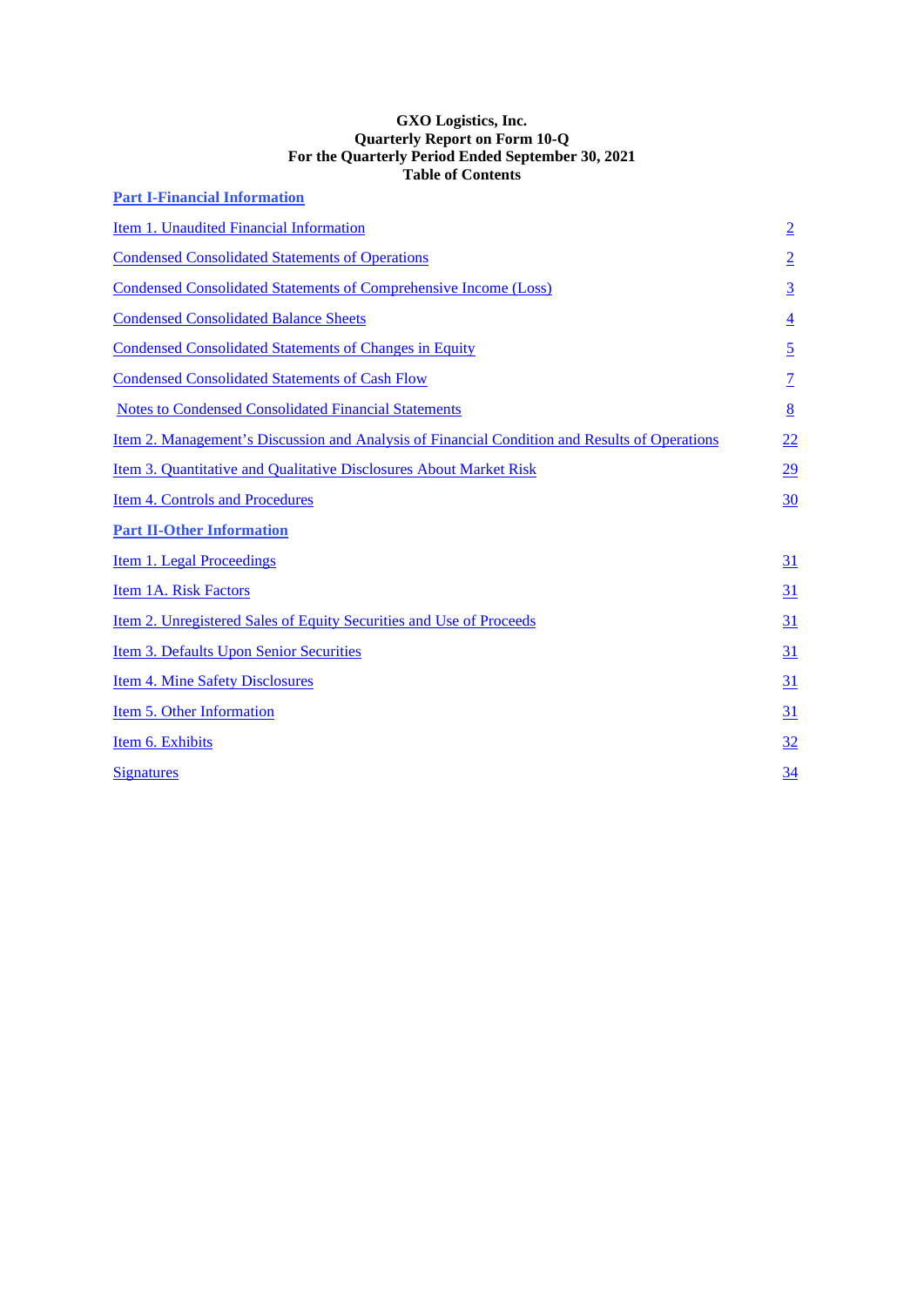# **PART I-FINANCIAL INFORMATION ITEM 1. FINANCIAL STATEMENTS**

# **GXO Logistics, Inc. Condensed Consolidated Statements of Operations (Unaudited)**

|                                                     |               | <b>Three Months Ended</b><br>September 30, |               |                |               | <b>Nine Months Ended</b><br>September 30, |               |                |
|-----------------------------------------------------|---------------|--------------------------------------------|---------------|----------------|---------------|-------------------------------------------|---------------|----------------|
| (In millions, except per share data)                |               | 2021                                       |               | 2020           |               | 2021                                      |               | 2020           |
| <b>Revenue</b>                                      | $\mathcal{S}$ | 1,974                                      | $\mathcal{S}$ | 1,584          | $\sqrt$       | 5,678                                     | $\mathcal{S}$ | 4,429          |
| Direct operating expense                            |               | 1,651                                      |               | 1,297          |               | 4,725                                     |               | 3,685          |
| Sales, general and administrative expense           |               | 171                                        |               | 157            |               | 519                                       |               | 467            |
| Depreciation and amortization expense               |               | 85                                         |               | 83             |               | 259                                       |               | 246            |
| Transaction-related costs (credits)                 |               | 29                                         |               | (2)            |               | 82                                        |               | 40             |
| Restructuring costs                                 |               | $\overline{2}$                             |               | $\blacksquare$ |               | 5                                         |               | 25             |
| <b>Operating income (loss)</b>                      |               | 36                                         |               | 49             |               | 88                                        |               | (34)           |
| Other income                                        |               | (11)                                       |               |                |               | (11)                                      |               | (2)            |
| Interest expense                                    |               | 5                                          |               | 6              |               | 16                                        |               | 18             |
| Income (loss) before income taxes                   |               | 42                                         |               | 43             |               | 83                                        |               | (50)           |
| Income tax expense (benefit)                        |               | (31)                                       |               | 20             |               | (21)                                      |               | $\overline{2}$ |
| Net income (loss)                                   |               | 73                                         |               | 23             |               | 104                                       |               | (52)           |
| Net income attributable to noncontrolling interests |               | (1)                                        |               | (5)            |               | (7)                                       |               | (7)            |
| Net income (loss) attributable to GXO               | \$            | 72                                         | $\mathbb{S}$  | 18             | $\mathcal{S}$ | 97                                        | $\mathcal{S}$ | (59)           |
|                                                     |               |                                            |               |                |               |                                           |               |                |
| Earnings per share data                             |               |                                            |               |                |               |                                           |               |                |
| Basic earnings (loss) per share                     | $\mathcal{S}$ | 0.63                                       | $\mathcal{S}$ | 0.16           | $\mathcal{S}$ | 0.84                                      | $\mathcal{S}$ | (0.51)         |
| Diluted earnings (loss) per share                   | \$            | 0.62                                       | \$            | 0.16           | $\mathcal{S}$ | 0.84                                      | \$            | (0.51)         |
|                                                     |               |                                            |               |                |               |                                           |               |                |
| <b>Common shares outstanding</b>                    |               |                                            |               |                |               |                                           |               |                |
| Number of Basic shares outstanding                  |               | 115                                        |               | 115            |               | 115                                       |               | 115            |
| Number of Diluted shares outstanding                |               | 116                                        |               | 115            |               | 116                                       |               | 115            |

See accompanying notes to condensed consolidated financial statements.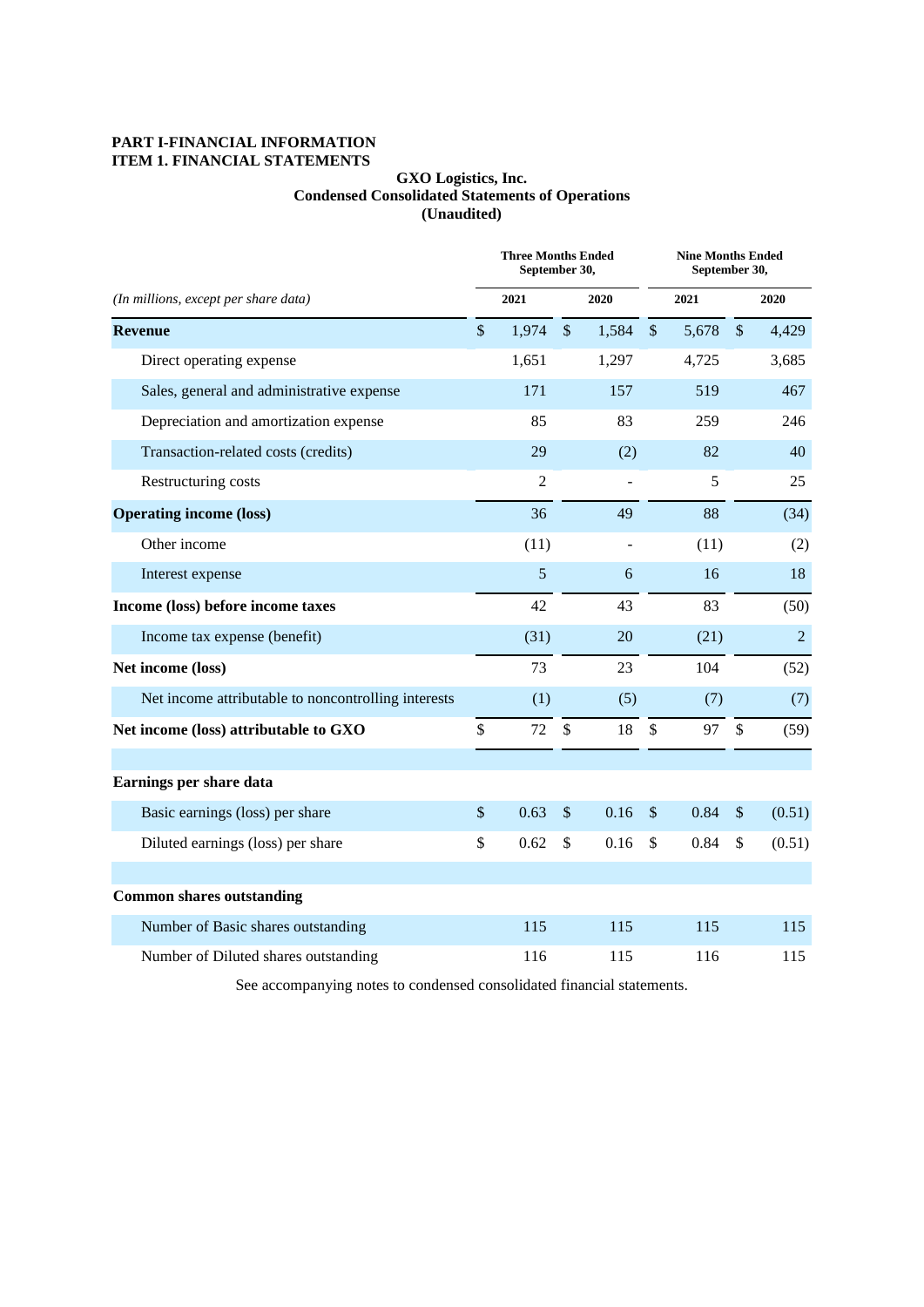### **GXO Logistics, Inc. Condensed Consolidated Statements of Comprehensive Income (Loss) (Unaudited)**

|                                                                                                                                                    |               | <b>Three Months Ended</b><br>September 30, |               |      |               | <b>Nine Months Ended</b><br>September 30, |               |                |
|----------------------------------------------------------------------------------------------------------------------------------------------------|---------------|--------------------------------------------|---------------|------|---------------|-------------------------------------------|---------------|----------------|
| ( <i>In millions</i> )                                                                                                                             |               | 2021                                       |               | 2020 |               | 2021                                      |               | 2020           |
| Net income (loss)                                                                                                                                  | $\mathcal{S}$ | 73                                         | $\mathcal{S}$ | 23   | $\mathcal{S}$ | 104                                       | <sup>\$</sup> | (52)           |
| Other comprehensive income (loss), net of tax                                                                                                      |               |                                            |               |      |               |                                           |               |                |
| preign currency translation gain (loss), net of tax effect of<br>$\$(4), \$(1), \$(2) \]$ and $\$(4)$                                              | $\mathbb{S}$  | $(12)$ \$                                  |               | 93   | - \$          | $(30)$ \$                                 |               | 45             |
| nrealized gain (loss) on financial assets/liabilities<br>designated as hedging instruments, net of tax effect of \$-,<br>$\$ -, $\$(1)$ and $\$$ - |               |                                            |               |      |               | (1)                                       |               | $\overline{2}$ |
| Other comprehensive income (loss)                                                                                                                  |               | (12)                                       |               | 93   |               | (31)                                      |               | 47             |
| <b>Comprehensive income (loss)</b>                                                                                                                 | $\mathcal{S}$ | 61                                         | $\mathcal{S}$ | 116S |               | 73                                        | $\mathcal{S}$ | (5)            |
| Less: Comprehensive income attributable to<br>noncontrolling interest                                                                              |               | 1                                          |               | 9    |               | 7                                         |               | 9              |
| Comprehensive income (loss) attributable to GXO                                                                                                    | \$            | 60                                         | \$            | 107  | \$            | 66                                        | \$            | (14)           |

See accompanying notes to condensed consolidated financial statements.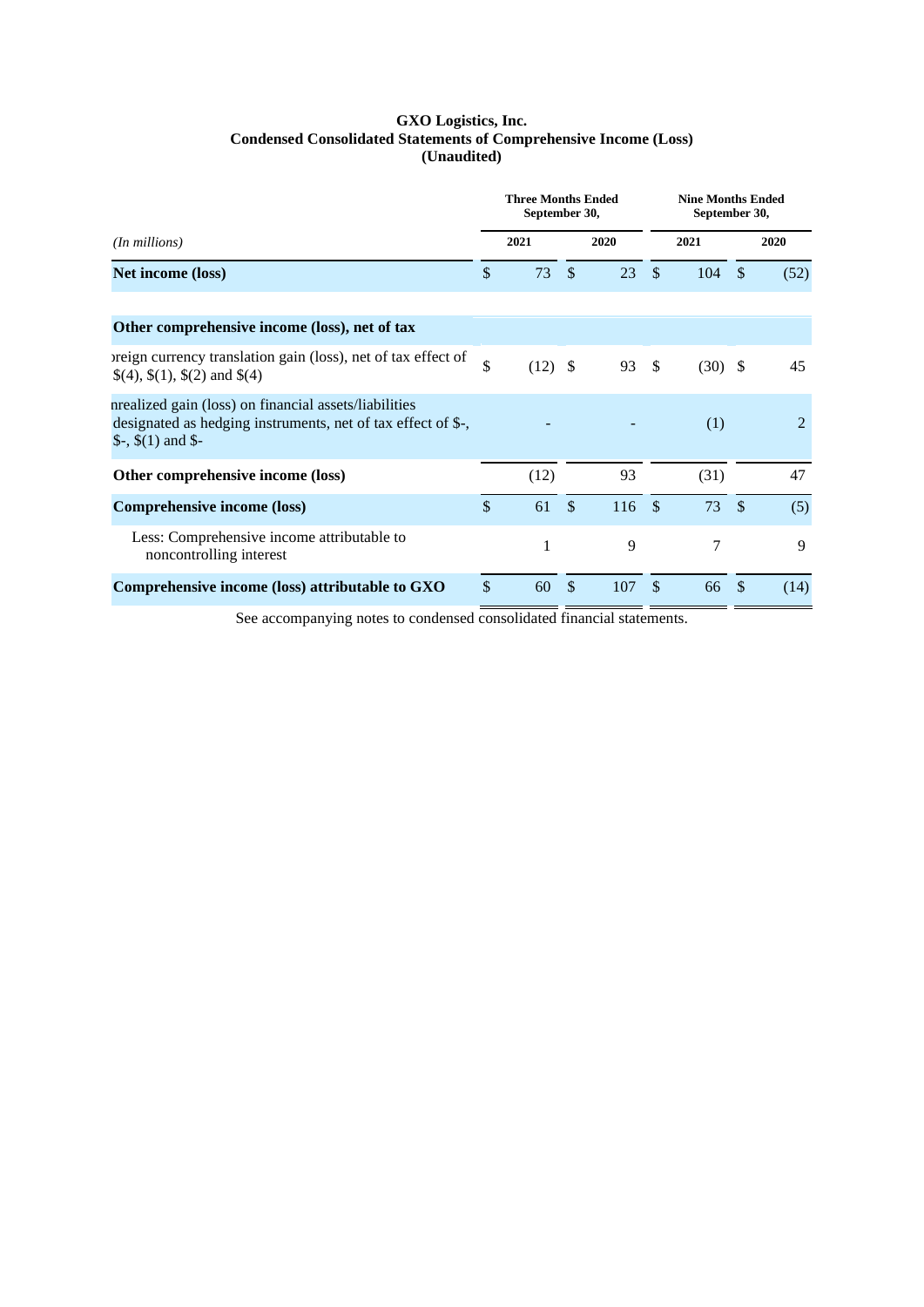#### **GXO Logistics, Inc. Condensed Consolidated Balance Sheets (Unaudited)**

|                                                                                                |               | September 30, | December 31,             |
|------------------------------------------------------------------------------------------------|---------------|---------------|--------------------------|
| (In millions, except per share amounts)                                                        |               | 2021          | 2020                     |
| <b>ASSETS</b>                                                                                  |               |               |                          |
| <b>Current assets</b>                                                                          |               |               |                          |
| Cash and cash equivalents                                                                      | $\$\,$        | 275           | \$<br>328                |
| Accounts receivable, net of allowances of \$11 and \$18, respectively                          |               | 1,391         | 1,224                    |
| Other current assets                                                                           |               | 292           | 284                      |
| <b>Total current assets</b>                                                                    |               | 1,958         | 1.836                    |
| <b>Long-term assets</b>                                                                        |               |               |                          |
| operty and equipment, net of \$1,077 and \$922 in accumulated depreciation, respectively       |               | 851           | 770                      |
| Operating lease assets                                                                         |               | 1,790         | 1,434                    |
| Goodwill                                                                                       |               | 2,042         | 2,063                    |
| entifiable intangible assets, net of \$408 and \$373 in accumulated amortization, respectively |               | 274           | 299                      |
| Other long-term assets                                                                         |               | 218           | 146                      |
| <b>Total long-term assets</b>                                                                  |               | 5,175         | 4,712                    |
| <b>Total assets</b>                                                                            | \$            | 7,133         | \$<br>6,548              |
| <b>LIABILITIES AND EQUITY</b>                                                                  |               |               |                          |
| <b>Current liabilities</b>                                                                     |               |               |                          |
| Accounts payable                                                                               | $\sqrt[6]{3}$ | 496           | \$<br>415                |
| Accrued expenses                                                                               |               | 1,008         | 784                      |
| Short-term borrowings and obligations under finance leases                                     |               | 40            | 58                       |
| Short-term operating lease liabilities                                                         |               | 432           | 332                      |
| Other current liabilities                                                                      |               | 269           | 149                      |
| <b>Total current liabilities</b>                                                               |               | 2,245         | 1,738                    |
| <b>Long-term liabilities</b>                                                                   |               |               |                          |
| Long-term debt and obligations under finance leases                                            |               | 934           | 615                      |
| Deferred tax liability                                                                         |               | 56            | 54                       |
| Long-term operating lease liabilities                                                          |               | 1,382         | 1,099                    |
| Other long-term liabilities                                                                    |               | 179           | 94                       |
| <b>Total long-term liabilities</b>                                                             |               | 2,551         | 1,862                    |
| Commitments and contingencies                                                                  |               |               |                          |
| <b>Equity</b>                                                                                  |               |               |                          |
| Common Stock, \$0.01 par value, 300 shares authorized; 115 shares issued and outstanding       |               | $\mathbf{1}$  |                          |
| Preferred Stock, \$0.01 par value, 10 shares authorized; - shares issued and outstanding       |               |               |                          |
| Additional paid-in capital                                                                     |               | 2,348         |                          |
| Retained earnings                                                                              |               | $70\,$        | $\overline{\phantom{a}}$ |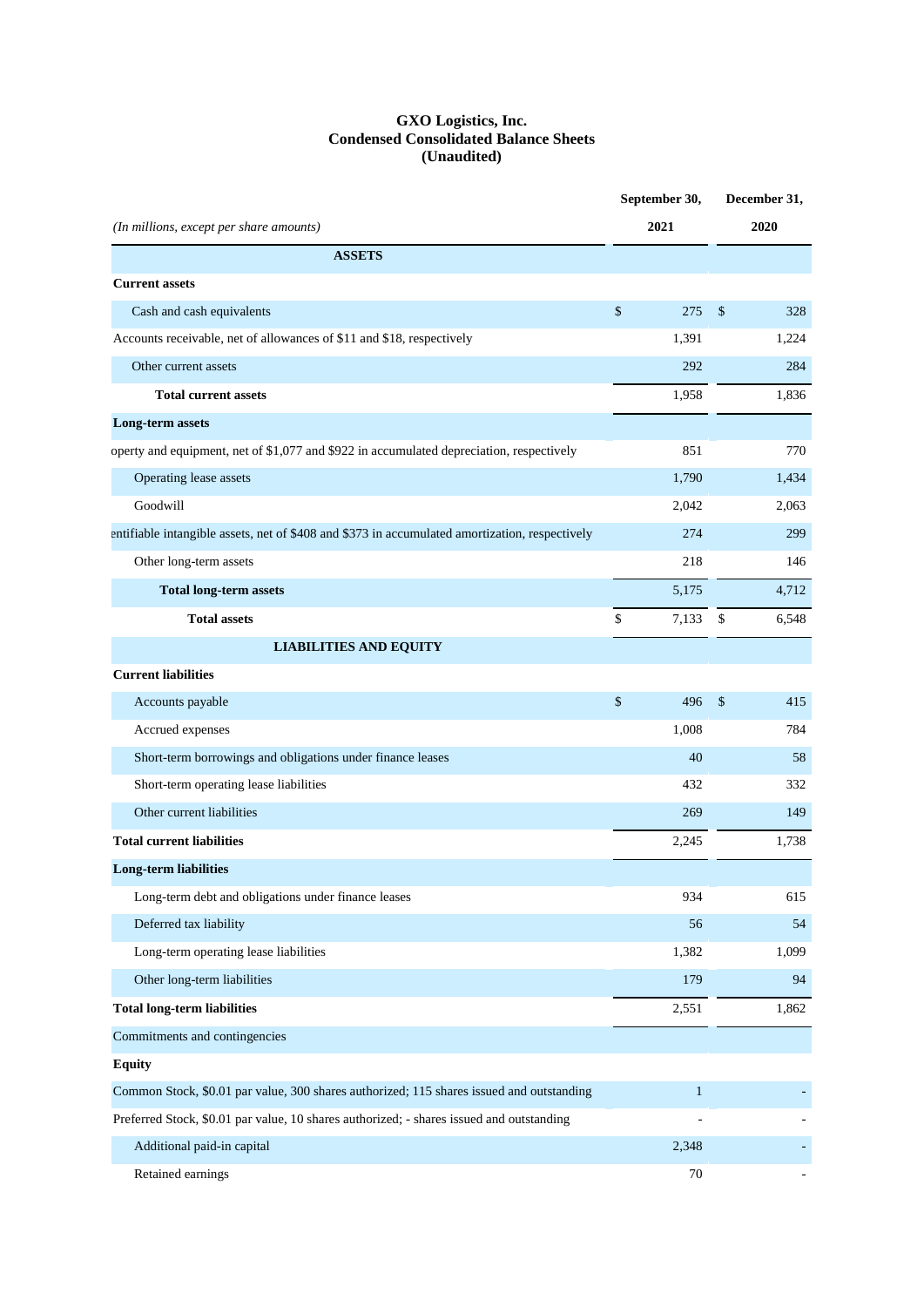| XPO investment                                      |            | 2,765      |
|-----------------------------------------------------|------------|------------|
| Accumulated other comprehensive income (loss)       | (123)      | 58         |
| <b>Total equity before noncontrolling interests</b> | 2,296      | 2,823      |
| Noncontrolling interests                            | 41         | 125        |
| <b>Total equity</b>                                 | 2,337      | 2,948      |
| <b>Total liabilities and equity</b>                 | 7.133<br>S | 6,548<br>S |

See accompanying notes to condensed consolidated financial statements.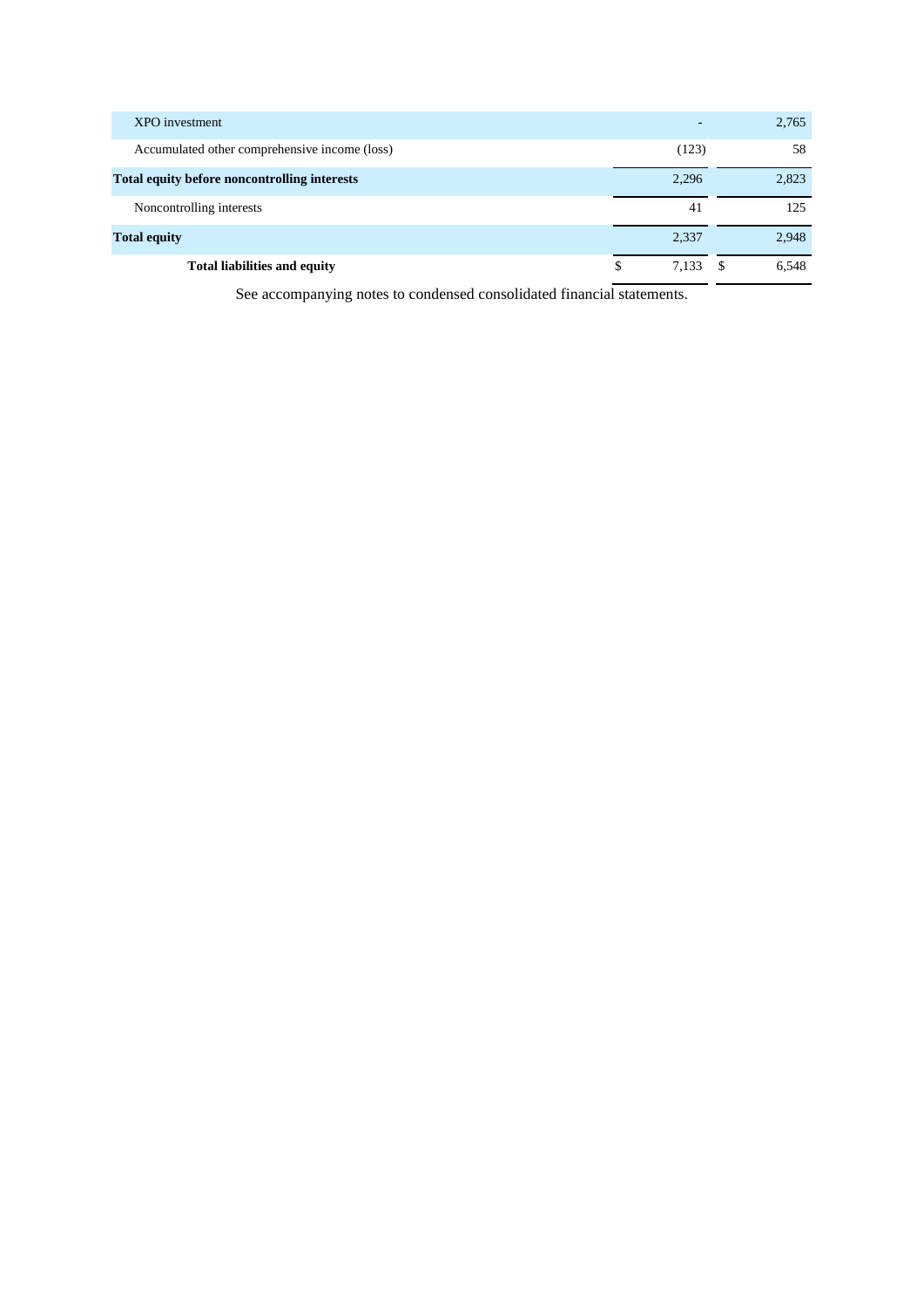#### **GXO Logistics, Inc. Condensed Consolidated Statements of Changes in Equity (Unaudited)**

|                                                                                | <b>Common Stock</b> |                                    |               |                                         |                          |                    | <b>Accumulated</b>                |                                         |               |                                                                   |              |                                         |                               |
|--------------------------------------------------------------------------------|---------------------|------------------------------------|---------------|-----------------------------------------|--------------------------|--------------------|-----------------------------------|-----------------------------------------|---------------|-------------------------------------------------------------------|--------------|-----------------------------------------|-------------------------------|
| (Shares in<br>thousands,<br>dollars in<br>millions)                            | <b>Shares</b>       | <b>Amount</b>                      |               | <b>Additional</b><br>Paid-In<br>Capital | <b>Retained</b>          |                    | <b>XPO</b><br>Earnings Investment | Other<br>Comprehensive<br>Income (Loss) |               | <b>Equity Before</b><br><b>Noncontrolling</b><br><b>Interests</b> |              | Non-<br>controlling<br><b>Interests</b> | <b>Total</b><br><b>Equity</b> |
| <b>Balance as of</b><br>June 30, 2021                                          |                     | $\mathsf{\$}$                      | $\mathsf{\$}$ | ÷.                                      | $\mathbf{\hat{S}}$<br>L. | $\mathbf{\hat{S}}$ | 2,835                             | \$<br>39                                | $\mathsf{\$}$ | 2,874                                                             | $\mathbf{s}$ | 40                                      | $\sqrt{$}^{2,914}$            |
| Net income                                                                     |                     |                                    |               | L.                                      | 70                       |                    | $\overline{2}$                    | $\overline{a}$                          |               | 72                                                                |              | $\mathbf{1}$                            | 73                            |
| Other<br>comprehensive<br>income                                               |                     |                                    |               |                                         |                          |                    |                                   | (12)                                    |               | (12)                                                              |              |                                         | (12)                          |
| Share-based<br>compensation                                                    |                     |                                    |               | $\overline{4}$                          |                          |                    |                                   | L,                                      |               | $\overline{4}$                                                    |              |                                         | $\overline{4}$                |
| Exercise and<br>vesting of<br>stock<br>compensation<br>awards                  | 10                  |                                    |               |                                         |                          |                    |                                   |                                         |               |                                                                   |              |                                         |                               |
| Net transfers to<br>XPO,<br>including<br>separation<br>adjustments             |                     |                                    |               |                                         |                          |                    | (492)                             | (150)                                   |               | (642)                                                             |              |                                         | (642)                         |
| Issuance of<br>common stock<br>and<br>reclassification<br>of XPO<br>investment | 114,626             | $\mathbf{1}$                       |               | 2,344                                   |                          |                    | (2,345)                           |                                         |               |                                                                   |              |                                         |                               |
| <b>Balance as of</b><br>September 30,<br>2021                                  | 114,636             | $\hat{\mathbf{S}}$<br>$\mathbf{1}$ | $\mathbb{S}$  | 2,348                                   | \$<br>70                 | \$                 | $\sim$                            | \$<br>(123)                             | \$            | 2,296                                                             | \$           | 41                                      | $\int$ 2,337                  |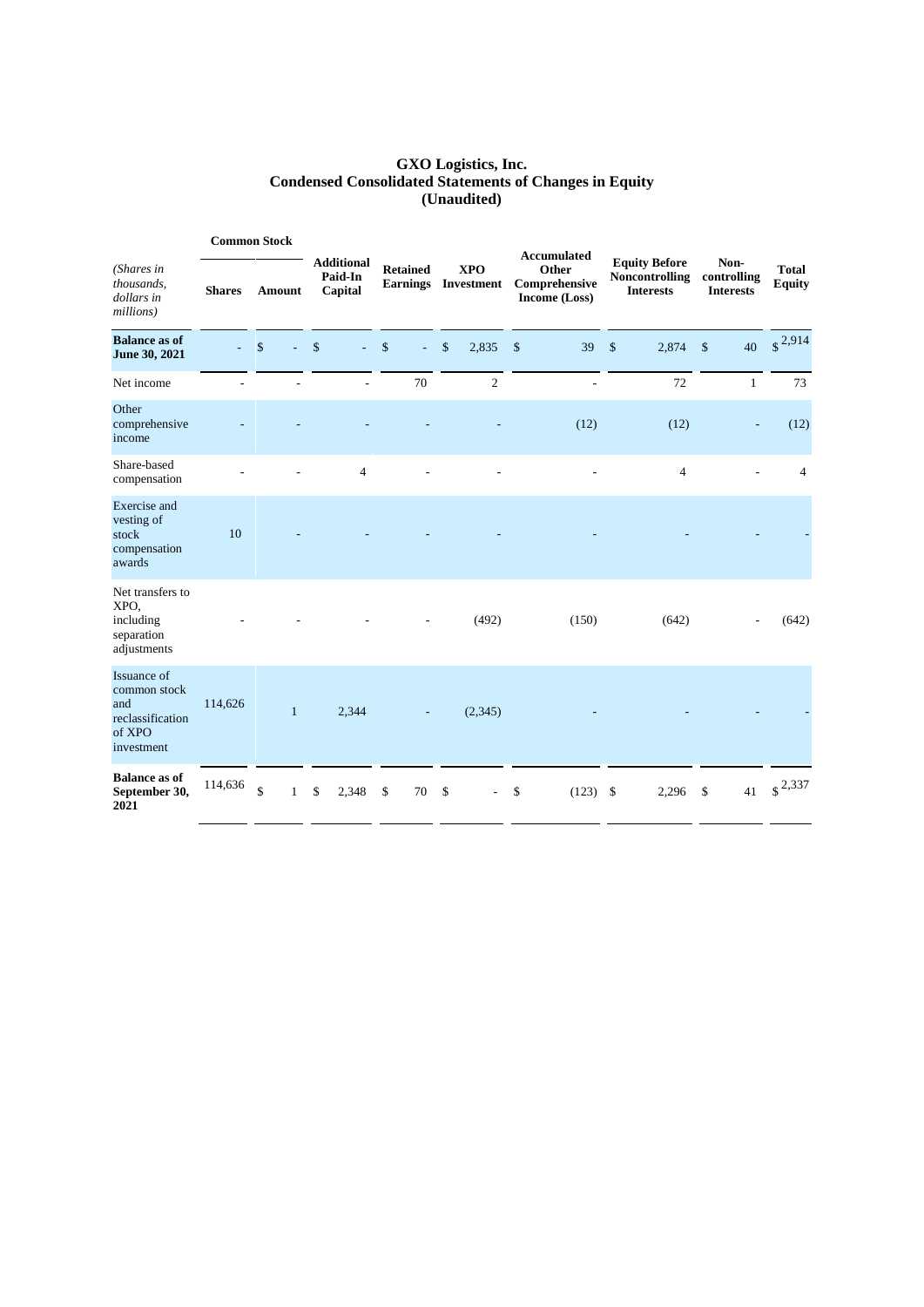|                                                                                |               | <b>Common Stock</b> |                                         |          |                 |    |                                   |    | <b>Accumulated</b>                      |    |                                                                   |                                         |                               |
|--------------------------------------------------------------------------------|---------------|---------------------|-----------------------------------------|----------|-----------------|----|-----------------------------------|----|-----------------------------------------|----|-------------------------------------------------------------------|-----------------------------------------|-------------------------------|
| (Shares in<br>thousands,<br>dollars in<br>millions)                            | <b>Shares</b> | Amount              | <b>Additional</b><br>Paid-In<br>Capital |          | <b>Retained</b> |    | <b>XPO</b><br>Earnings Investment |    | Other<br>Comprehensive<br>Income (Loss) |    | <b>Equity Before</b><br><b>Noncontrolling</b><br><b>Interests</b> | Non-<br>controlling<br><b>Interests</b> | <b>Total</b><br><b>Equity</b> |
| <b>Balance as of</b><br>December 31,<br>2020                                   | ÷,            | \$<br>L,            | \$<br>$\omega$                          | \$       | ä,              | \$ | 2,765                             | \$ | 58                                      | \$ | 2,823                                                             | \$<br>125                               | \$2,948                       |
| Net income                                                                     |               |                     | $\overline{a}$                          | 70       |                 |    | 27                                |    | L                                       |    | 97                                                                | $\tau$                                  | 104                           |
| Other<br>comprehensive<br>income                                               |               |                     |                                         |          |                 |    |                                   |    | (31)                                    |    | (31)                                                              | Ē,                                      | (31)                          |
| Share-based<br>compensation                                                    |               |                     | 4                                       |          |                 |    |                                   |    |                                         |    | $\overline{4}$                                                    |                                         | $\overline{4}$                |
| Exercise and<br>vesting of<br>stock<br>compensation<br>awards                  | 10            |                     |                                         |          |                 |    |                                   |    |                                         |    |                                                                   |                                         |                               |
| Purchase of<br>noncontrolling<br>interest                                      |               |                     |                                         |          |                 |    |                                   |    |                                         |    |                                                                   | (128)                                   | (128)                         |
| Net transfers<br>from (to)<br>XPO,<br>including<br>separation<br>adjustments   |               |                     |                                         |          |                 |    | (447)                             |    | (150)                                   |    | (597)                                                             | 40                                      | (557)                         |
| Issuance of<br>common stock<br>and<br>reclassification<br>of XPO<br>investment | 114,626       | $\mathbf{1}$        | 2,344                                   |          |                 |    | (2,345)                           |    |                                         |    |                                                                   |                                         |                               |
| Other                                                                          |               |                     |                                         |          |                 |    |                                   |    |                                         |    |                                                                   | (3)                                     | (3)                           |
| <b>Balance as of</b><br>September 30,<br>2021                                  | 114,636       | \$<br>$\mathbf{1}$  | \$<br>2,348                             | \$<br>70 |                 | \$ |                                   | \$ | (123)                                   | \$ | 2,296                                                             | \$<br>41                                | \$2,337                       |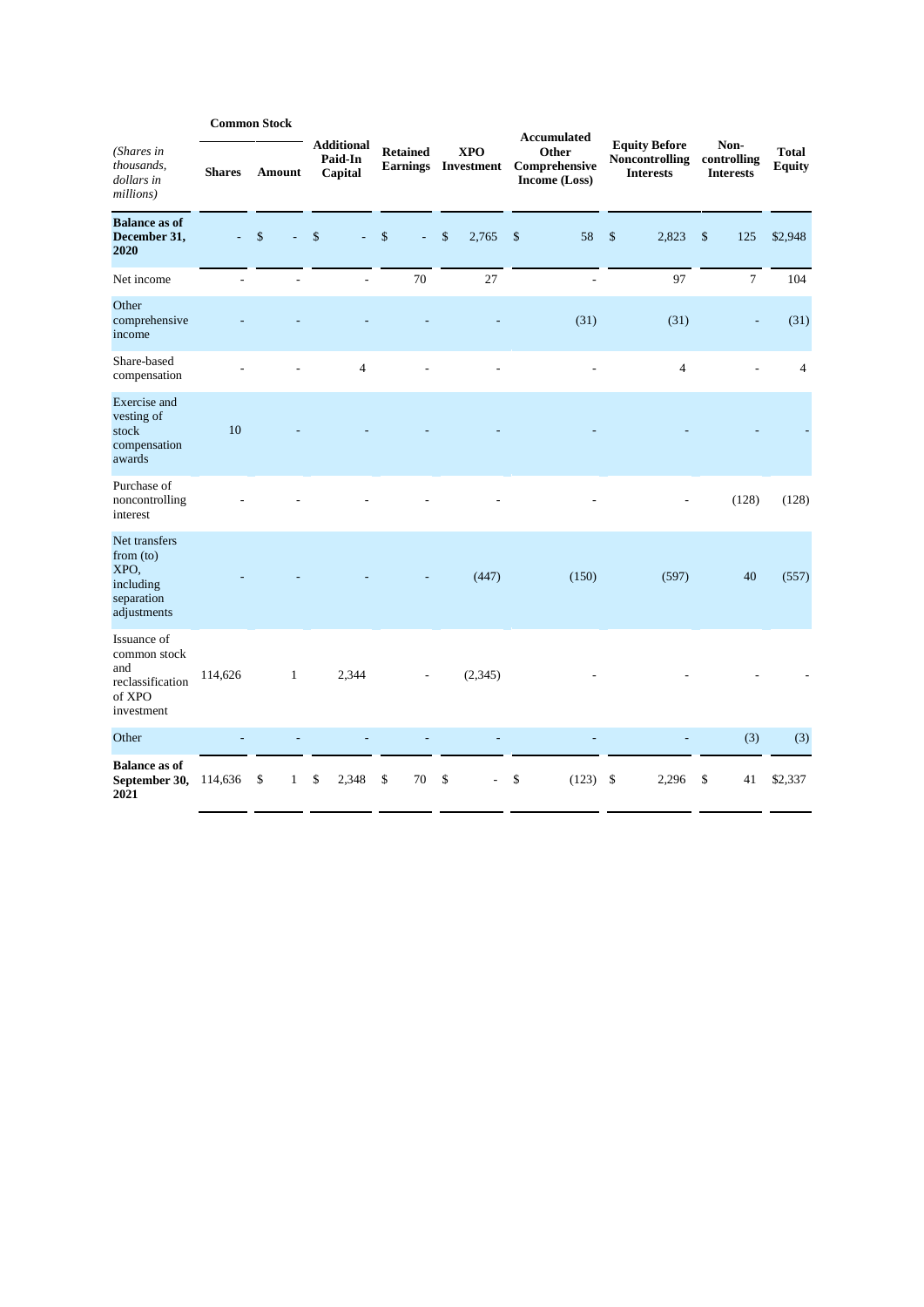#### **GXO Logistics, Inc. Condensed Consolidated Statements of Changes in Equity (Unaudited)**

|                                                     | <b>Common Stock</b> |    |                | <b>Addition</b> |                           | <b>Retaine</b> |                          |             |                                     |               | <b>Accumulated</b>                          |      | <b>Equity</b>                                 |              | Non-                                |                            |
|-----------------------------------------------------|---------------------|----|----------------|-----------------|---------------------------|----------------|--------------------------|-------------|-------------------------------------|---------------|---------------------------------------------|------|-----------------------------------------------|--------------|-------------------------------------|----------------------------|
| (Shares in<br>thousands,<br>dollars in<br>millions) | <b>Share</b><br>S   |    | Amoun<br>t     |                 | al Paid-<br>In<br>Capital |                | d<br><b>Earning</b><br>S |             | <b>XPO</b><br><b>Investme</b><br>nt |               | Other<br>Comprehensi<br>ve Income<br>(Loss) |      | <b>Before</b><br>Noncontrolli<br>ng Interests |              | controllin<br>g<br><b>Interests</b> | <b>Total</b><br>Equit<br>y |
| <b>Balance</b> as<br>of June 30,<br>2020            | $\sim 100$          | \$ |                | \$              | - 11                      | $\sqrt{\ }$    | $\sim$ $^{-1}$           | $\sqrt{\ }$ | 2,621                               | $\mathcal{S}$ | $(110)$ \$                                  |      | 2,511                                         | \$           | 130                                 | $\sqrt{$}^{2,641}$         |
| Net income                                          |                     |    |                |                 |                           |                |                          |             | 18                                  |               |                                             |      | 18                                            |              | 5                                   | 23                         |
| Other<br>comprehensi<br>ve income                   |                     |    |                |                 |                           |                |                          |             |                                     |               | 89                                          |      | 89                                            |              | $\overline{4}$                      | 93                         |
| Purchase of<br>noncontrollin<br>g interests         |                     |    |                |                 |                           |                |                          |             | (1)                                 |               |                                             |      | (1)                                           |              | (20)                                | (21)                       |
| Net transfers<br>from XPO                           |                     |    |                |                 |                           |                |                          |             | 88                                  |               |                                             |      | 88                                            |              |                                     | 88                         |
| <b>Balance as</b><br>of<br>September<br>30, 2020    |                     | \$ | $\blacksquare$ | \$              |                           | \$             | $\sim$                   | \$          | 2,726                               | $\mathbb{S}$  | (21)                                        | - \$ | 2,705                                         | $\mathbb{S}$ | 119                                 | $\sqrt{$}^{2,824}$         |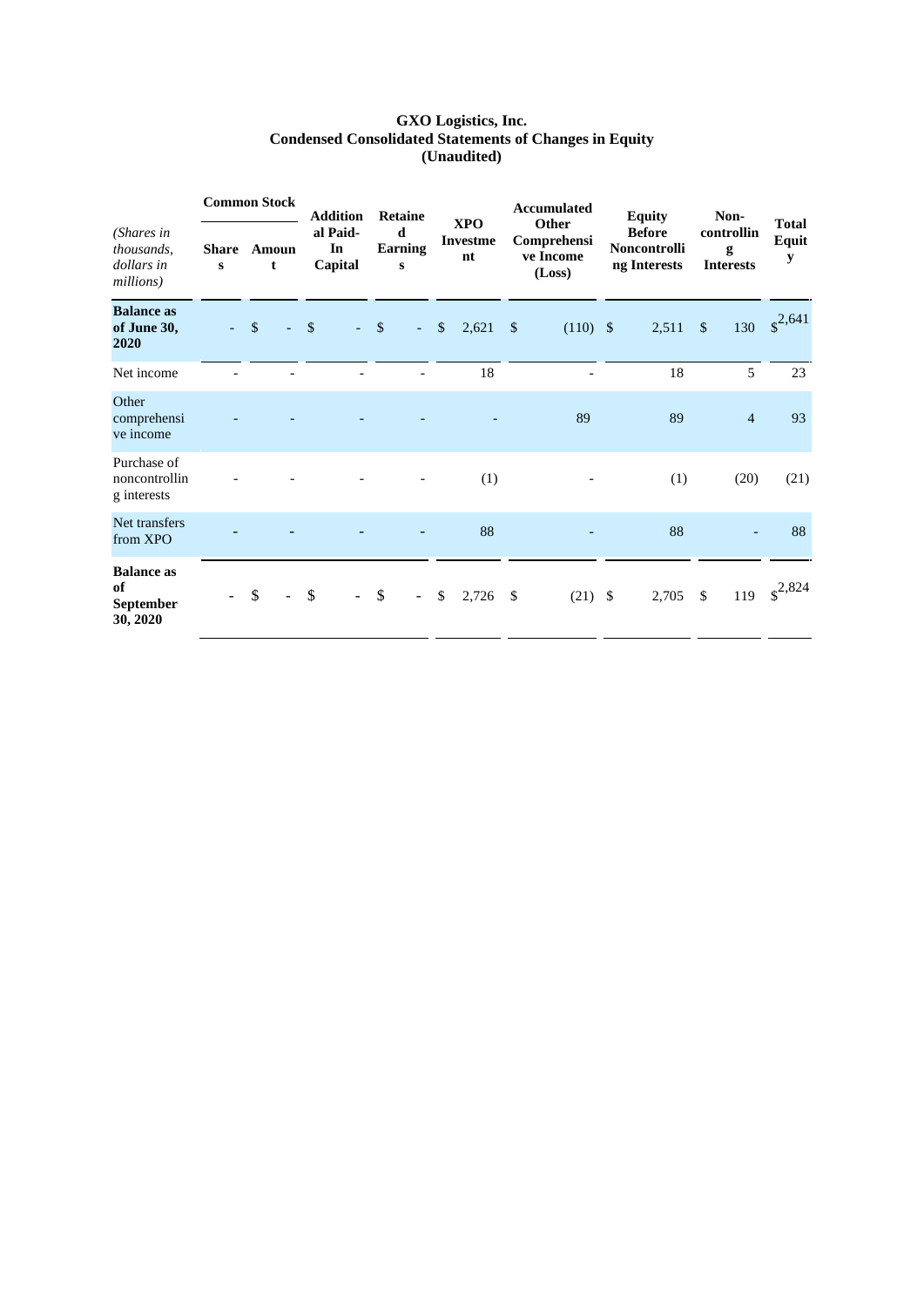|                                                     | <b>Common Stock</b>       |              |            | <b>Addition</b> |                           | Retaine            |                          |              |                                     |            | <b>Accumulated</b>                          |                                                                       |              | Non-                                |                            |
|-----------------------------------------------------|---------------------------|--------------|------------|-----------------|---------------------------|--------------------|--------------------------|--------------|-------------------------------------|------------|---------------------------------------------|-----------------------------------------------------------------------|--------------|-------------------------------------|----------------------------|
| (Shares in<br>thousands,<br>dollars in<br>millions) | <b>Share</b><br>${\bf s}$ |              | Amoun<br>t |                 | al Paid-<br>In<br>Capital |                    | d<br>Earning<br>S        |              | <b>XPO</b><br><b>Investme</b><br>nt |            | Other<br>Comprehensi<br>ve Income<br>(Loss) | <b>Equity</b><br><b>Before</b><br><b>Noncontrolli</b><br>ng Interests |              | controllin<br>g<br><b>Interests</b> | <b>Total</b><br>Equit<br>y |
| <b>Balance</b> as<br>of December<br>31, 2019        |                           | $\mathbb{S}$ |            | \$              |                           | $\sqrt{3}$         | $\omega_{\rm c}$         | $\mathbb{S}$ | 2,633                               | $\sqrt{3}$ | $(66)$ \$                                   | 2,567                                                                 | $\mathbb{S}$ | 130                                 | $\sqrt{$}^{2,697}$         |
| Net (loss)<br>income                                |                           |              |            |                 |                           |                    |                          |              | (59)                                |            |                                             | (59)                                                                  |              | $\tau$                              | (52)                       |
| Other<br>comprehensi<br>ve income                   |                           |              |            |                 |                           |                    |                          |              |                                     |            | 45                                          | 45                                                                    |              | $\overline{2}$                      | 47                         |
| Purchase of<br>noncontrollin<br>g interests         |                           |              |            |                 |                           |                    |                          |              | (1)                                 |            |                                             | (1)                                                                   |              | (20)                                | (21)                       |
| Net transfers<br>from XPO                           |                           |              |            |                 |                           |                    |                          |              | 153                                 |            |                                             | 153                                                                   |              |                                     | 153                        |
| <b>Balance as</b><br>of<br>September<br>30, 2020    |                           | \$           |            | \$              |                           | $\mathbf{\hat{S}}$ | $\overline{\phantom{0}}$ | \$           | 2,726                               | \$         | $(21)$ \$                                   | 2,705                                                                 | -\$          |                                     | 119 $\text{\$}^{2,824}$    |

See accompanying notes to condensed consolidated financial statements.

ц.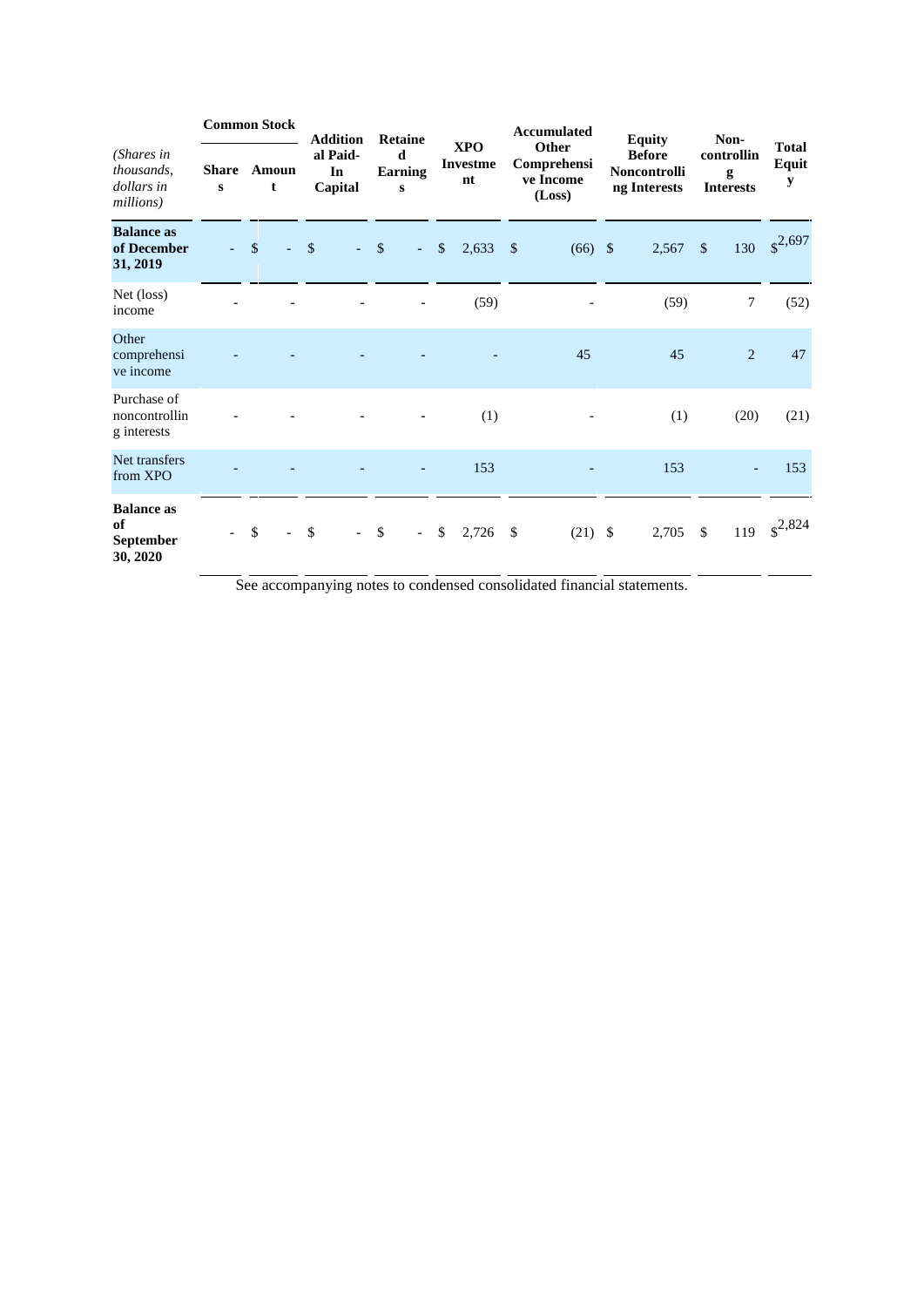#### **GXO Logistics, Inc. Condensed Consolidated Statements of Cash Flow (Unaudited)**

|                                                                                    | Nine Months Ended September 30, |                |
|------------------------------------------------------------------------------------|---------------------------------|----------------|
| (In millions)                                                                      | 2021                            | 2020           |
| <b>Operating activities</b>                                                        |                                 |                |
| Net income (loss)                                                                  | \$<br>104                       | \$<br>(52)     |
| djustments to reconcile net income (loss) to net cash from operating<br>activities |                                 |                |
| Depreciation, amortization and net lease activity                                  | 259                             | 246            |
| Stock compensation expense                                                         | 22                              | 21             |
| Deferred tax (benefit) expense                                                     | (47)                            | $\overline{c}$ |
| Other                                                                              | (11)                            | 5              |
| <b>Changes in assets and liabilities</b>                                           |                                 |                |
| Accounts receivable                                                                | (118)                           | $\overline{4}$ |
| Other assets                                                                       | (129)                           | 41             |
| Accounts payable                                                                   | (8)                             | (63)           |
| Accrued expenses and other liabilities                                             | 179                             | 141            |
| Net cash provided by operating activities                                          | 251                             | 345            |
| <b>Investing activities</b>                                                        |                                 |                |
| Payment for purchases of property and equipment                                    | (180)                           | (159)          |
| Proceeds from sales of property and equipment                                      | 8                               | 11             |
| Purchase and sale of affiliate trade receivables, net                              |                                 | (15)           |
| Other                                                                              | 32                              |                |
| Net cash used in investing activities                                              | (140)                           | (163)          |
| <b>Financing activities</b>                                                        |                                 |                |
| Proceeds from issuance of debt                                                     | 794                             |                |
| Net proceeds (repayments) related to trade securitization program                  | (21)                            | 17             |
| Repayment of debt and finance leases                                               | (64)                            | (85)           |
| Purchase of noncontrolling interests                                               | (128)                           | (21)           |
| Net transfers from (to) XPO                                                        | (774)                           | 112            |
| Other                                                                              | 28                              | 5              |
| Net cash provided by (used in) financing activities                                | (165)                           | 28             |
| Effect of exchange rates on cash, cash equivalents and restricted cash             | 1                               | (1)            |
| et increase (decrease) in cash, cash equivalents and restricted cash               | (53)                            | 209            |
| ash, cash equivalents, and restricted cash, beginning of period                    | 328                             | 200            |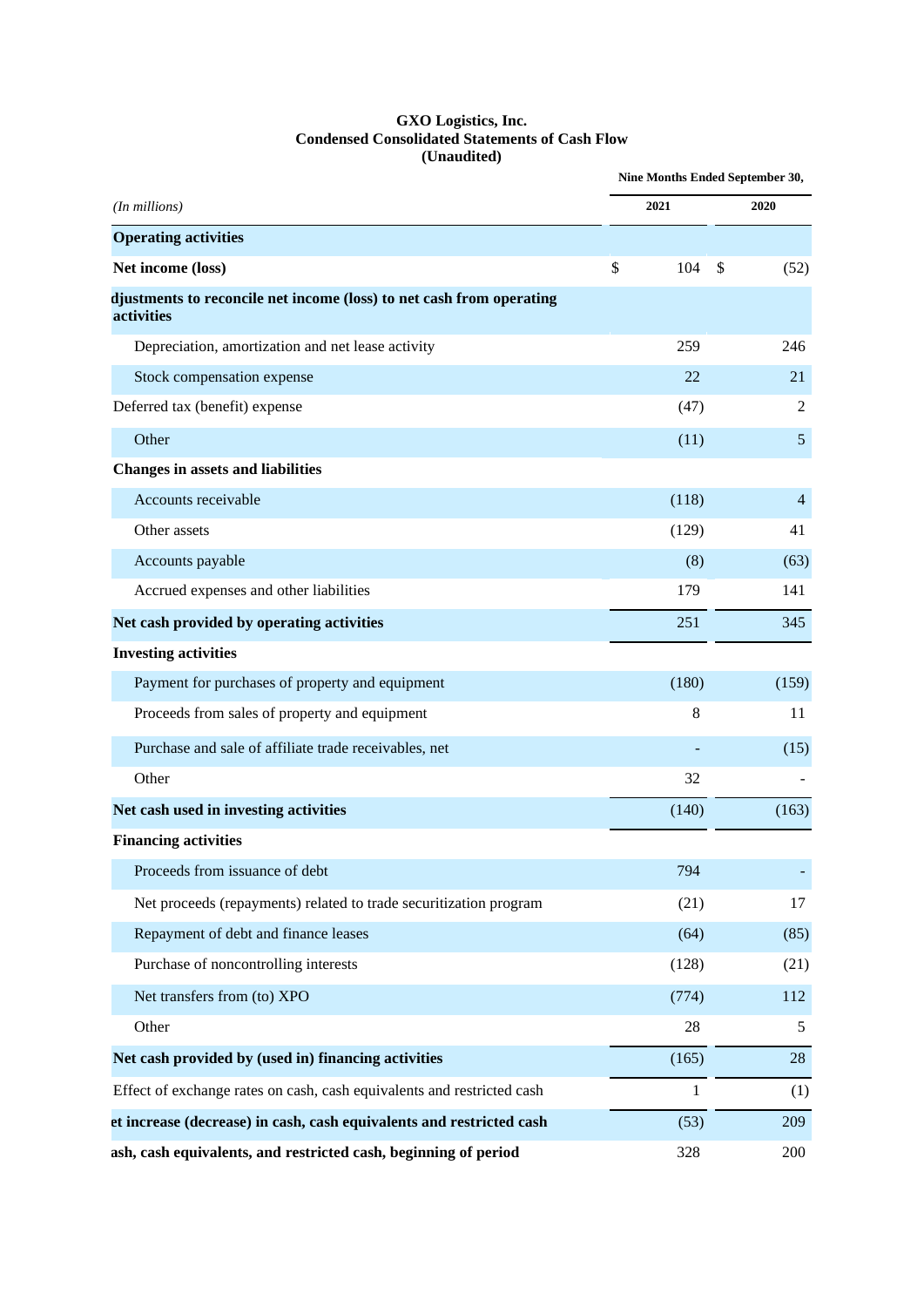| \$<br>Cash, cash equivalents, and restricted cash, end of period                                                                   | 275 | -S   | 409 |
|------------------------------------------------------------------------------------------------------------------------------------|-----|------|-----|
| Supplemental disclosure of cash flow information:                                                                                  |     |      |     |
| Leased assets obtained in exchange for new operating lease liabilities,<br>\$<br>including \$281 related to an acquisition in 2021 | 792 | - \$ | 290 |
| Leased assets obtained in exchange of new finance lease liabilities, including<br>\$23 related to an acquisition in 2021           | 39  |      | 62  |
| Non-cash settlement of related party debt pursuant to the Separation                                                               | 437 |      |     |
| Cash paid for interest                                                                                                             | 20  |      | 24  |
| Cash paid for income taxes                                                                                                         | 38  |      | 18  |

See accompanying notes to condensed consolidated financial statements.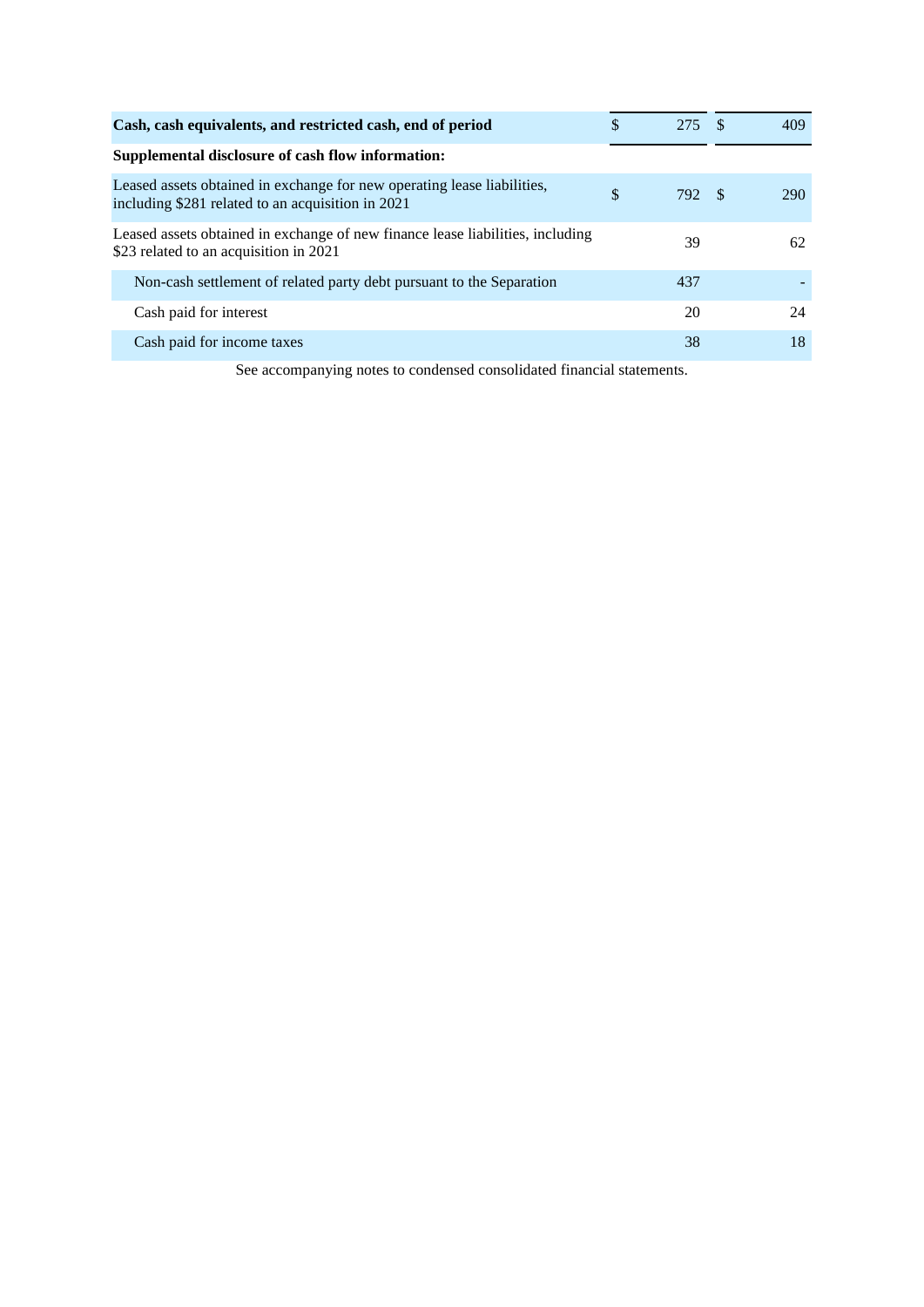#### **GXO Logistics, Inc. Notes to Condensed Consolidated Financial Statements (Unaudited)**

#### **1. Organization**

GXO Logistics, Inc. ("GXO," the "Company" or "we") is the largest pure-play contract logistics provider in the world and a foremost innovator in the logistics industry. We provide high-value-add warehousing and distribution, order fulfillment and other supply chain services differentiated by our industry-leading ability to deliver technology-enabled, customized solutions. In addition, we are a major provider of reverse logistics, or returns management. We serve a broad range of ecommerce and retail customers across a range of industries, such as, consumer technology and manufacturing, food and beverage, consumer packaged goods and aerospace. We present our operations in the condensed consolidated financial statements as one reportable segment. On August 2, 2021, XPO Logistics, Inc. ("XPO") completed the previously announced spin-off of GXO (the "Separation") in a transaction intended to be tax-free for U.S. federal income tax purposes, which was accomplished by the distribution of 100 percent of the outstanding common stock of GXO to XPO stockholders as of the close of business on July 23, 2021, the record date for the distribution. XPO stockholders received one share of GXO common stock for every share of XPO common stock held at the close of business on the record date. GXO is now a standalone publicly traded company. On August 2, 2021, regular-way trading of GXO's common stock commenced on the New York Stock Exchange ("NYSE") under the ticker symbol "GXO."

The Separation was completed pursuant to the Separation and Distribution Agreement and various other agreements that govern aspects of our relationship with XPO, including, but not limited to a Transition Services Agreement ("TSA"), a Tax Matters Agreement ("TMA"), an Employee Matters Agreement ("EMA") and an Intellectual Property License Agreement ("IPLA"). See Note 3-The Separation for additional details of the agreements executed in connection with the Separation.

### **2. Basis of Presentation**

Prior to the Separation on August 2, 2021, our historical financial statements were prepared on a standalone combined basis and were derived from the consolidated financial statements and accounting records of XPO. On August 2, 2021, the Company became a standalone publicly traded company, and its financial statements are now presented on a consolidated basis. The unaudited financial statements for all periods presented, including the historical results of the Company prior to August 2, 2021, are now referred to as "Condensed Consolidated Financial Statements," and have been prepared pursuant to the rules and regulations for reporting on Form 10-Q. Accordingly, certain information and disclosures required by U.S. generally accepted accounting principles ("GAAP") for complete consolidated financial statements are not included herein.

Prior to the Separation on August 2, 2021, all the assets and liabilities were reflected on a historical cost basis, as immediately prior to the Separation all of the assets and liabilities presented were wholly owned by XPO and were generally transferred to the Company at a carry-over basis.

Prior to the Separation on August 2, 2021 the Condensed Consolidated Statements of Operations included allocations of XPO costs and expenses including XPO's corporate function which incurred a variety of expenses including, but not limited to, information technology, human resources, accounting, sales and sales operations, procurement, executive services, legal, corporate finance and communications. An allocation of these expenses is included to burden all business units comprising XPO's historical operations, including GXO. The charges reflected have been either specifically identified or allocated using drivers including proportional adjusted earnings before interest, taxes, depreciation and amortization, which includes adjustments for transaction and integration costs, as well as restructuring costs and other adjustments, or headcount. The majority of these allocated costs are recorded in Sales, general and administrative expense ("SG&A"), Transaction-related costs and Depreciation and amortization expense in the Condensed Consolidated Statements of Operations. All charges and allocations for facilities, functions and services performed by XPO organizations have been deemed settled in cash by GXO to XPO in the period in which the cost was recorded on the Condensed Consolidated Statements of Operations.

For periods ended on or prior to August 2, 2021, we were a member of the XPO consolidated group and our U.S. taxable income was included XPO's consolidated U.S. federal income tax return as well as in tax returns filed by XPO with certain state and local taxing jurisdictions. Our foreign income tax returns are filed on a separate company basis. For periods ended prior to the Separation, our current and deferred income taxes have been computed and presented herein under the "separate return method" as if GXO were a separate tax paying entity.

#### *Use of Estimates*

We prepared estimates based on the most current and best available information, but actual results could differ materially from these estimates and assumptions, particularly in light of the outbreak of a strain of coronavirus, COVID-19. The results of operations of any interim period are not necessarily indicative of the results of operations for the full year.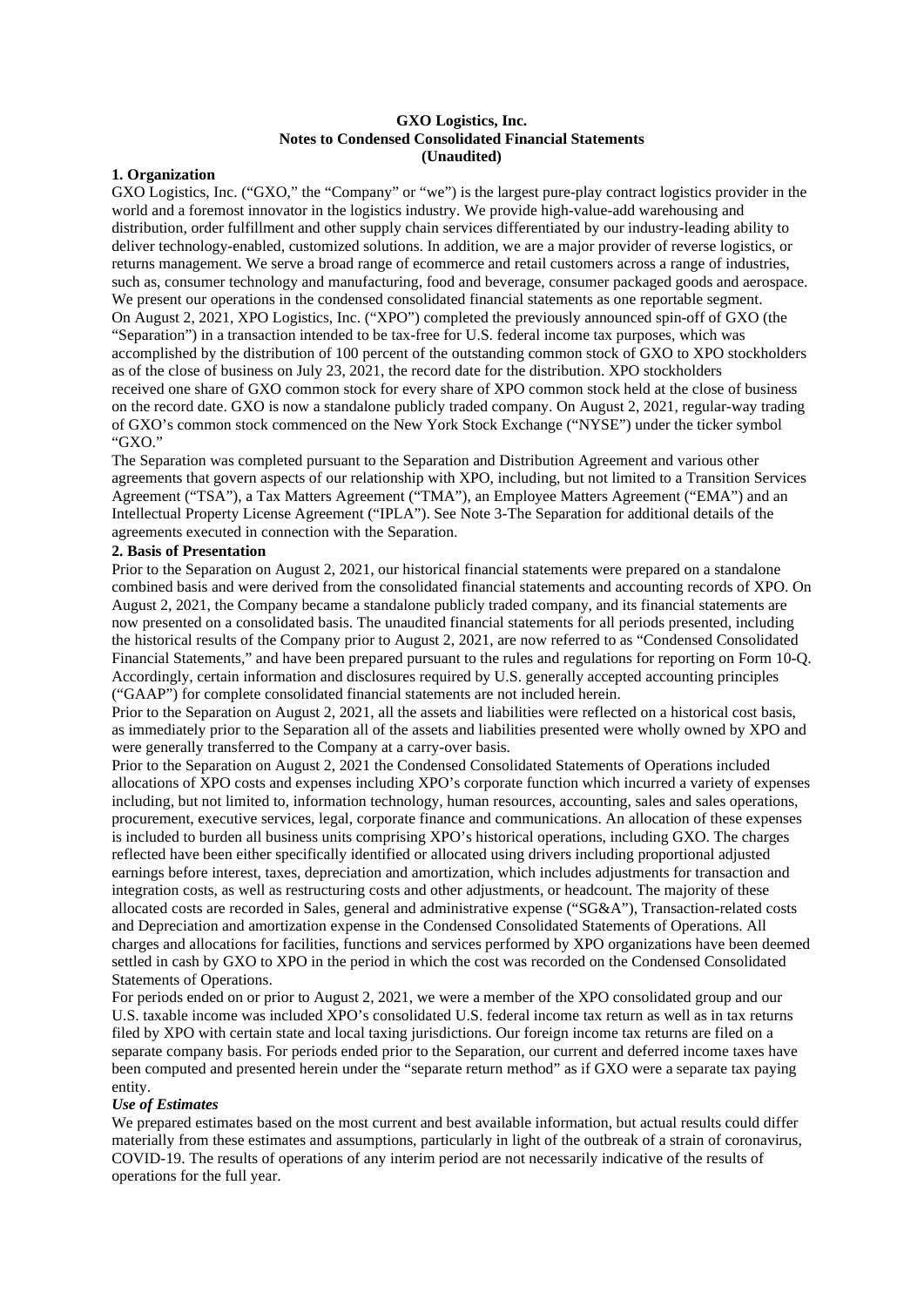In the Company's opinion, all adjustments necessary for a fair statement of these interim statements have been included and are of a normal and recurring nature. These interim statements should be read in conjunction with the audited financial statements and notes thereto included in GXO's Registration Statement on Form 10.

#### *Adoption of New Accounting Standards*

In December 2019, the Financial Accounting Standards Board ("FASB") issued ASU 2019-12, "Income Taxes (Topic 740): Simplifying the Accounting for Income Taxes." This guidance is intended to simplify the accounting for income taxes by removing certain exceptions to the general principles in Topic 740. The ASU also clarifies and amends existing guidance to enhance consistency and comparability among reporting entities. We adopted this standard on January 1, 2021 on a prospective basis. The adoption did not have a material effect on our condensed consolidated financial statements.

# *Accounting Pronouncements Issued but Not Yet Adopted*

In March 2020, the FASB issued ASU 2020-04, "Reference rate reform (Topic 848): Facilitation of the effects of reference rate reform on financial reporting." The ASU provides optional expedients and exceptions for applying GAAP to contracts, hedging relationships and other transactions affected by reference rate reform. The amendments apply only to contracts and hedging relationships that reference London Interbank Offered Rate ("LIBOR") or another reference rate expected to be discontinued due to reference rate reform. The amendments are elective and are effective upon issuance through December 31, 2022. We intend to apply this guidance when modifications of contracts that include LIBOR occur, which is not expected to have a material impact on our consolidated financial statements.

#### **3. The Separation**

The Separation and Distribution Agreement contains provisions that, among other things, relate to (i) assets, liabilities and contracts to be transferred, assumed and assigned to each of GXO and XPO as part of the Separation, (ii) cross-indemnities principally designed to place financial responsibility for the obligations and liabilities of GXO's business with GXO and financial responsibility for the obligations and liabilities of XPO's remaining business with XPO, (iii) the allocation among GXO and XPO of rights and obligations under existing insurance policies with respect to occurrences prior to completion of the Separation, and (iv) procedures governing the resolution of disputes, controversies or claims that may arise between GXO and XPO related to the Separation or distribution.

Under the TSA, (i) XPO will provide GXO and certain of its affiliates, on an interim, transitional basis, various services and (ii) GXO will provide XPO and certain of its affiliates, on an interim, transitional basis, various services. The services to be provided include, treasury administration, employee benefits administration, information technology services, regulatory services, general administrative services and other support services. The services generally commenced on the date of the Separation and will terminate no later than twelve months following the distribution date.

XPO and GXO entered into a TMA that governs the parties' respective rights, responsibilities and obligations with respect to tax matters; including responsibility for taxes, entitlement to refunds, allocation of tax attributes, preparation of tax returns, control of tax contests and other tax matters. GXO is generally responsible for federal, state and foreign income taxes (i) imposed on a separate return basis on GXO or any of its subsidiaries or (ii) imposed on a consolidated or combined return basis with respect to audit or other adjustments attributable to GXO or any of its subsidiaries, in each case, with respect to taxable periods, or portions thereof, that ended on or prior to the Separation. The TMA provides special rules that allocate responsibility for tax liabilities arising from a failure of the Separation transactions to qualify for tax-free treatment based on the reasons for such failure. The TMA also imposes restrictions on GXO during the two-year period following the Separation that are intended to prevent the Separation and certain related transactions from failing to qualify as transactions that are generally tax-free.

The EMA allocates assets, liabilities and responsibilities relating to employee compensation and benefit plans and programs and other related matters in connection with the Separation.

The IPLA provides the parties with reciprocal, non-exclusive licenses under certain intellectual property rights transferred to GXO and certain intellectual property rights retained by XPO to provide the parties freedom to operate their respective businesses.

In connection with the Separation, GXO became the plan sponsor for the United Kingdom ("the U.K.") defined benefit pension plan and these condensed consolidated financial statements reflect the periodic benefit costs and funded status of such plan. GXO recognized a net asset of £26 million (\$36 million), reflecting the plan assets and projected benefit obligation. The Company uses December 31 as the year-end measurement date for this plan. See Note 10-Pension for further detail.

In connection with the Separation, all related party debt with our North American and European subsidiaries GXO was settled and are no longer reflected on the Condensed Consolidated Balance Sheet. In June 2021, we entered into a five-year, unsecured, multi-currency revolving credit facility (the "Revolving Credit Facility"). Initially, the Revolving Credit Facility provides commitments of up to \$800 million, of which \$60 million will be available for the issuance of letters of credit. In July 2021, the Company completed an offering of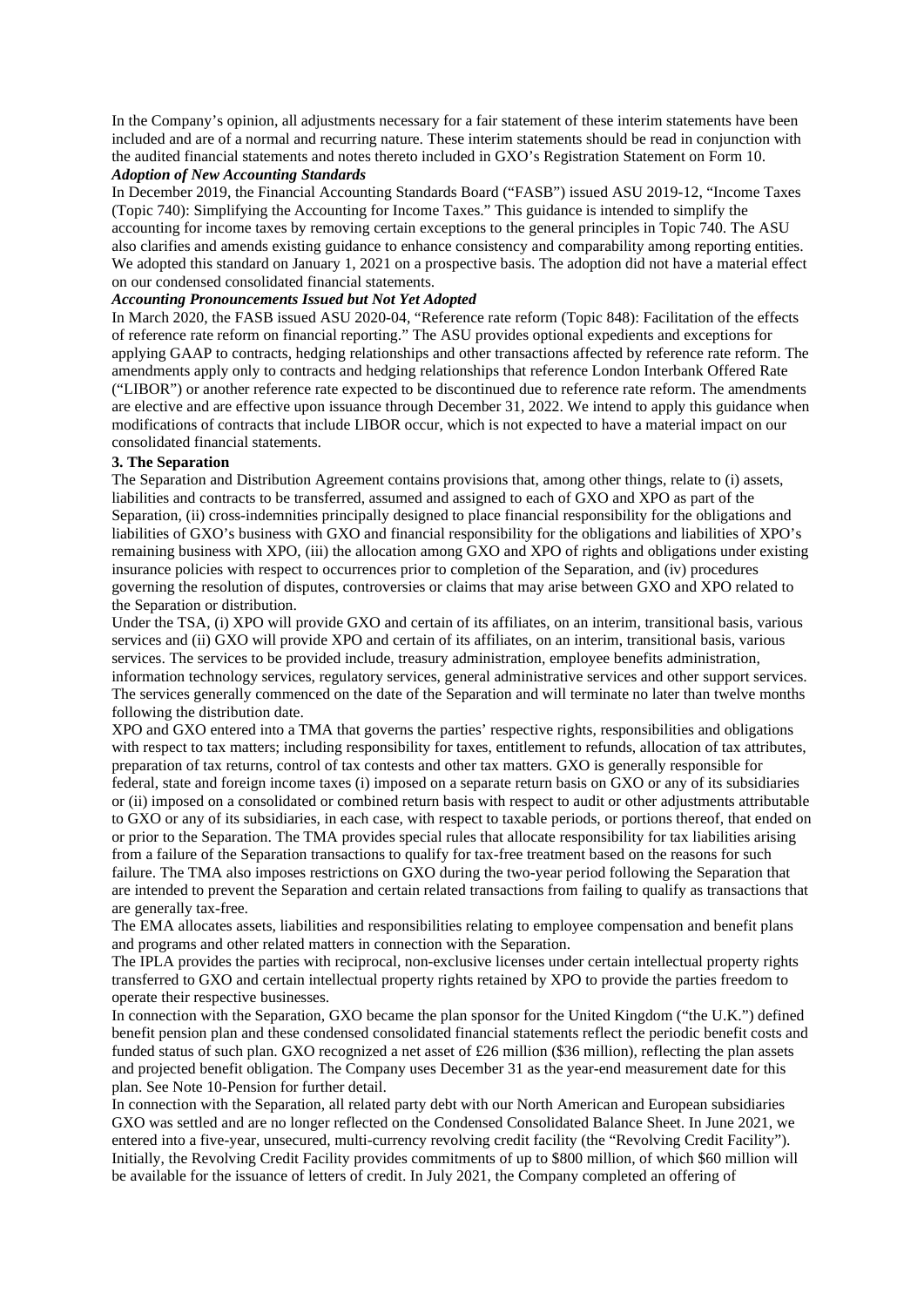\$800 million aggregate principal amount of notes, consisting of \$400 million of notes due 2026 (the "2026 Notes") and \$400 million of notes due 2031 (the "2031 Notes", and together with the 2026 Notes, the "Notes").The net proceeds from the sale of the Notes were used to fund a cash payment to XPO of \$794 million in connection with the Separation. See Note 8-Debt and Financing Arrangements for further detail. In July 2021, in connection with the Separation, XPO's existing trade receivable securitization program was amended; the previous €400 million program is now comprised of two separate €200 million programs, one of which remains with GXO and expires in July 2024. See Note 8-Debt and Financing Arrangements for details. In August 2021, we amended certain legal entity structures and transferred assets pursuant to a legal entity restructuring plan. In connection with the restructuring, we intend to enter into certain agreements to license the right to use trademarks, trade names and other intellectual property related to the GXO brand to our non-U.S. affiliates. During the third quarter of 2021, the Company recorded a positive income tax adjustment of \$42 million along with a corresponding increase to its net deferred tax assets. This one-time adjustment results from agreements by GXO's non-U.S. affiliates to license the rights to use trademarks, trade names, and other intellectual property related to the GXO brand. Also in connection with legal entity restructuring, we expect a one-time cash tax payment of approximately \$20 million payable in the fourth quarter.

## **4. Acquisitions**

### *European Acquisition*

In January 2021, we acquired the majority of Kuehne + Nagel's contract logistics operations in the U.K., which generated annual revenues of approximately £450 million (\$585 million) in 2020. The operations provide a range of logistics services, including inbound and outbound distribution, reverse logistics management and inventory management. We have recorded preliminary estimates for the fair value of assets and liabilities assumed, including approximately \$300 million of operating lease assets and operating lease liabilities. Pro forma results of operations for this acquisition have not been presented as it is not material to the condensed consolidated results of operations.

#### *GXO Logistics Europe Purchase*

Our historical results reflect a noncontrolling interest in GXO Logistics Europe SAS, previously XPO Logistics Europe SAS ("XPO Logistics Europe"). We acquired majority ownership of GXO Logistics Europe in 2015. In the third quarter of 2020, we purchased shareholders' noncontrolling interests in GXO Logistics Europe for  $€17$  million (\$21 million). The portion of the purchased noncontrolling interest that is not attributable to GXO has been recorded as a transfer to the XPO investment account. In the second quarter of 2021, we completed the purchase of the remaining 3% of XPO Logistics Europe that we did not already own at a cost of €108 million  $(128 \text{ million})$  and transferred  $634 \text{ million}$  (\$40 million) to XPO. Following this transaction, we own all of the outstanding shares of GXO Logistics Europe.

#### **5. Revenue Recognition**

We generate revenue by providing contract logistics services for our customers, including warehousing and distribution, order fulfillment, reverse logistics, packaging and labeling, factory and aftermarket support and inventory management ranging from a few months to several years. The vast majority of our contracts with customers include one performance obligation. We generally recognize revenue over time as we perform the services in the contract because of the continuous transfer of control over the services we perform for our customer.

#### *Disaggregation of Revenues*

We disaggregate our revenue by geographic area. Our revenue disaggregated by geographical area, based on sales office location, was as follows:

|                      |    | <b>Three Months Ended</b><br>September 30, |    |      |    | <b>Nine Months Ended</b><br>September 30, |    |       |  |
|----------------------|----|--------------------------------------------|----|------|----|-------------------------------------------|----|-------|--|
| (In millions)        |    | 2021                                       |    | 2020 |    | 2021                                      |    | 2020  |  |
| <b>Revenue</b>       |    |                                            |    |      |    |                                           |    |       |  |
| United Kingdom       | \$ | 680                                        | \$ | 402  | \$ | 1,847                                     | \$ | 1,069 |  |
| <b>United States</b> |    | 599                                        |    | 551  |    | 1,734                                     |    | 1,596 |  |
| France               |    | 181                                        |    | 174  |    | 551                                       |    | 466   |  |
| <b>Netherlands</b>   |    | 159                                        |    | 131  |    | 464                                       |    | 357   |  |
| Spain                |    | 117                                        |    | 108  |    | 358                                       |    | 304   |  |
| Other                |    | 238                                        |    | 218  |    | 724                                       |    | 637   |  |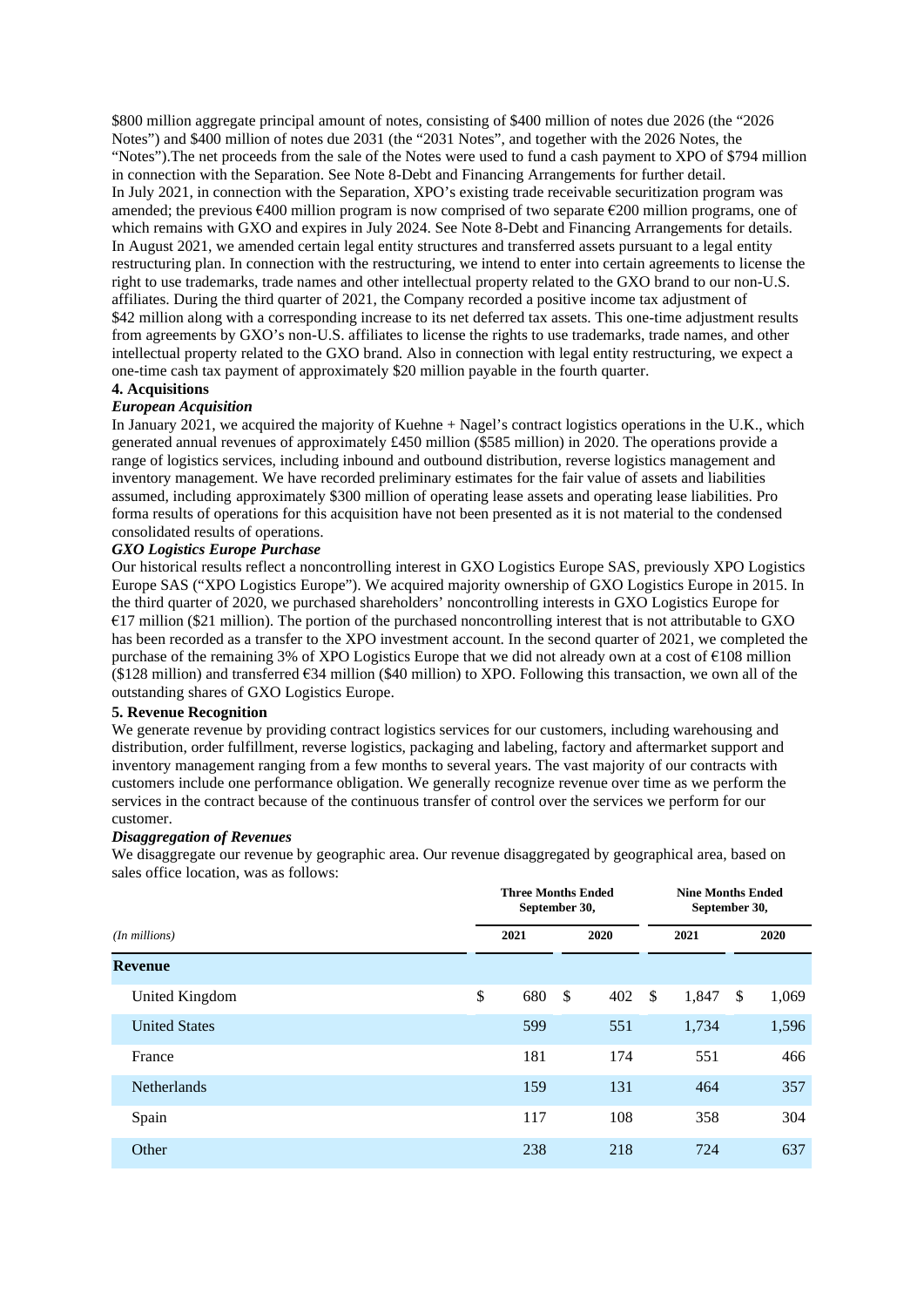# **Total** \$ 1,974 \$ 1,584 \$ 5,678 \$ 4,429

Our revenue can also be disaggregated by various verticals, reflecting our customers' principal industry sector. Our revenue disaggregated by industry sector was as follows:

|                                                | <b>Three Months Ended</b><br>September 30, |               |       |               |       | <b>Nine Months Ended</b><br>September 30, |       |  |
|------------------------------------------------|--------------------------------------------|---------------|-------|---------------|-------|-------------------------------------------|-------|--|
| $(In$ millions $)$                             | 2021                                       |               | 2020  |               | 2021  |                                           | 2020  |  |
| <b>Revenue</b>                                 |                                            |               |       |               |       |                                           |       |  |
| Ecommerce, omnichannel and consumer technology | \$<br>979                                  | <sup>\$</sup> | 800   | \$            | 2,827 | <sup>\$</sup>                             | 2,179 |  |
| Food and beverage                              | 290                                        |               | 213   |               | 795   |                                           | 616   |  |
| Consumer packaged goods                        | 240                                        |               | 198   |               | 694   |                                           | 538   |  |
| Other                                          | 465                                        |               | 373   |               | 1,362 |                                           | 1,096 |  |
| <b>Total</b>                                   | \$<br>1,974                                | $\mathcal{S}$ | 1,584 | <sup>\$</sup> | 5,678 | - \$                                      | 4,429 |  |

#### *Contract Assets and Liabilities*

Contract assets include costs we have incurred and capitalized in conjunction with customer contracts, which are primarily amortized to Direct operating expense on our Condensed Consolidated Statements of Operations over the contract term. As of September 30, 2021 and December 31, 2020, the Company had contract assets of \$145 million and \$66 million, respectively, recorded primarily within Other long-term assets on our Condensed Consolidated Balance Sheets. Contract assets primarily increased due to new contracts during the nine months ended September 30, 2021.

Contract liabilities include advance payments and billings in excess of revenue recognized. The activity for our contract liabilities, which is recorded within Other current liabilities and Other long-term liabilities on our Condensed Consolidated Balance Sheets, was as follows:

*(In millions)*

| <b>Balance as of December 31, 2020</b>  | D |      |
|-----------------------------------------|---|------|
| Revenue recognized                      |   | (90) |
| Unearned revenue(1)                     |   | 210  |
| Foreign exchange and other              |   | (6)  |
| <b>Balance as of September 30, 2021</b> |   |      |

(1)Includes \$82 million related to the Kuehne + Nagel acquisition. See Note 4-Acquisitions for further detail.

#### *Remaining Performance Obligations*

Remaining performance obligations relate to firm customer contracts for which services have not been performed and future revenue recognition is expected. As permitted in determining the remaining performance obligation, we omit obligations that have original expected durations of one year or less or contain variable consideration. On September 30, 2021, the fixed consideration component of our remaining performance obligations was approximately \$2.1 billion, and we expect to recognize approximately 67% of that amount over the next three years and the remainder thereafter. We estimate remaining performance obligations at a point in time and actual amounts may differ from these estimates due to changes in foreign currency exchange rates and contract revisions or terminations.

#### **6. Restructuring Charges**

We engage in restructuring actions as part of our ongoing efforts to best use our resources and infrastructure. These actions generally include severance and facility-related costs, including impairment of operating lease assets, and are intended to improve our efficiency and profitability.

Our restructuring-related activity was as follows:

*(In millions)*

**Balance as of December 31, 2020 5** 20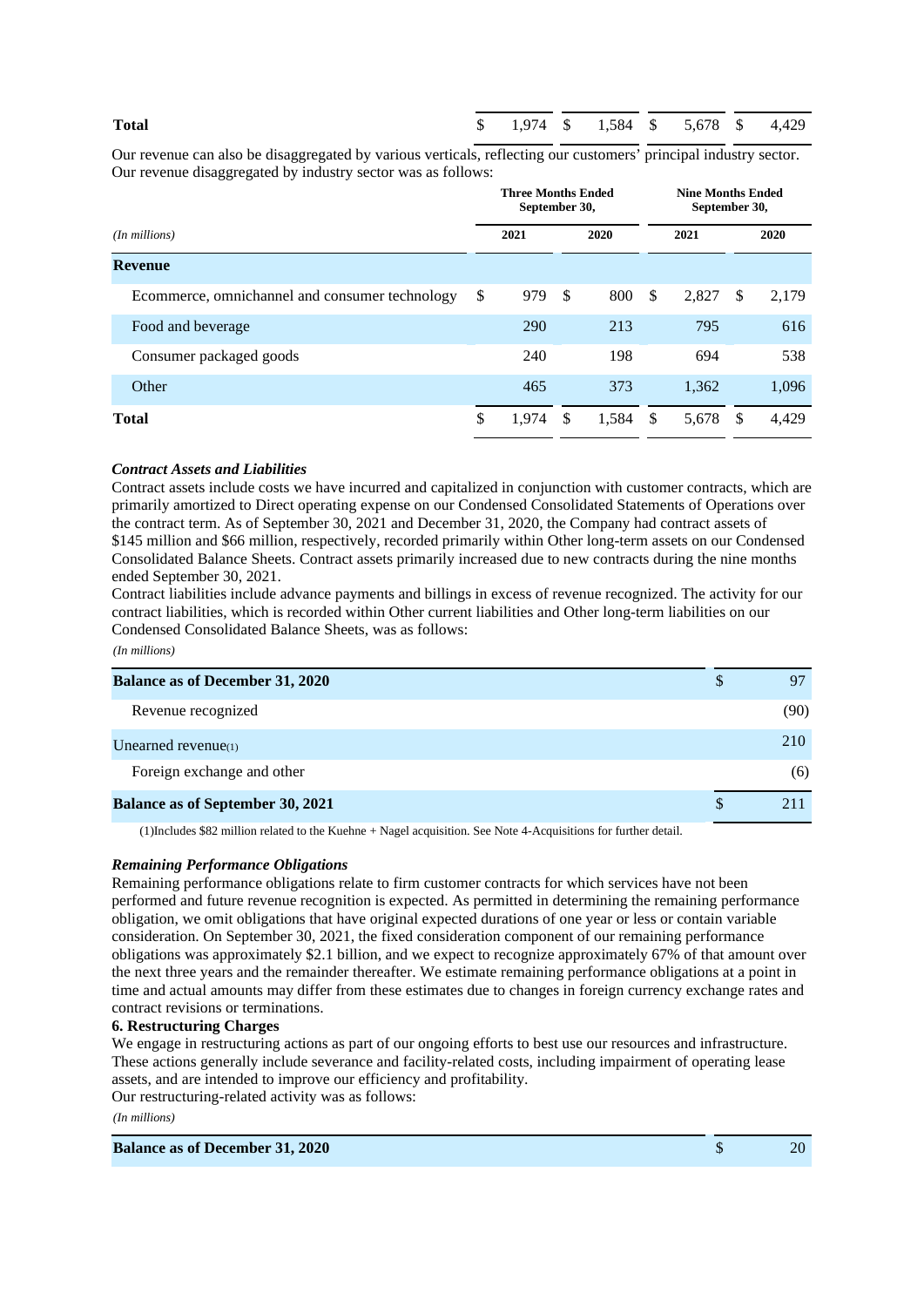| Charges incurred $(1)$                  |      |
|-----------------------------------------|------|
| Payments                                | (11) |
| Foreign exchange and other              | (10) |
| <b>Balance as of September 30, 2021</b> |      |

(1)Charges incurred are net of adjustments to previously recognized liabilities.

We expect the remaining restructuring liability at September 30, 2021, which primarily relates to severance, to be substantially paid within the next twelve months.

#### **7. Leases**

We determine if an arrangement is a lease at inception. For leases with terms greater than 12 months, we recognize operating lease right-of-use assets and liabilities at the lease commencement date based on the estimated present value of the lease payments over the lease term. For most of our leases, the implicit rate cannot be readily determined and, as a result, we use the incremental borrowing rates at commencement date to determine the present value of future lease payments.

We include options to extend or terminate a lease in the lease term when we are reasonably certain to exercise such options. We exclude variable lease payments (such as payments based on an index) from our initial measurement of the lease liability. We account for lease and non-lease components within a contract as a single lease component for our real estate leases.

Supplemental balance sheet information related to leases was as follows:

| (In millions)                                                  |               | September 30,<br>2021 |               | December 31,<br>2020 |  |
|----------------------------------------------------------------|---------------|-----------------------|---------------|----------------------|--|
| <b>Operating leases:</b>                                       |               |                       |               |                      |  |
| Operating lease assets(1)                                      | $\mathbb{S}$  | 1,790                 | <sup>\$</sup> | 1,434                |  |
|                                                                |               |                       |               |                      |  |
| Short-term operating lease liabilities                         | $\mathbb{S}$  | 432                   | $\mathbb{S}$  | 332                  |  |
| Operating lease liabilities                                    |               | 1,382                 |               | 1,099                |  |
| Total operating lease liabilities(2)                           | \$            | $1,814$ \$            |               | 1,431                |  |
|                                                                |               |                       |               |                      |  |
| <b>Finance leases:</b>                                         |               |                       |               |                      |  |
| Property and equipment, gross                                  | $\mathcal{S}$ | 234                   | $\mathcal{S}$ | 199                  |  |
| Accumulated depreciation                                       |               | (71)                  |               | (49)                 |  |
| Property and equipment, net(3)                                 | $\mathbb{S}$  | 163                   | $\mathcal{S}$ | 150                  |  |
|                                                                |               |                       |               |                      |  |
| Short-term borrowings and current maturities of long-term debt | $\mathbb{S}$  | 34                    | $\mathcal{S}$ | 31                   |  |
| Long-term debt                                                 |               | 140                   |               | 127                  |  |
| Total finance lease liabilities(3)                             | \$            | 174                   | $\mathcal{S}$ | 158                  |  |

(1)Includes \$267 million related to the Kuehne + Nagel acquisition in 2021. See Note 4-Acquisitions for further detail.

(2)Includes \$257 million related to the Kuehne + Nagel acquisition in 2021. See Note 4-Acquisitions for further detail.

(3)Includes \$20 million related to the Kuehne + Nagel acquisition in 2021. See Note 4-Acquisitions for further detail.

The components of our lease expense were as follows:

|                      | <b>Three Months Ended</b><br>September 30, |     |  |      | <b>Nine Months Ended</b><br>September 30, |      |  |     |
|----------------------|--------------------------------------------|-----|--|------|-------------------------------------------|------|--|-----|
| $(In$ millions $)$   | 2021<br>2020                               |     |  | 2021 |                                           | 2020 |  |     |
| Operating lease cost | Ф                                          | 161 |  | 137  |                                           | 490  |  | 392 |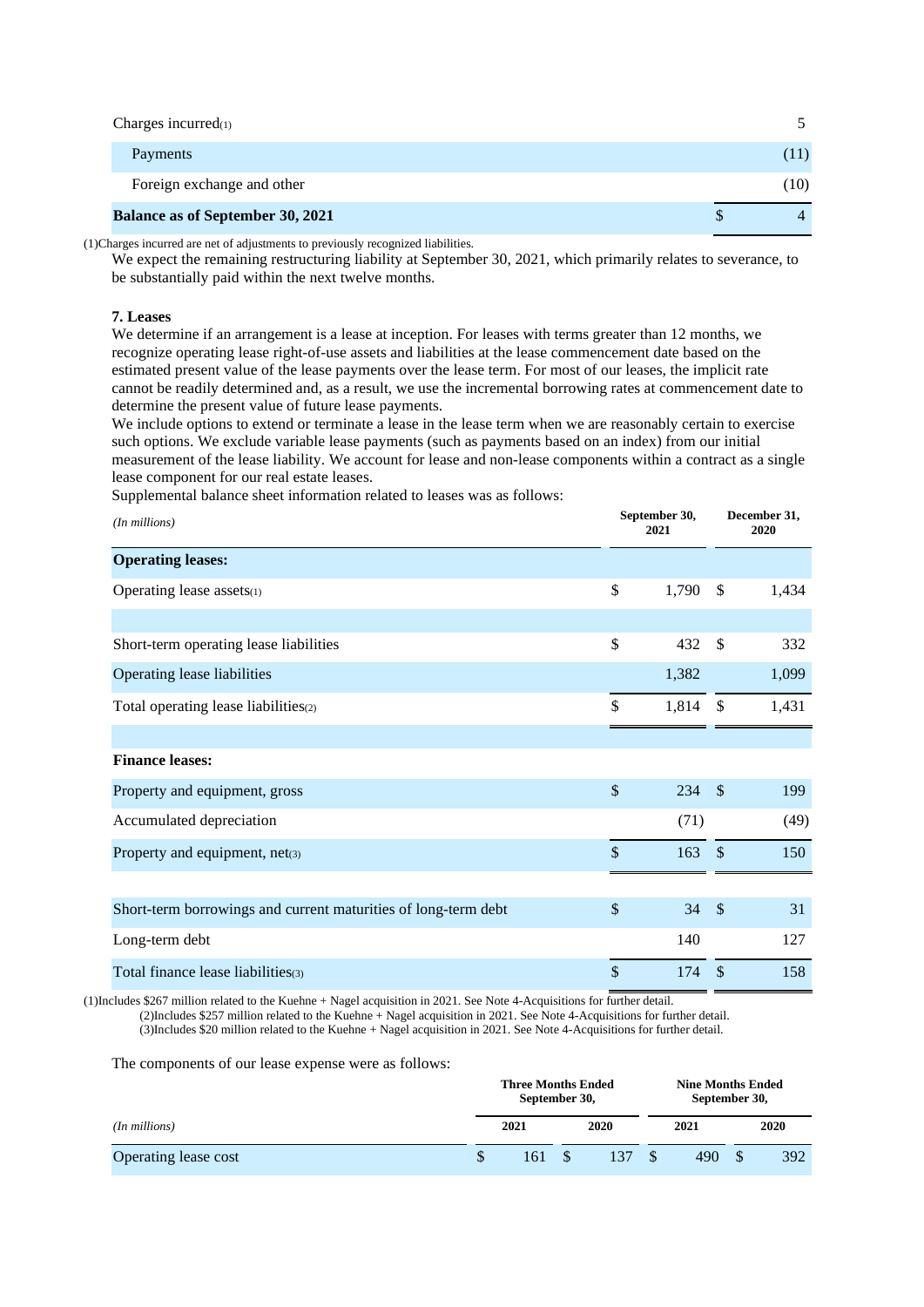| 20             |      | 13   |               | 57       |               | 38         |
|----------------|------|------|---------------|----------|---------------|------------|
| 18             |      | 17   |               | 55       |               | 48         |
| \$<br>199      | -\$  | 167  | -S            | 602      | -S            | 478        |
|                |      |      |               |          |               |            |
| \$             |      | 10   |               |          |               | 18         |
| $\mathfrak{D}$ |      |      |               | 4        |               | 3          |
| \$<br>10       | - \$ | 11   | $\mathbf{s}$  | 29       | -S            | 21         |
| \$<br>209      | \$   | 178  | $\mathcal{S}$ | 631      | <sup>\$</sup> | 499        |
|                |      | 8 \$ |               | <b>S</b> |               | $25 \quad$ |

#### **8. Debt and Financing Arrangements**

The following table summarizes the carrying value of our debt:

| (In millions)                                              |               | September 30,<br>2021 |     | December 31,<br>2020 |
|------------------------------------------------------------|---------------|-----------------------|-----|----------------------|
| 1.65% Unsecured notes due $2026(1)$                        | $\mathcal{S}$ | 396                   | -\$ |                      |
| 2.65% Unsecured notes due $2031_{(2)}$                     |               | 396                   |     |                      |
| Finance leases and other                                   |               | 177                   |     | 161                  |
| Borrowings related to trade securitization program         |               | 5                     |     | 26                   |
| Related-party debt                                         |               |                       |     | 486                  |
| <b>Total debt</b>                                          |               | 974                   |     | 673                  |
| Short-term borrowings and obligations under finance leases |               | 40                    |     | 58                   |
| <b>Total long-term debt</b>                                | \$            | 934                   |     | 615                  |

(1)The carrying value of the 1.65% Notes due 2026 is presented net of unamortized debt issuance cost and discount of \$3.6 million as of September 30, 2021.

(2)The carrying value of the 2.65% Notes due 2031 is presented net of unamortized debt issuance cost and discount of \$3.9 million as of September 30, 2021.

#### *Unsecured Notes*

In July 2021, the Company completed an offering of \$800 million aggregate principal amount of notes, consisting of the 2026 Notes and the 2031 Notes.

The 2026 Notes bear interest at a rate of 1.65% per annum payable semiannually in cash in arrears on January 15 and July 15 of each year, beginning January 15, 2022, and maturing on July 15, 2026. The 2031 Notes bear interest at a rate of 2.65% per annum payable semiannually in cash in arrears on January 15 and July 15 of each year, beginning January 15, 2022, and maturing on July 15, 2031.

In the third quarter, we recognized \$8 million of debt discounts and issuance costs that were recorded as a direct reduction to the related debt instrument and will be amortized to interest expense over the life of the Notes. At September 30, 2021, the Company was in compliance with the covenants of the indenture governing the Notes.

#### *Related-Party Debt*

In connection with the Separation, all related-party debt between the North American and European subsidiaries of GXO and XPO was settled and is no longer reflected on the Condensed Consolidated Balance Sheet. As of December 31, 2020, the Company had outstanding loan payables to XPO of \$486 million.

#### *Revolving Credit Facility*

In June 2021, we entered into a five-year Revolving Credit Facility. Initially, the Revolving Credit Facility provides commitments of up to \$800 million, of which \$60 million will be available for the issuance of letters of credit. Loans under the Revolving Credit Facility will bear interest at a fluctuating rate equal to: (i) with respect to borrowings in dollars, at GXO's option, the alternate base rate or the reserve-adjusted LIBOR, (ii) with respect to borrowings in Canadian dollars, the reserve-adjusted Canadian Dollar Offered Rate and, (iii) with respect to borrowings in Euros, the reserve-adjusted Euro Interbank Offered Rate, in each case, plus an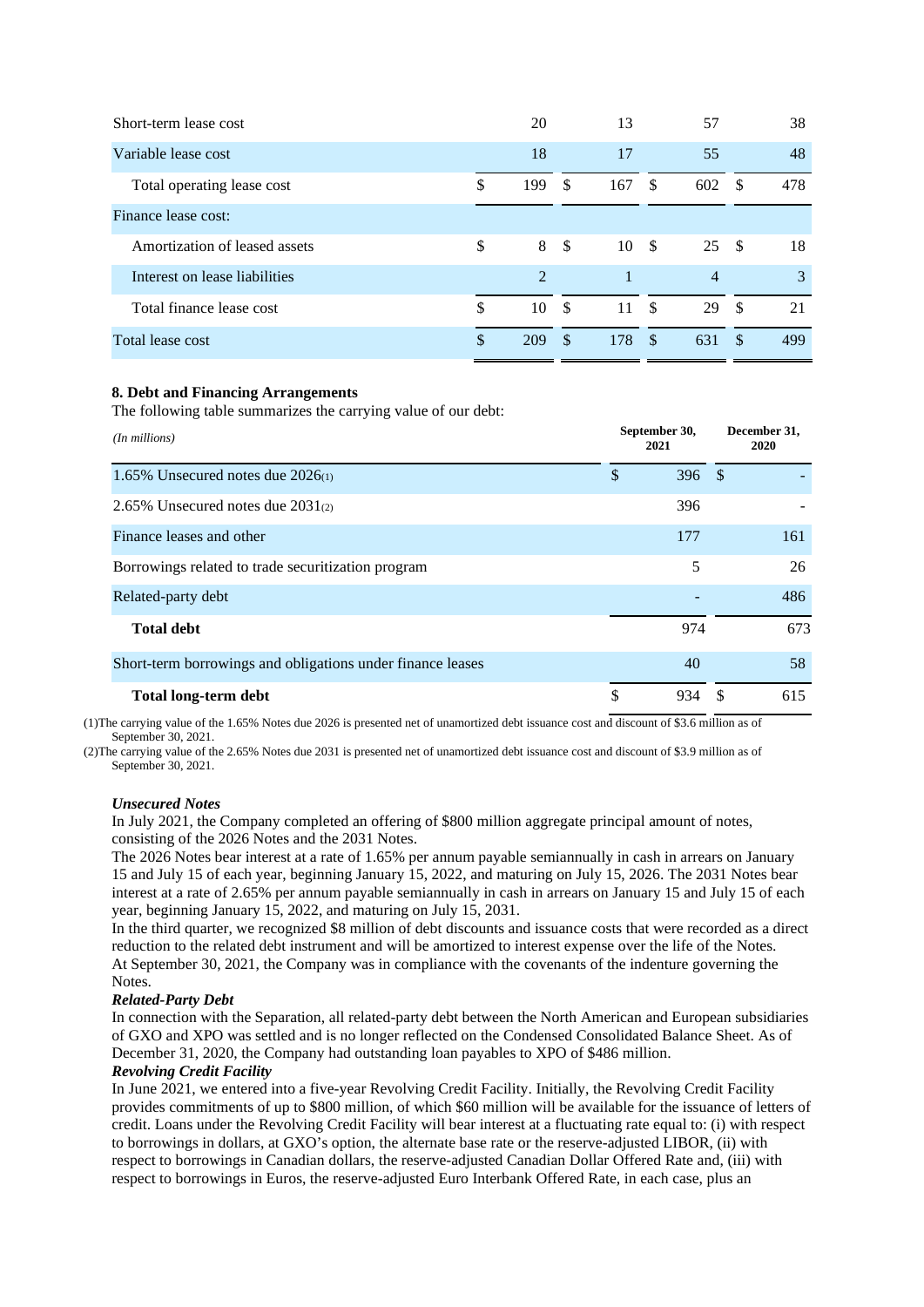applicable margin calculated based on GXO's credit ratings. The availability of the Revolving Credit Facility was subject to the Separation occurring.

The covenants in the Revolving Credit Facility, which are customary for financings of this type, limit our ability to incur indebtedness and grant liens, among other restrictions. In addition, the Revolving Credit Facility requires us to maintain a consolidated leverage ratio below a specified maximum.

There were no amounts outstanding under the Revolving Credit Facility as of September 30, 2021.

#### *Trade Receivables Securitization and Factoring Programs*

We sell certain of our trade accounts receivable on a non-recourse basis to third-party financial institutions under factoring agreements. We also sell certain European trade accounts receivable under a securitization program that contains financial covenants customary for this type of arrangement, including maintaining a defined average days sales outstanding ratio. We account for these transactions as sales of receivables and present cash proceeds as cash provided by operating activities in the Condensed Consolidated Statements of Cash Flows. The trade receivables securitization program permits us to borrow, on an unsecured basis, cash collected in a servicing capacity on previously sold receivables. We use trade receivables securitization and factoring programs to help manage our cash flows.

Under the securitization program, one of our wholly owned subsidiaries, GXO Logistics Europe, participates in a trade receivables securitization program co-arranged by two European banks (the "Purchasers"). Under the program, a wholly-owned bankruptcy-remote special purpose entity of GXO Logistics Europe sells trade receivables that originate with wholly-owned subsidiaries of GXO Logistics Europe to unaffiliated entities managed by the Purchasers. The special purpose entity is a variable interest entity and has been presented within these condensed consolidated financial statements based on our control of the entity's activities. In July 2021, in connection with the Separation, XPO's existing trade receivable securitization program was amended; the previous €400 million (\$460 million) program is now comprised of two separate €200 million (\$230 million) programs, one of which remains with GXO and expires July 2024. As of July 2021, GXO's special purpose entity no longer purchases trade receivables from XPO. As of December 31, 2020, current assets include trade receivables purchased from XPO in connection with our trade receivables securitization program of \$105 million. The trade receivables that had been purchased from XPO prior to the Separation have been reflected within Other current assets in the Condensed Consolidated Balance Sheets.

We account for transfers under our securitization and factoring arrangements as sales because we sell full title and ownership in the underlying receivables and control of the receivables is considered transferred. For these transfers, the receivables are removed from our Condensed Consolidated Balance Sheets at the date of transfer. In the securitization and factoring arrangements, our continuing involvement is limited to servicing the receivables. The fair value of any servicing assets and liabilities is immaterial. Our trade receivables securitization program permits us to borrow, on an unsecured basis, cash collected in a servicing capacity on previously sold receivables which are included in short-term debt on our Condensed Consolidated Balance Sheets until they are repaid in the following month's settlement.

Information related to the trade receivables sold was as follows:

|                                |    | <b>Three Months Ended</b><br>September 30, |     |      |              | <b>Nine Months Ended</b><br>September 30, |    |       |
|--------------------------------|----|--------------------------------------------|-----|------|--------------|-------------------------------------------|----|-------|
| (In millions)                  |    | 2021                                       |     | 2020 |              | 2021                                      |    | 2020  |
| <b>Securitization programs</b> |    |                                            |     |      |              |                                           |    |       |
| Receivables sold in period     | \$ | 418                                        | -\$ | 395  | $\mathbb{S}$ | 1,320                                     | -S | 1,031 |
| Cash consideration             |    | 418                                        |     | 395  |              | 1,320                                     |    | 1,031 |
| <b>Factoring programs</b>      |    |                                            |     |      |              |                                           |    |       |
| Receivables sold in period     |    | 132                                        |     | 96   |              | 331                                       |    | 518   |
| Cash consideration             |    | 132                                        |     | 96   |              | 331                                       |    | 517   |
|                                | 15 |                                            |     |      |              |                                           |    |       |

#### **9. Fair Value Measurements and Financial Instruments**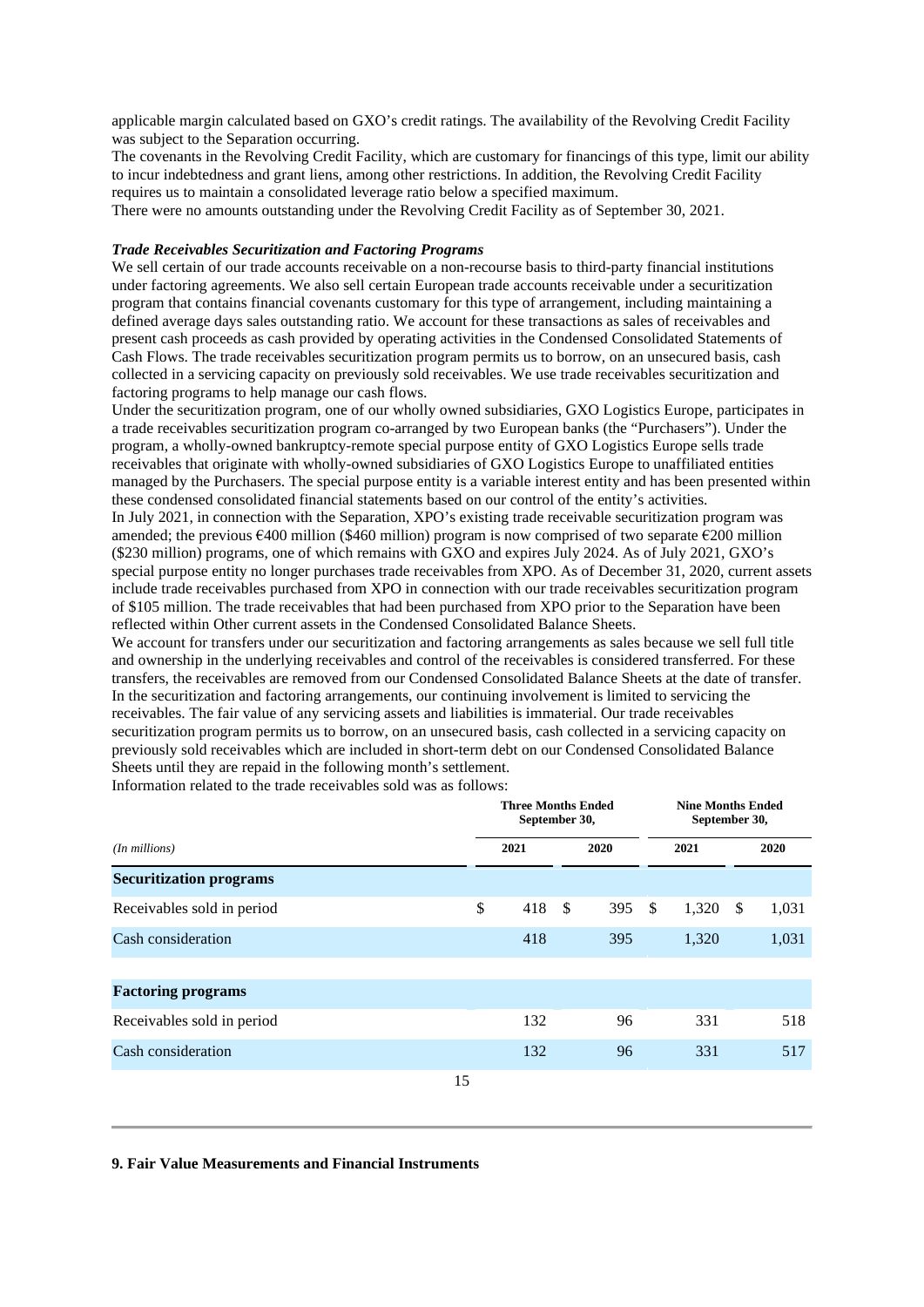Fair value is defined as the price that would be received to sell an asset or paid to transfer a liability in an orderly transaction between market participants at the measurement date. The levels of inputs used to measure fair value are:

•Level 1-Quoted prices for identical instruments in active markets;

•Level 2-Quoted prices for similar instruments in active markets; quoted prices for identical or similar instruments in markets that are not active; and model-derived valuations in which all significant inputs are observable in active markets; and

•Level 3-Valuations based on inputs that are unobservable, generally utilizing pricing models or other valuation techniques that reflect management's judgment and estimates.

#### *Assets and liabilities*

We base our fair value estimates on market assumptions and available information. The carrying values of cash and cash equivalents, accounts receivable, accounts payable, accrued expenses and current maturities of longterm debt approximated their fair values as of September 30, 2021 and December 31, 2020 due to their shortterm nature and/or being receivable or payable on demand.

#### *Debt*

The fair value of debt as of September 30, 2021 and December 31, 2020 was as follows:

|                                        | September 30, 2021 |                   |     |                          |  | <b>December 31, 2020</b> |  |                          |  |
|----------------------------------------|--------------------|-------------------|-----|--------------------------|--|--------------------------|--|--------------------------|--|
| (In millions)                          |                    | <b>Fair Value</b> |     | Carrying<br><b>Value</b> |  | <b>Fair Value</b>        |  | Carrying<br><b>Value</b> |  |
| 1.65% Unsecured notes due $2026(1)$    | \$.                | 397               | -\$ | 396S                     |  | $- S$                    |  |                          |  |
| 2.65% Unsecured notes due $2031_{(1)}$ |                    | 397               |     | 396                      |  | $\overline{\phantom{a}}$ |  |                          |  |
| Related-party debt $(2)$               |                    |                   |     |                          |  | 486                      |  | 486                      |  |

(1)The fair value was estimated using market pricing for identical liabilities that are observable for substantially the full term of the liability and would be considered Level 2 in the fair value hierarchy.

(2)The fair value of the related-party debt is classified as a Level 3 within the fair value hierarchy. All related party loans were settled in connection with the Separation.

#### **Financial Instruments**

Prior to the Separation, XPO managed our exposure to risks arising from business operations and economic factors, including fluctuations in interest rates and foreign currencies. In connection with the Separation, XPO novated certain cross-currency swaps and options to GXO. As a result, GXO recorded \$28 million, net of tax, in accumulated other comprehensive loss. Following the Separation, we directly manage our exposure to risks arising from business operations and economic factors, including fluctuations in interest rates and foreign currencies. We use derivative instruments to manage the volatility related to these exposures. The objective of these derivative instruments is to reduce fluctuations in our earnings and cash flows associated with changes in foreign currency exchange rates and interest rates. These financial instruments are not used for trading or other speculative purposes. GXO does not expect to incur any losses as a result of counterparty default.

#### *Derivatives*

The company presents the fair value of its derivative assets and liabilities on a gross basis. The fair value of our derivative instruments and the related notional amounts were as follows:

|                                         |               |                        | <b>September 30, 2021</b>    |                   |
|-----------------------------------------|---------------|------------------------|------------------------------|-------------------|
| (In millions)                           |               | <b>Notional Amount</b> | <b>Balance Sheet Caption</b> | <b>Fair Value</b> |
| Derivatives designated as hedges        |               |                        |                              |                   |
| Liabilities:                            |               |                        |                              |                   |
| Cross-currency swap agreements          | \$            | 328                    | Other current liabilities    | \$<br>9           |
| Cross-currency swap agreements          |               | 165                    | Other long-term liabilities  | 7                 |
| Derivatives not designated as<br>hedges |               |                        |                              |                   |
| Assets:                                 |               |                        |                              |                   |
| Foreign currency option contracts       | <sup>\$</sup> | 106                    | Other current assets         | \$<br>2           |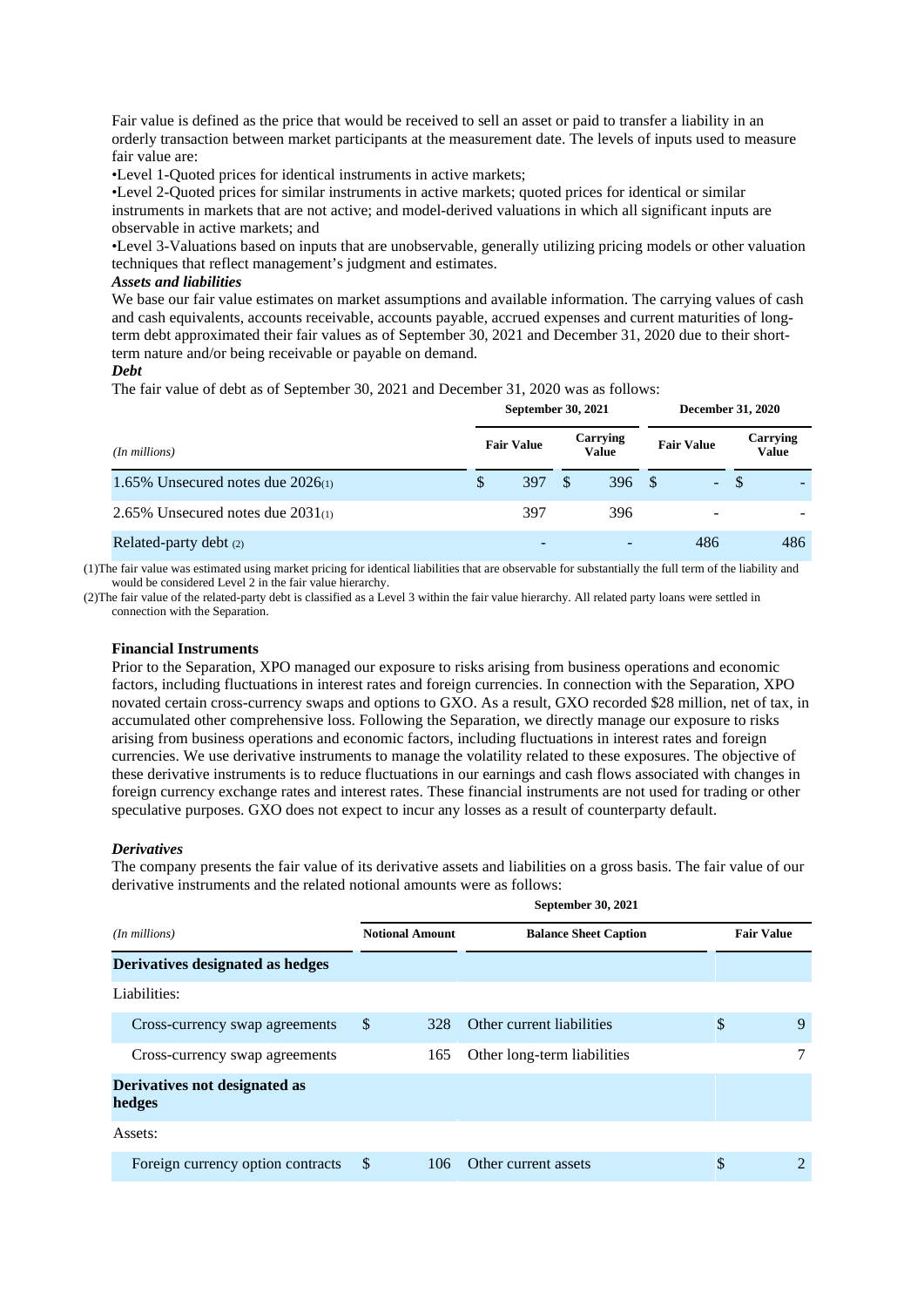The derivatives are classified as Level 2 within the fair value hierarchy. The derivatives are valued using inputs other than quoted prices such as foreign exchange rates and yield curves. There were no derivative instruments on the Company's Condensed Consolidated Financial Statements as of December 31, 2020. The effect of derivative instruments designated as hedges on our Condensed Consolidated Statements of Operations was as follows:

|                                                    | Three Months Ended September 30, 2021                            |    |    |                                                                        |                                                                         |  |  |  |  |
|----------------------------------------------------|------------------------------------------------------------------|----|----|------------------------------------------------------------------------|-------------------------------------------------------------------------|--|--|--|--|
| (In millions)                                      | Gain (loss) on<br><b>Derivatives</b><br><b>Recognized in OCI</b> |    |    | <b>Gain (loss) Reclassified</b><br>from AOCI into Net<br>Income (Loss) | Gain (loss) Recognized in<br>Net Income (Loss) on<br><b>Derivatives</b> |  |  |  |  |
| Derivatives designated as net investment<br>hedges |                                                                  |    |    |                                                                        |                                                                         |  |  |  |  |
| $Cross-currency swap agreements(1)$                | S                                                                | 11 | -S |                                                                        | -S                                                                      |  |  |  |  |
| Total                                              | \$                                                               | 11 |    |                                                                        | <b>S</b>                                                                |  |  |  |  |

(1)Includes gains and losses for transactions occurring after the Separation.

|                                                    | Nine Months Ended September 30, 2021                                                                                                       |    |     |  |                                                                         |  |  |  |  |  |
|----------------------------------------------------|--------------------------------------------------------------------------------------------------------------------------------------------|----|-----|--|-------------------------------------------------------------------------|--|--|--|--|--|
| (In millions)                                      | <b>Gain (loss) Reclassified</b><br>Gain (loss) on<br>from AOCI into Net<br><b>Derivatives</b><br><b>Recognized in OCI</b><br>Income (Loss) |    |     |  | Gain (loss) Recognized in<br>Net Income (Loss) on<br><b>Derivatives</b> |  |  |  |  |  |
| Derivatives designated as net investment<br>hedges |                                                                                                                                            |    |     |  |                                                                         |  |  |  |  |  |
| $Cross-currency swap agreements(1)$                | S                                                                                                                                          | 11 | -S  |  | S                                                                       |  |  |  |  |  |
| Total                                              | S                                                                                                                                          |    | \$. |  | S                                                                       |  |  |  |  |  |

(1)Includes gains and losses for transactions occurring after the Separation.

The pre-tax gain (loss) recognized in earnings for foreign currency option and forward contracts not designated as hedging instruments was a gain of \$1 million for the three and nine months ended September 30, 2021, respectively. These amounts are recorded in Other income on our Condensed Consolidated Statements of Operations.

#### *Cross-Currency Swap Agreements*

We enter into cross-currency swap agreements to manage the foreign currency exchange risk related to our international operations by effectively converting our fixed-rate USD-denominated debt, including the associated interest payments, to fixed-rate, Euro-denominated debt. The risk management objective of these transactions is to manage foreign currency risk relating to net investments in subsidiaries denominated in foreign currencies and reduce the variability in the functional currency equivalent cash flows of this debt. During the term of the swap contracts, we will receive interest, either on a quarterly or semi-annual basis, from the counterparties based on USD fixed interest rates, and we will pay interest, also on a quarterly or semi-annual basis, to the counterparties based on Euro fixed interest rates. At maturity, we will repay the original principal amount in EUR and receive the principal amount in USD. These agreements expire at various dates through 2026.

We designated these cross-currency swaps as qualifying hedging instruments and account for them as net investment hedges. We apply the critical terms match method of assessing the effectiveness of our net investment hedging relationships. Under this method, for each reporting period, the change in the fair value of the cross-currency swaps is initially recognized in Accumulated other comprehensive income ("AOCI"). The change in the fair value due to foreign exchange remains in AOCI and the initial component excluded from effectiveness testing will initially remain in AOCI and then will be reclassified from AOCI to Interest expense each period in a systematic manner. For net investment hedges that were de-designated prior to their maturity, the amounts in AOCI will remain in AOCI until the subsidiary is sold or substantially liquidated. Cash flows related to the periodic exchange of interest payments for these net investment hedges are included in Operating activities on our Condensed Consolidated Statements of Cash Flows.

#### *Foreign Currency Options*

We use foreign currency option contracts to mitigate the risk of a reduction in the value of earnings from our operations that use the Euro or the British pound sterling as their functional currency. The foreign currency option contracts were not designated as qualifying hedging instruments as of September 30, 2021. The contracts are used to manage our exposure to foreign currency exchange rate fluctuations and are not speculative. The contracts generally expire in 12 months or less. Gains or losses on the contracts are recorded in Other income on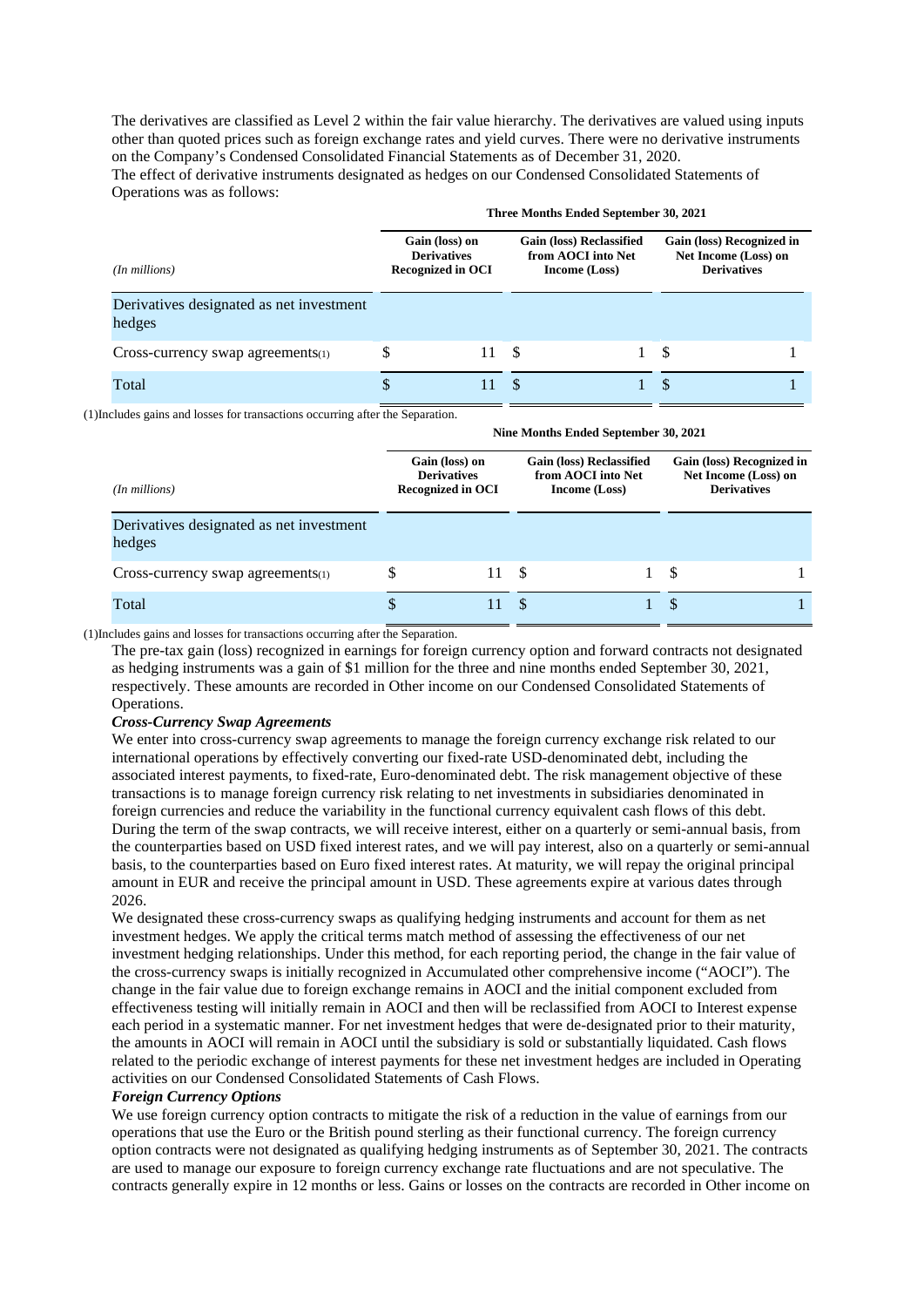our Condensed Consolidated Statements of Operations. Cash flows related to the foreign currency contracts are included in Investing activities on our Condensed Consolidated Statements of Cash Flows, consistent with the nature and purpose for which these derivatives were acquired.

#### **10. Pension**

Prior to the Separation, GXO participated in XPO's defined pension plan for eligible employees in the U.K., which did not allow for new plan participants or additional benefit accruals. The defined benefit pension plan was historically measured based on the present value of projected future benefit payments for all participants for services rendered to date. The projected benefit obligation is a measure of benefits attributed to service to date, assuming that the plan continues in effect and that estimated future events (including turnover and mortality) occur. The funded status of the defined benefit pension plans was calculated as the difference between the projected benefit obligation and the fair value of plan assets.

In connection with the Separation, GXO became the plan sponsor for the defined benefit pension plan and these condensed consolidated financial statements reflect the periodic benefit costs and funded status of the plan. In connection with the Separation, GXO recognized a net asset of £26 million (\$36 million), reflecting the plan assets and projected benefit obligation and accumulated other comprehensive loss of £60 million (\$82 million). This was comprised of £1.0 billion (\$1.4 billion) of plan assets and £1.0 billion (\$1.4 billion) of projected obligations associated with the plan. The majority of the plan assets transferred to GXO are fixed income securities including government bonds and debt instruments which are primarily classified as Level 2 in the fair value hierarchy. There are no unfunded commitments or redemption restrictions related to these investments. The net periodic benefit cost is recorded within Other income on the Condensed Consolidated Statement of Operations and consisted of £7 million (\$10 million) for the three and nine months ended September 30, 2021. Contributions to the pension plan are not expected to be material in the fourth quarter of 2021.

#### **11. Earnings per Share**

Prior to the Separation, GXO employees participated in XPO's equity incentive plan, pursuant to which they were granted restricted stock units, performance-based restricted stock units and non-qualified or incentive stock options. All awards granted under these plans related to XPO common shares. Upon the Separation, outstanding awards held by GXO employees were converted in accordance with the EMA. Depending on whether the awards held on the Separation date were in an unvested or vested status, GXO employees either received converted awards solely in GXO based shares (unvested status) or a combination of GXO and XPO shares (vested status). The conversion methodology used was calculated in accordance with the EMA and with the purpose of maintaining the aggregate intrinsic value of the award immediately after the Separation when compared to the aggregate intrinsic value immediately prior to the Separation.

On August 2, 2021, the date of the Separation, 114,626,250 shares of common stock of GXO were distributed to XPO shareholders of record as of the record date. This share amount is utilized for the calculation of basic and diluted earnings per share for all periods presented prior to the Separation. For periods prior to the Separation, it is assumed that there are no dilutive equity instruments as there were no equity awards of GXO outstanding prior to the Separation. For periods subsequent to the Separation, diluted earnings per share is computed by giving effect to all potentially dilutive stock awards that are outstanding. The computation of diluted earnings per share excludes the effect of the potential exercise of stock-based awards, when the effect of the potential exercise would be anti-dilutive. Stock options and restricted stock units of 1.2 million were excluded from the calculation of diluted EPS for the three and nine months ended September 30, 2021 because their inclusion would have been anti-dilutive.

|                                                   |    | <b>Three Months Ended</b><br>September 30, |    |      |               | <b>Nine Months Ended</b><br>September 30, |               |        |  |  |
|---------------------------------------------------|----|--------------------------------------------|----|------|---------------|-------------------------------------------|---------------|--------|--|--|
| (In millions, except per share data)              |    | 2021                                       |    | 2020 |               | 2021                                      |               | 2020   |  |  |
| Net income (loss) attributable to common shares   | \$ | 72S                                        |    | 18   | $\mathcal{S}$ | 97                                        | <sup>\$</sup> | (59)   |  |  |
|                                                   |    |                                            |    |      |               |                                           |               |        |  |  |
| Basic weighted-average common shares              |    | 115                                        |    | 115  |               | 115                                       |               | 115    |  |  |
| Diluted effect of stock-based awards and warrants |    |                                            |    |      |               |                                           |               |        |  |  |
| Diluted weighted-average common shares            |    | 116                                        |    | 115  |               | 116                                       |               | 115    |  |  |
|                                                   |    |                                            |    |      |               |                                           |               |        |  |  |
| Basic earnings (loss) per share                   | \$ | 0.63                                       | \$ | 0.16 | -S            | 0.84                                      | S             | (0.51) |  |  |

The computations of basic and diluted earnings (loss) per share were as follows: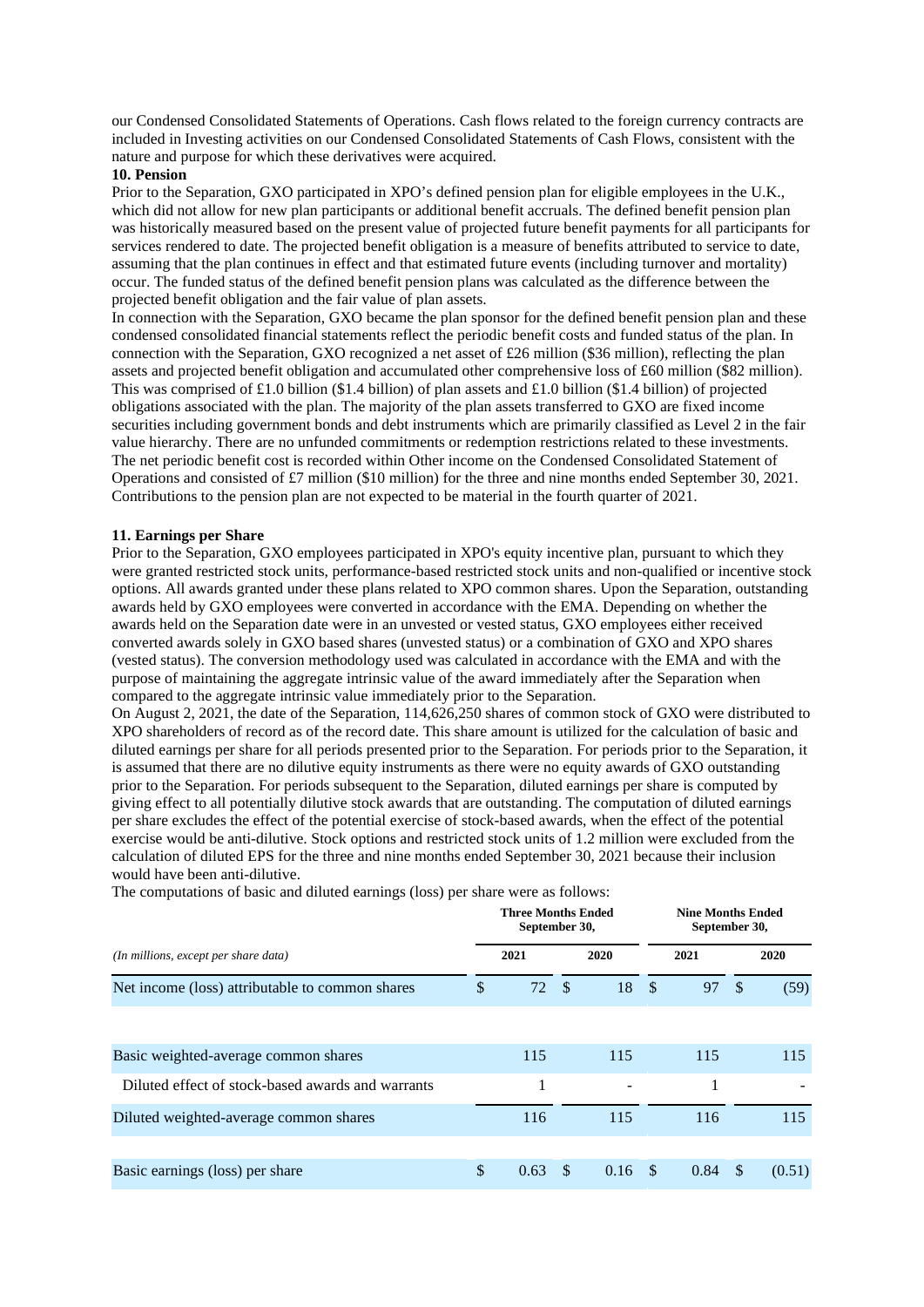| Diluted earnings (loss) per share |  | $$0.62 \quad $0.16 \quad $0.84 \quad $0.51)$ |  |  |  |
|-----------------------------------|--|----------------------------------------------|--|--|--|
|                                   |  |                                              |  |  |  |

#### **12. Related Party**

Prior to the Separation, the Company did not operate as a standalone business and the consolidated financial statements were derived from the consolidated financial statements and accounting records of XPO.

Transactions between the Company and XPO, and other non-GXO subsidiaries of XPO, that occurred prior to the Separation have been classified as related-party transactions. Transactions that originated with XPO prior to the Separation were cash settled or forgiven as of August 2, 2021. For amounts that were forgiven, the amounts have been recorded as an adjustment to XPO Investment.

#### *Allocation of General Corporate Expenses*

The Condensed Consolidated Statements of Operations include expenses for certain centralized functions and other programs provided and/or administered by XPO that were charged directly to the Company prior to the Separation. In addition, for purposes of preparing these condensed consolidated financial statements, a portion of XPO's total corporate expenses was allocated to the Company. See Note 2-Basis of Presentation for a discussion of the methodology used to allocate such costs for purposes of preparing these condensed consolidated financial statements.

Costs of \$28 million and \$185 million for the three and nine months ended September 30, 2021, respectively, and costs of \$47 million and \$173 million for the three and nine months ended September 30, 2020,

respectively, have been reflected in SG&A, Transaction-related costs and Depreciation and amortization in our Condensed Consolidated Statements of Operations for our allocated share of XPO's corporate overhead. These amounts may not reflect the costs GXO would have incurred had the Company been a standalone entity during the periods presented.

#### *Transactions with XPO and its non-GXO Subsidiaries*

Revenue and costs generated from related parties for the three and nine months ended September 30, 2021 and September 30, 2020 were as follows:

|                    |              | <b>Three Months Ended</b><br>September 30, |  |                |      | <b>Nine Months Ended</b><br>September 30, |  |         |  |
|--------------------|--------------|--------------------------------------------|--|----------------|------|-------------------------------------------|--|---------|--|
| $(In$ millions $)$ | 2021         |                                            |  | 2020           |      | 2021                                      |  | 2020    |  |
| Revenue            | $\mathbb{S}$ | a sa sa                                    |  | $\overline{2}$ | - \$ | 8                                         |  | $\circ$ |  |
| Costs              |              | 16                                         |  | 31             |      | 80                                        |  | 84      |  |

#### *Balances with XPO and its non-GXO Subsidiaries*

In connection with the Separation, GXO related-party amounts on our Condensed Consolidated Balance Sheets were cash settled or forgiven as of August 2, 2021. Assets and liabilities on the Condensed Consolidated Balance Sheets included the following related-party amounts as of December 31, 2020:

| $(In$ millions $)$                                                          |    | December 31,<br>2020 |
|-----------------------------------------------------------------------------|----|----------------------|
| Amounts due from XPO and its affiliates                                     |    |                      |
| ade receivables(1)                                                          | \$ | 9                    |
| ther current assets(2)                                                      |    | 2                    |
| ther long-term assets(3)                                                    |    | 53                   |
| Amounts due to XPO and its affiliates                                       |    |                      |
| ade payables(4)                                                             |    | 20                   |
| ther current liabilities $(5)$                                              |    | 11                   |
| ccrued expenses(6)                                                          |    | 2                    |
| bans payable(7)                                                             |    | 486                  |
| (1) Primarily represents trade receivables generated from revenue with XPO. |    |                      |

(2)Primarily relates to interest receivable from loans receivable from XPO.

(3)Represents loans receivable from XPO.

(4)Represents trade payables due to XPO.

(5)Primarily relates to facility expense and taxes payable due to XPO.

(6)Represents accrued interest on loans due to XPO.

(7)Represents loans due to XPO. See Note 8-Debt and Financing Arrangements for further information.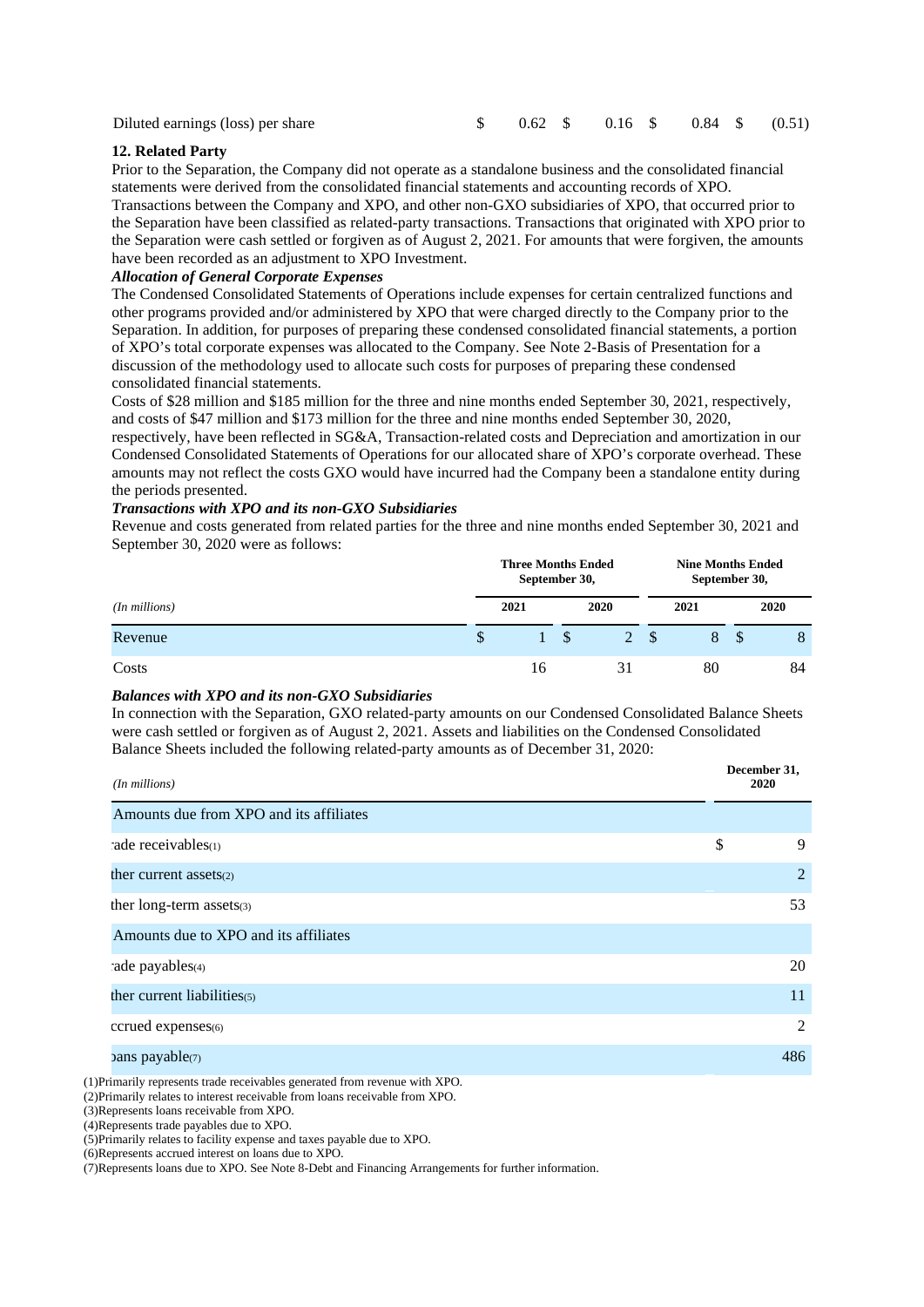#### **13. Commitments and Contingencies**

We are involved, and will continue to be involved, in numerous legal proceedings arising out of the conduct of our business. These proceedings may include personal injury claims arising from the transportation and handling of goods, contractual disputes and employment-related claims, including alleged violations of wage and hour laws.

We establish accruals for specific legal proceedings when it is considered probable that a loss has been incurred and the amount of the loss can be reasonably estimated. We review and adjust accruals for loss contingencies quarterly and as additional information becomes available. If a loss is not both probable and reasonably estimable, or if an exposure to loss exists in excess of the amount accrued, we assess whether there is at least a reasonable possibility that a loss, or additional loss, may have been incurred. If there is a reasonable possibility that a loss, or additional loss, may have been incurred, we disclose the estimate of the possible loss or range of loss if it is material and an estimate can be made, or disclose that such an estimate cannot be made. The determination as to whether a loss can reasonably be considered to be possible or probable is based on our assessment, together with legal counsel, regarding the ultimate outcome of the matter.

We believe that we have adequately accrued for the potential impact of loss contingencies that are probable and reasonably estimable. We do not believe that the ultimate resolution of any matters to which we are presently a party will have a material adverse effect on our results of operations, financial condition or cash flows.

However, the results of these matters cannot be predicted with certainty, and an unfavorable resolution of one or more of these matters could have a material adverse effect on our financial condition, results of operations or cash flows. Legal costs incurred related to these matters are expensed as incurred.

We carry liability and excess umbrella insurance policies that are deemed sufficient to cover potential legal claims arising in the normal course of conducting our operations. In the event we are required to satisfy a legal claim outside the scope of the coverage provided by insurance, our financial condition, results of operations or cash flows could be negatively impacted.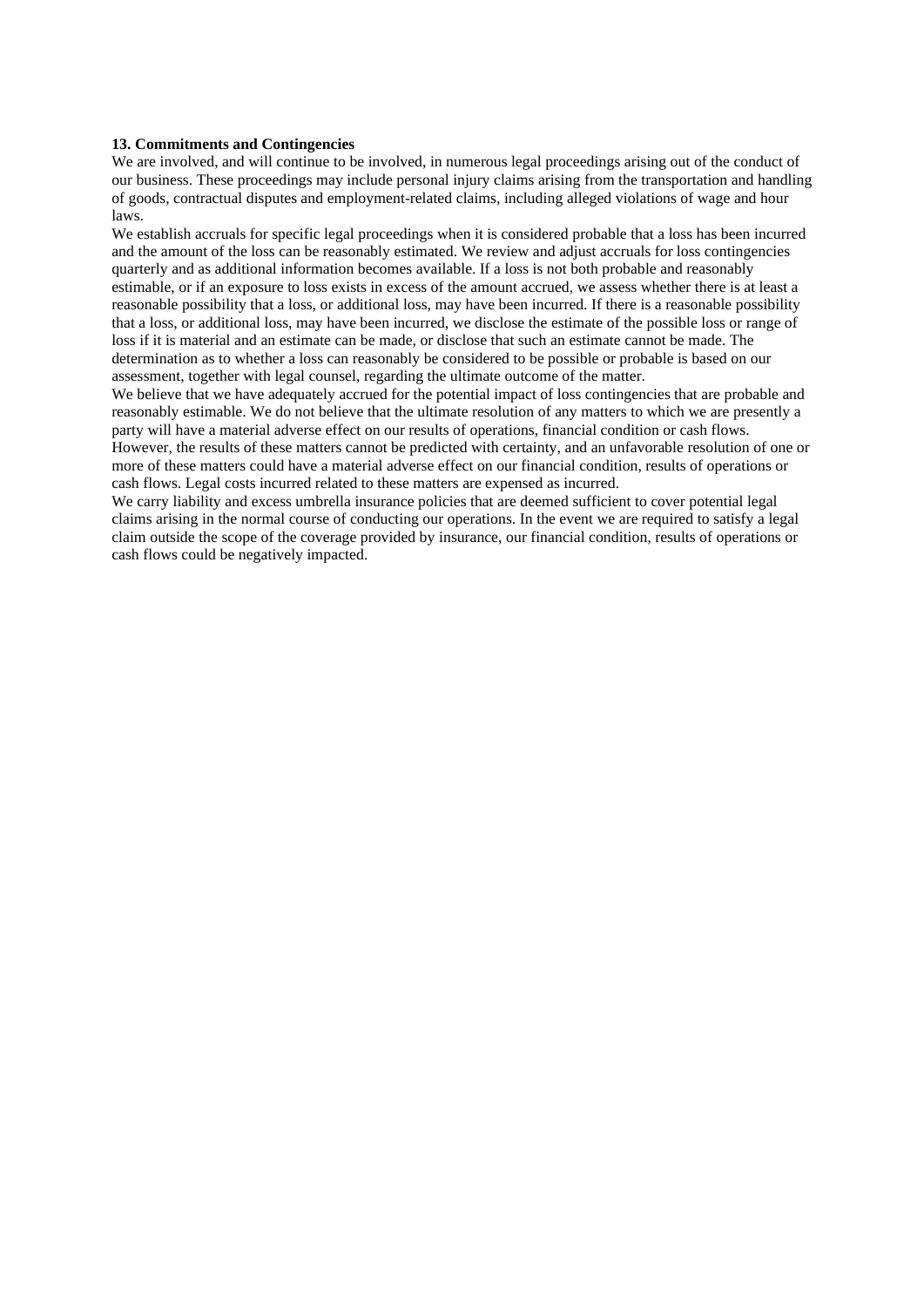#### **ITEM 2. MANAGEMENT'S DISCUSSION AND ANALYSIS OF FINANCIAL CONDITION AND RESULTS OF OPERATIONS**

#### *Cautionary Statement Regarding Forward-Looking Statements*

*This Quarterly Report on Form 10-Q and other written reports and oral statements we make from time to time contain forward-looking statements within the meaning of Section 27A of the Securities Act of 1933, as amended the "Securities Act"), and Section 21E of the Securities Exchange Act of 1934, as amended (the "Exchange Act"). All statements other than statements of historical fact are, or may be deemed to be, forward-looking statements. In some cases, forward-looking statements can be identified by the use of forward-looking terms such as "anticipate," "estimate," "believe," "continue," "could," "intend," "may," "plan," "should," "will," "expect," "objective," "projection," "forecast," "goal," "guidance," "outlook," "target" or the negative of these terms or other comparable terms. However, the absence of these words does not mean that the statements are not forward-looking. These forward-looking statements are based on certain assumptions and analyses made by the Company in light of its experience and its perception of historical trends, current conditions and expected future developments, as well as other factors it believes are appropriate in the circumstances. These forward-looking statements are subject to known and unknown risks, uncertainties and assumptions that may cause actual results, levels of activity, performance or achievements to be materially different from any future results, levels of activity, performance or achievements expressed or implied by such forward-looking statements. Factors that might cause or contribute to a material difference include those discussed below and the risks discussed in the Company's other filings with the Securities and Exchange Commission (the "SEC"). All forward-looking statements set forth in this Quarterly Report are qualified by these cautionary statements, and there can be no assurance that the actual results or developments anticipated by the Company will be realized or, even if substantially realized, that they will have the expected consequence to or effects on the Company or its business or operations. The following Management's Discussion and Analysis of Financial Condition and Results of Operations ("MD&A") should be read in conjunction with the audited Combined Financial Statements and corresponding notes included in the Form 10 declared effective on July 21, 2021 (the "Form 10").*

#### **Business Overview**

GXO Logistics, Inc. ("GXO", the "Company" or "we") is the largest pure-play contract logistics provider in the world and a foremost innovator in the logistics industry. We provide high-value-add warehousing and distribution, order fulfillment, ecommerce, reverse logistics, and other supply chain services differentiated by our ability to deliver technology-enabled, customized solutions at scale. Our revenue is diversified across numerous verticals and customers, including many multinational corporations.

Our customers rely on us to move their goods with high efficiency through their supply chains - from the moment inbound goods arrive at our logistics sites, through fulfillment and distribution and, in an increasing number of cases, the management of returned products. Our customer base includes many blue-chip leaders in sectors that demonstrate high growth or durable demand over time, with significant growth potential through customer outsourcing of logistics services.

We strive to provide all of our customers with consistently high levels of service and cutting-edge automation driven by our proprietary technology. We also collaborate with our largest customers on planning and forecasting, and provide assistance with network optimization, working with these customers to design or redesign their supply chains to meet specific goals, such as sustainability metrics. Our multidisciplinary, consultative approach has fostered many long-term, expanding relationships with key customers. The most dramatic growth in secular demand for our services in recent years has been in ecommerce and related sectors, including omnichannel retail and other direct-to-consumer channels. As part of our growth strategy, we intend to develop additional business in consumer and other verticals where we already have deep expertise, prominent customer relationships and a strong track record of successful performance. We also intend to expand into new verticals by leveraging our capacity and technological strengths, and by marketing the benefits of our proprietary platform for warehouse operations. We use this technology to manage advanced automation, labor productivity, safety and the complex flow of goods within sophisticated logistics environments.

Our business model is historically asset-light and resilient in down cycles, with high returns, strong free cash flow and visibility into revenue and earnings. The vast majority of our contracts with customers are multi-year agreements, and our facility lease arrangements generally align with contract length. Most of our customer contracts contain both fixed and variable components. The fixed component is typically designed to cover facility, technology and equipment costs, and may cover management costs, while the variable component is based on actual volumes and associated labor costs.

#### **The Separation**

On August 2, 2021, XPO Logistics, Inc. ("XPO") completed the previously announced spin-off of GXO (the "Separation") in a transaction intended to be tax-free for U.S. federal income tax purposes, which was accomplished by the distribution of 100 percent of the outstanding common stock of GXO to XPO stockholders as of the close of business on July 23, 2021, the record date for the distribution. XPO stockholders received one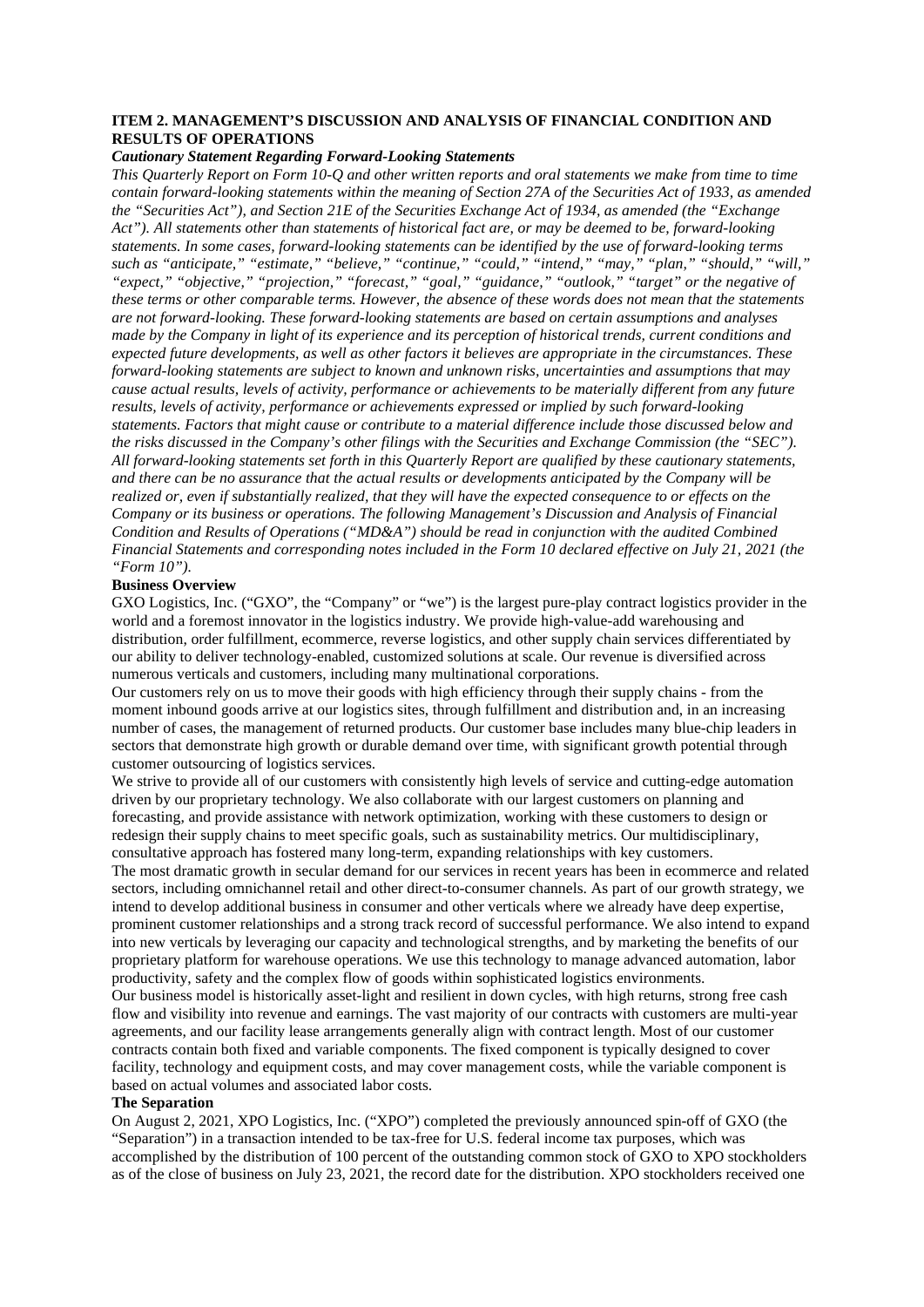share of GXO common stock for every share of XPO common stock held at the close of business on the record date. GXO is now a standalone publicly traded company. On August 2, 2021, regular-way trading of GXO's common stock commenced on the New York Stock Exchange ("NYSE") under the ticker symbol "GXO." The Separation was completed pursuant to the Separation and Distribution Agreement and various other agreements that govern aspects of our relationship with XPO, including, but not limited to a Transition Services Agreement ("TSA"), a Tax Matters Agreement ("TMA"), an Employee Matters Agreement ("EMA") and an Intellectual Property License Agreement ("IPLA"). See Note 3-The Separation for additional details of the agreements executed in connection with the Separation.

#### **Impacts of COVID-19**

As a global provider of supply chain solutions, our business can be impacted to varying degrees by factors beyond our control. The rapid escalation of COVID-19 into a pandemic in 2020 affected, and may continue to affect, economic activity broadly and customer sectors served by our industry.

Our operating results and cash flows fluctuated as a result of changes due to the COVID-19 pandemic and the seasonality of our business during the three and nine months ended September 30, 2020, and to a lesser extent for the three and nine months ended September 30, 2021, as discussed below. Future operating results and cash flows may fluctuate due to these and other factors beyond our control, which may include the cost and availability of labor, the timely procurement of equipment, the impact of product component shortages for our customers, foreign exchange rate fluctuations, changes in government regulations, and economic changes in our operating regions. While we generally are able to pass cost increases through to our customers, inflation may affect our operating results and cash flows. The timing of these pass-through costs can vary and lag. The totality of the actions we have taken, and continue to take, during the pandemic combined with the variable components of our cost structure, have mitigated the impact on our profitability relative to the impact on our revenue and volumes while our strong liquidity and disciplined capital management enable us to continue to invest in key growth initiatives.

However, due to the evolving nature of the COVID-19 pandemic and the efficacy and distribution of the vaccines, the extent of the impact of the pandemic on our industry and our business in particular remain difficult to predict. Furthermore, the extent and pace of a recovery remain uncertain and may differ significantly among the countries in which we operate. Our results of operations may continue to be impacted by the pandemic throughout 2021 and 2022.

#### **Basis of Presentation**

Prior to the Separation on August 2, 2021, our historical financial statements were prepared on a standalone combined basis and were derived from the consolidated financial statements and accounting records of XPO. On August 2, 2021, the Company became a standalone publicly traded company, and its financial statements are now presented on a consolidated basis. The unaudited financial statements for all periods presented, including the historical results of the Company prior to August 2, 2021, are now referred to as "Condensed Consolidated Financial Statements," and have been prepared pursuant to the rules and regulations for reporting on Form 10-Q. Accordingly, certain information and disclosures required by U.S. generally accepted accounting principles ("GAAP") for complete consolidated financial statements are not included herein.

Prior to the Separation on August 2, 2021, all the assets and liabilities were reflected on a historical cost basis, as immediately prior to the Separation all of the assets and liabilities presented were wholly owned by XPO and were generally transferred to the Company at a carry-over basis.

Prior to the Separation on August 2, 2021 the Condensed Consolidated Statements of Operations included allocations of XPO costs and expenses including XPO's corporate function which incurred a variety of expenses including, but not limited to, information technology, human resources, accounting, sales and sales operations, procurement, executive services, legal, corporate finance and communications. An allocation of these expenses is included to burden all business units comprising XPO's historical operations, including GXO. The charges reflected have been either specifically identified or allocated using drivers including proportional adjusted earnings before interest, taxes, depreciation and amortization, which includes adjustments for transaction and integration costs, as well as restructuring costs and other adjustments, or headcount. The majority of these allocated costs are recorded in Sales, general and administrative expense ("SG&A"), Transaction-related costs and Depreciation and amortization expense in the Condensed Consolidated Statements of Operations. All charges and allocations for facilities, functions and services performed by XPO organizations have been deemed settled in cash by GXO to XPO in the period in which the cost was recorded on the Condensed Consolidated Statements of Operations.

For periods ended on or prior to August 2, 2021, we were a member of the XPO consolidated group and our U.S. taxable income was included XPO's consolidated U.S. federal income tax return as well as in tax returns filed by XPO with certain state and local taxing jurisdictions. Our foreign income tax returns are filed on a separate company basis. For periods ended prior to the Separation, our current and deferred income taxes have been computed and presented herein under the "separate return method" as if GXO were a separate tax paying entity.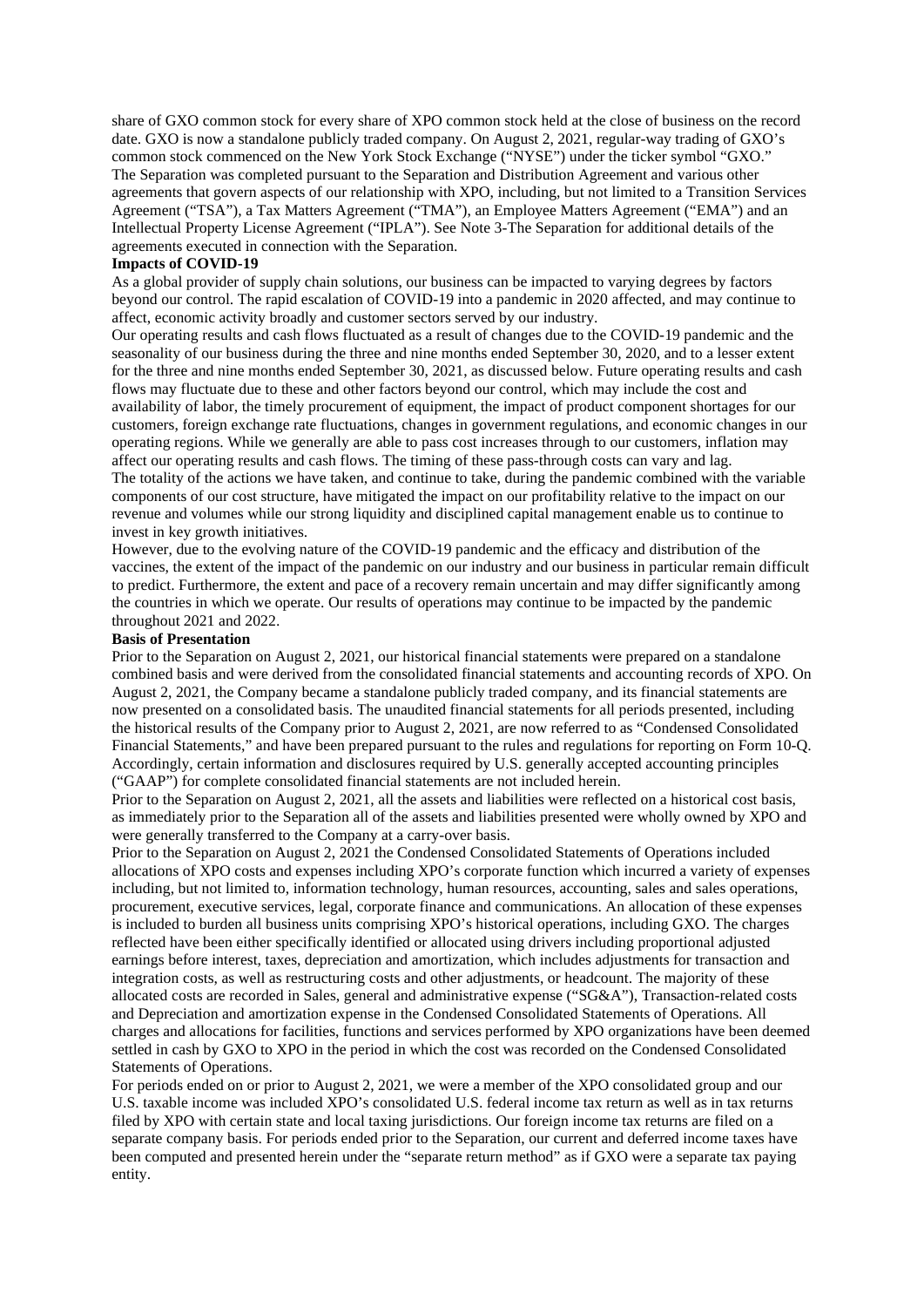#### GXO has a single reportable segment. **Results of Operations**

|                                           | <b>Three Months Ended</b><br>September 30, |                |               | <b>Nine Months Ended</b><br>September 30, |     |       |    |                |
|-------------------------------------------|--------------------------------------------|----------------|---------------|-------------------------------------------|-----|-------|----|----------------|
| $(In$ millions $)$                        |                                            | 2021           |               | 2020                                      |     | 2021  |    | 2020           |
| <b>Revenue</b>                            | \$                                         | 1,974          | $\mathcal{S}$ | 1,584 \$                                  |     | 5,678 | \$ | 4,429          |
| Direct operating expense                  |                                            | 1,651          |               | 1,297                                     |     | 4,725 |    | 3,685          |
| Sales, general and administrative expense |                                            | 171            |               | 157                                       |     | 519   |    | 467            |
| Depreciation and amortization expense     |                                            | 85             |               | 83                                        |     | 259   |    | 246            |
| Transaction and integration costs         |                                            | 29             |               | (2)                                       |     | 82    |    | 40             |
| Restructuring costs                       |                                            | $\overline{c}$ |               |                                           |     | 5     |    | 25             |
| <b>Operating income (loss)</b>            |                                            | 36             |               | 49                                        |     | 88    |    | (34)           |
| Other income                              |                                            | (11)           |               |                                           |     | (11)  |    | (2)            |
| Interest expense                          |                                            | 5              |               | 6                                         |     | 16    |    | 18             |
| come (loss) before income taxes           |                                            | 42             |               | 43                                        |     | 83    |    | (50)           |
| Income tax expense (benefit)              |                                            | (31)           |               | 20                                        |     | (21)  |    | $\overline{2}$ |
| Net income (loss)                         | \$                                         | 73             | \$            | 23                                        | -\$ | 104   | \$ | (52)           |

Revenue for the three months ended September 30, 2021 increased 24.6% to \$2.0 billion, compared with \$1.6 billion for the same period in 2020. Revenue for the nine months ended September 30, 2021 increased 28.2% to \$5.7 billion, compared with \$4.4 billion for the same period in 2020. For the three and nine months ended September 30, 2021, the increase in revenue compared to the same prior-year periods primarily reflects the reduced impact of COVID-19 in 2021. For the three and nine months ended September 30, 2021, our European operations reported growth of 34.1% and 40.2%, respectively, and our North American operations reported growth of 8.5% and 9.0%, respectively. Also impacting our revenue was the Kuehne + Nagel business we acquired in January 2021, which contributed approximately 16.3 and 15.8 percentage points, respectively, to revenue growth in our European operations and 10.3 and 9.7 percentage points, respectively, to our total revenue growth for the three and nine months ended September 30, 2021 compared to the same prior-year periods. Foreign currency movement increased revenue by approximately 2.2 and 5.1 percentage points for the three and nine months ended September 30, 2021, respectively.

Direct operating expenses are comprised of both fixed and variable expenses and consist of operating costs related to our logistics facilities, including personnel costs, facility and equipment expenses, such as rent, utilities, equipment maintenance and repair, transportation costs, costs of materials and supplies and information technology expenses. Direct operating expense for the three months ended September 30, 2021 was \$1.7 billion, or 83.6% of revenue, compared with \$1.3 billion, or 81.8% of revenue, for the same period in 2020. For the three months ended September 30, 2021, direct operating expenses increased by approximately 1.8% due to higher personnel and temporary labor expense. Direct operating expense for the nine months ended September 30, 2021 was \$4.7 billion, or 83.2% of revenue, compared with \$3.7 billion, or 83.2% of revenue. For the nine months ended September 30, 2021, direct operating expense as a percentage of revenue remained flat with the prior year period.

SG&A, including the allocated costs of XPO, primarily consists of salary and benefit costs for executive and certain administration functions, professional fees, facility costs other than those related to our logistics facilities, bad debt expense and legal costs. SG&A for the three months ended September 30, 2021 was \$171 million, or 8.7% of revenue, compared with \$157 million, or 9.9% of revenue, for the same period in 2020. SG&A for the nine months ended September 30, 2021 was \$519 million, or 9.1% of revenue, compared with \$467 million, or 10.5% of revenue, for the same prior-year period. For the three and nine months ended September 30, 2021, SG&A as a percentage of revenue benefited from the significant year-over-year increase in revenue as well as lower allocated costs from XPO.

Depreciation and amortization expense for the three months ended September 30, 2021 was \$85 million, compared with \$83 million for the same prior-year period. Depreciation and amortization expense for the nine months ended September 30, 2021 was \$259 million, compared with \$246 million for the same prior-year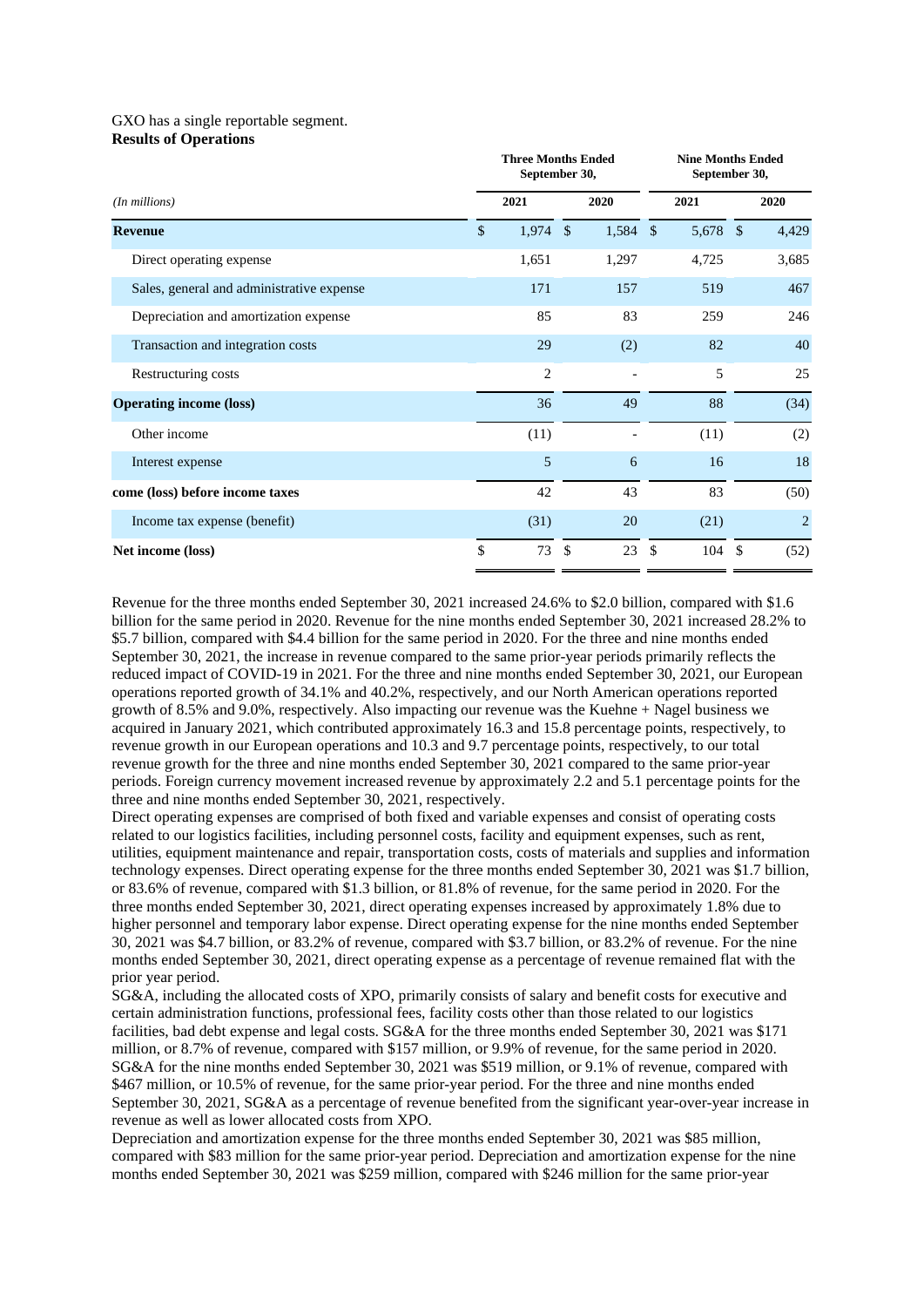period. The increase was primarily due to the impact of prior capital investments associated with new contract startups. Depreciation and amortization expense included allocated corporate charges of \$1 million and \$7 million for the three months ended September 30, 2021 and 2020 and \$15 million and \$21 million for the nine months ended September 30, 2021 and 2020, respectively. Depreciation and amortization expense included amortization of acquisition-related intangible assets of \$16 million and \$15 million for the three months ended September 30, 2021 and 2020, respectively, and \$44 million and \$43 million for the nine months ended September 30, 2021 and 2020, respectively.

Transaction and integration costs for the three and nine months ended September 30, 2021 was \$29 million and \$82 million, respectively, are primarily related to costs related to the Separation. For the three and nine months ended September 30, 2020, transaction and integration costs are primarily related to costs allocated by XPO related to XPO's exploration of strategic alternatives in 2020.

We engage in restructuring actions as part of our ongoing efforts to best use our resources and infrastructure. For the three and nine months ended September 30, 2021, we recorded restructuring charges of \$2 million and \$5 million, respectively, primarily related to severance costs. For the three and nine months ended September 30, 2020, we recorded restructuring charges of \$5 million and \$25 million, respectively, primarily related to severance costs. Restructuring charges for the three and nine months ended September 30, 2021 included an adjustment to a previously recognized liability. For further information on our restructuring actions, see Note 6- Restructuring Charges.

Other income primarily includes pension income. In connection with the Separation, GXO became the plan sponsor for the U.K. defined benefit pension plan. See Note 10-Pension for further information. We recorded income of \$11 million for the three and nine months ended September 30, 2021. Other income was immaterial for the three months ended September 30, 2020 and was \$2 million for the nine months ended September 30, 2020.

Interest expense primarily relates to the Notes issued during the third quarter of 2021 and our related-party debt obligations with XPO prior to the Separation. Interest expense for the three months ended September 30, 2021 was \$5 million compared with \$6 million for the same period in 2020. Interest expense for the nine months ended September 30, 2021 was \$16 million compared with \$18 million for the same period in 2020.

Our effective tax rate for the three months ended September 30, 2021 and 2020 was (72.5)% and 49.0%, respectively, and (24.8)% and (5.0)% for the nine months ended September 30, 2021 and 2020, respectively. The effective tax rates for the third quarter of 2021 and 2020 were determined using an estimate of our annual effective tax rate, adjusted for discrete items that occurred within the periods presented. The changes in the effective tax rates for the three months ended September 30, 2021 compared with the same periods in 2020 were driven by a decrease in pre-tax losses in certain jurisdictions for which no benefit can be recognized and a discrete tax benefit of \$42 million from the initial recognition of a deferred tax asset in connection with the Separation.

#### **Liquidity and Capital Resources**

Prior to the Separation on August 2, 2021, the Company participated in XPO's centralized treasury model, which included its cash pooling and other intercompany financing arrangements. We have historically generated, and expect to continue to generate, positive cash flow from operations.

Our ability to fund our operations and anticipated capital needs is reliant upon the generation of cash from operations, supplemented as necessary by periodic utilization of our Revolving Credit Facility. Our principal uses of cash in the future will be primarily to fund our operations, working capital needs, capital expenditures, repayment of borrowings and strategic business development transactions. The timing and magnitude of our start ups can vary and may positively or negatively impact our cash flows.

We continually evaluate our liquidity requirements and capital structure in light of our operating needs, growth initiatives and capital resources. We believe that our existing liquidity and sources of capital are sufficient to support our operations over the next 12 months.

#### *Revolving Credit Facility*

In June 2021, we entered into a five-year,unsecured, multi-currency revolving credit facility (the "Revolving Credit Facility"). The Revolving Credit Facility provides commitments of up to \$800 million, of which \$60 million will be available for the issuance of letters of credit.

There were no amounts outstanding under the Revolving Credit Facility as of September 30, 2021. *Unsecured Notes*

In July 2021, the Company completed an offering of \$800 million aggregate principal amount of notes, consisting of \$400 million of notes due 2026 (the "2026 Notes") and \$400 million of notes due 2031 (the "2031 Notes", and together with the 2026 Notes, the "Notes").

The 2026 Notes bear interest at a rate of 1.65% per annum payable semiannually in cash in arrears on January 15 and July 15 of each year, beginning January 15, 2022, and mature on July 15, 2026. The 2031 Notes bear interest at a rate of 2.65% per annum payable semiannually in cash in arrears on January 15 and July 15 of each year, beginning January 15, 2022, and mature on July 15, 2031.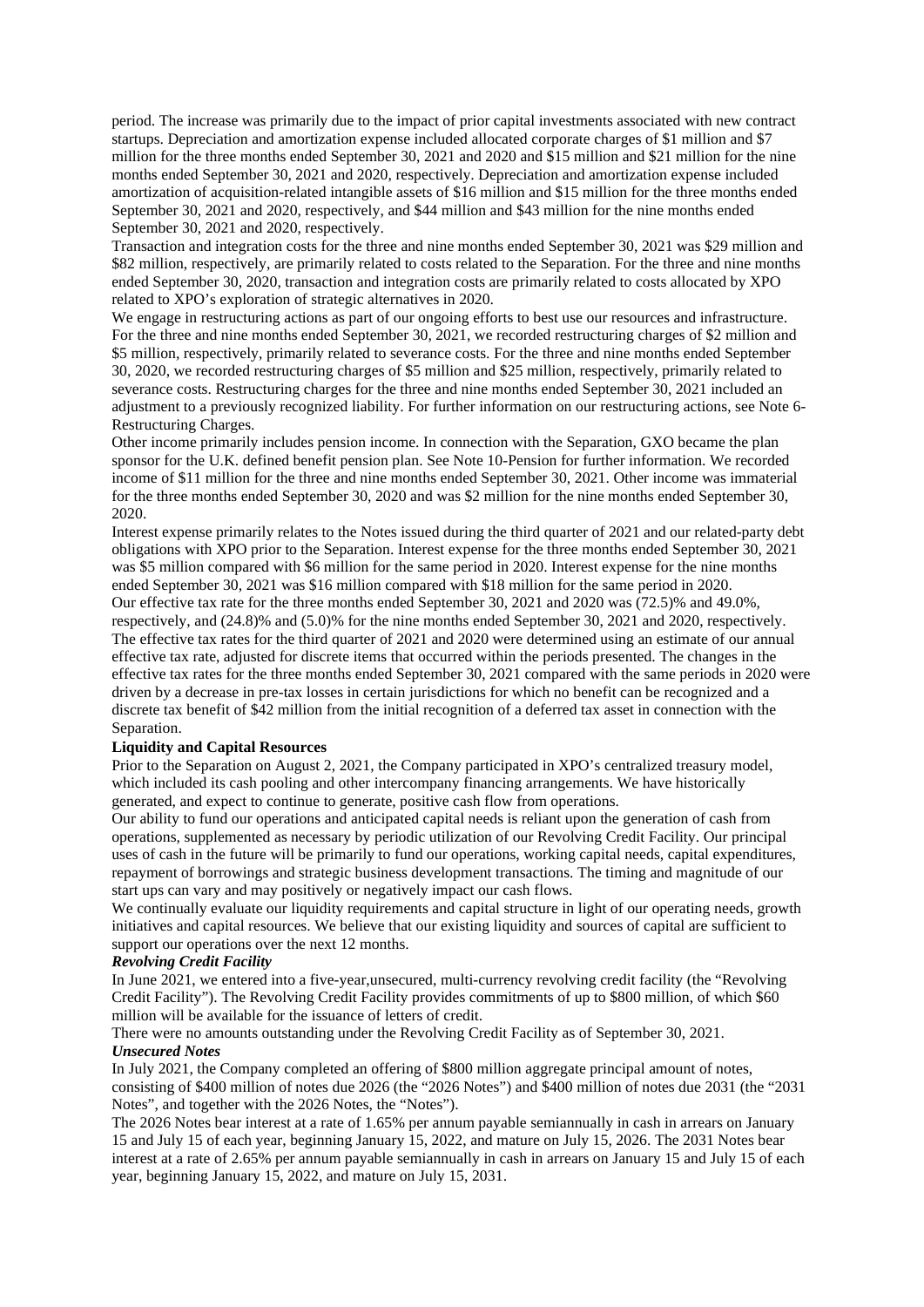At September 30, 2021, the Company was in compliance with the covenants of the indenture governing the **Notes**.

#### *Trade Receivables Securitization and Factoring Programs*

We sell certain of our trade accounts receivable on a non-recourse basis to third-party financial institutions under factoring agreements. We also sell certain European trade accounts receivable under a securitization program that contains financial covenants customary for this type of arrangement, including maintaining a defined average days sales outstanding ratio. We account for these transactions as sales of receivables and present cash proceeds as cash provided by operating activities in the Condensed Consolidated Statements of Cash Flows. The trade receivables securitization program permits us to borrow, on an unsecured basis, cash collected in a servicing capacity on previously sold receivables. We use trade receivables securitization and factoring programs to help manage our cash flows.

Under the securitization program, one of our wholly owned subsidiaries, GXO Logistics Europe, participates in a trade receivables securitization program co-arranged by two European banks (the "Purchasers"). Under the program, a wholly-owned bankruptcy-remote special purpose entity of GXO Logistics Europe sells trade receivables that originate with wholly-owned subsidiaries of GXO Logistics Europe to unaffiliated entities managed by the Purchasers. The special purpose entity is a variable interest entity and has been presented within these condensed consolidated financial statements based on our control of the entity's activities.

In July 2021, in connection with the Separation, XPO's existing trade receivable securitization program was amended; the previous €400 million (\$460 million) program is now comprised of two separate €200 million (\$230 million) programs, one of which remains with GXO and expires July 2024. As of July 2021, GXO's special purpose entity no longer purchases trade receivables from XPO. As of December 31, 2020, current assets include trade receivables purchased from XPO in connection with our trade receivables securitization program of \$105 million. The trade receivables that had been purchased from XPO prior to the Separation have been reflected within Other current assets in the Condensed Consolidated Balance Sheets.

We account for transfers under our securitization and factoring arrangements as sales because we sell full title and ownership in the underlying receivables and control of the receivables is considered transferred. For these transfers, the receivables are removed from our Condensed Consolidated Balance Sheets at the date of transfer. In the securitization and factoring arrangements, our continuing involvement is limited to servicing the receivables. The fair value of any servicing assets and liabilities is immaterial. Our trade receivables securitization program permits us to borrow, on an unsecured basis, cash collected in a servicing capacity on previously sold receivables which are included in short-term debt on our Condensed Consolidated Balance Sheets until they are repaid in the following month's settlement.

**Three Months Ended September 30, Nine Months Ended September 30,** *(In millions)* **2021 2020 2021 2020 Securitization programs** Receivables sold in period  $\begin{array}{cccc} \text{8} & 418 & \text{8} & 395 & \text{8} & 1,320 & \text{8} & 1,031 \\ \end{array}$ Cash consideration 1.031 1.031 1.031 1.031 1.031 1.031 1.031 1.031 1.031 1.031 1.031 1.031 1.031 1.031 1.031 1.031 **Factoring programs** Receivables sold in period 132 96 331 518 Cash consideration  $132 \t\t 96 \t\t 331 \t\t 517$ 

Information related to the trade receivables sold was as follows:

#### *Financial Condition*

The following table summarizes our asset and liability balances as of September 30, 2021 and December 31, 2020:

| $(In$ millions $)$        | September 30,<br>2021 |            |  |       |
|---------------------------|-----------------------|------------|--|-------|
| Total current assets      |                       | $1.958$ \$ |  | 1,836 |
| Total long-term assets    |                       | 5,175      |  | 4,712 |
| Total current liabilities |                       | 2,245      |  | 1,738 |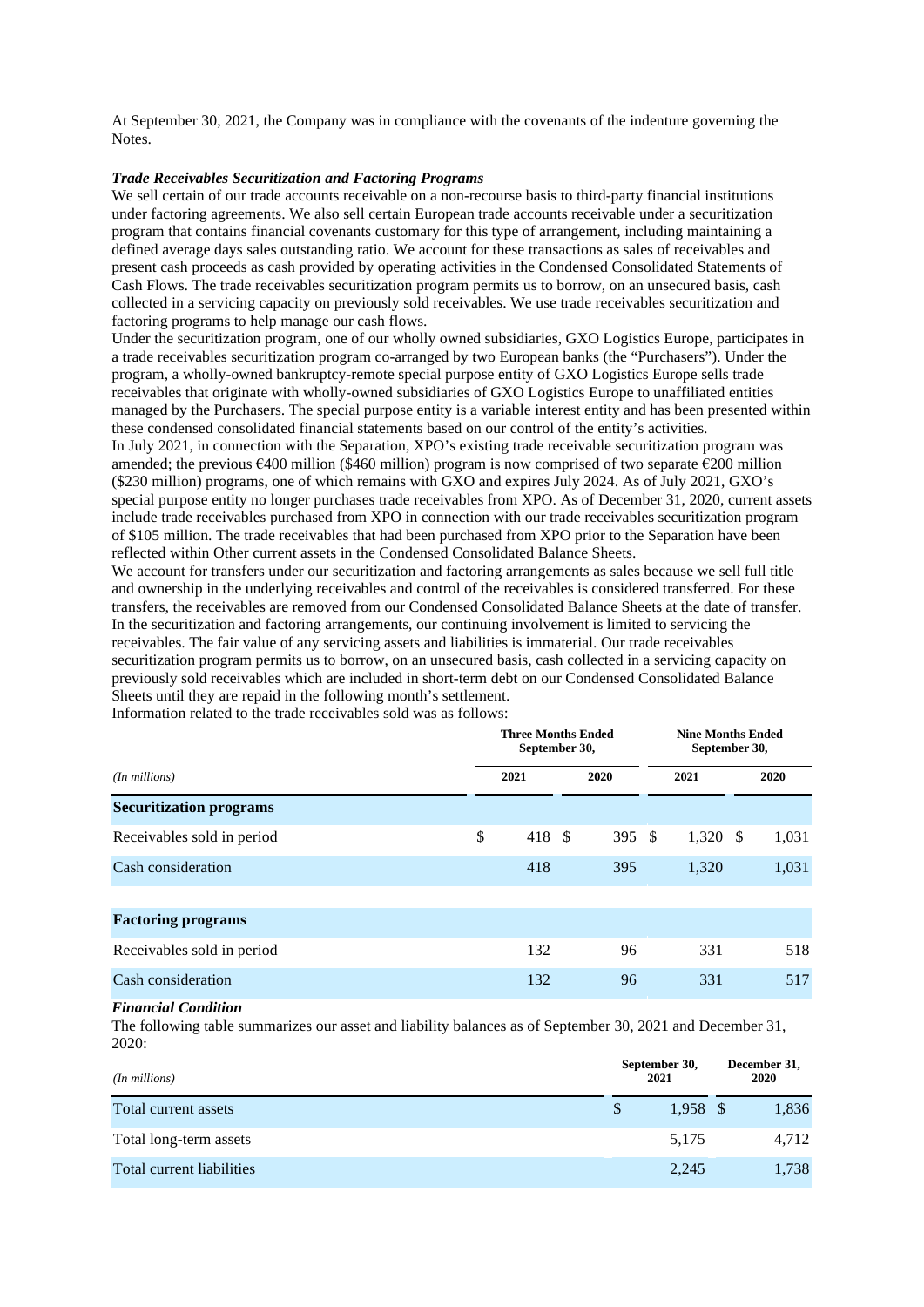#### Total long-term liabilities 2,551 1,862

**Nine Months Ended September 30,**

The increase in our assets and liabilities from December 31, 2020 to September 30, 2021 primarily reflects the impact of the Kuehne + Nagel business acquired in January 2021. Total long-term assets also reflects an increase in start-up costs and operating lease assets associated with our new contracts. Total long-term liabilities also reflects the settlement of related-party notes and issuance of the Notes during the third quarter. **Cash Flow Activity**

Our cash flows from operating, investing and financing activities, as reflected on our Condensed Consolidated Statements of Cash Flows, are summarized as follows:

|                                                                        | Thing information entried bepremioer boy |           |      |       |  |  |  |
|------------------------------------------------------------------------|------------------------------------------|-----------|------|-------|--|--|--|
| $(In$ millions $)$                                                     |                                          | 2021      | 2020 |       |  |  |  |
| Net cash provided by operating activities                              | \$                                       | 251 \$    |      | 345   |  |  |  |
| Net cash used in investing activities                                  |                                          | (140)     |      | (163) |  |  |  |
| Net cash provided by (used in) financing activities                    |                                          | (165)     |      | 28    |  |  |  |
| Effect of exchange rates on cash, cash equivalents and restricted cash |                                          |           |      | (1)   |  |  |  |
| Net increase (decrease) in cash, cash equivalents and restricted cash  | S                                        | $(53)$ \$ |      | 209   |  |  |  |

#### *Operating Activities*

Cash flows from operating activities for the nine months ended September 30, 2021 decreased by \$94 million compared with 2020. This reflects the impact of increased use of cash for working capital in 2021, partially offset by higher net income.

#### *Investing Activities*

Investing activities used \$140 million of cash for the nine months ended September 30, 2021, compared with \$163 million used for the same period of 2020. During the nine months ended September 30, 2021, we used \$180 million of cash to purchase property and equipment; and received \$8 million of cash from sales of property and equipment. During the nine months ended September 30, 2020, we used \$159 million of cash to purchase property and equipment; used \$15 million, net, in connection with the purchase and sale of affiliate trade receivables and received \$11 million of cash from sales of property and equipment.

We anticipate net capital expenditures to be between \$225 million and \$250 million in 2021, funded by cash on hand and available liquidity.

#### *Financing Activities*

Financing activities used \$165 million of cash for the nine months ended September 30, 2021. The primary uses of cash from financing activities for the nine months ended September 30, 2021 were to purchase the remaining noncontrolling interest in GXO Logistics Europe that we did not own for \$128 million, \$64 million used to repay debt and finance leases, \$21 million to repay borrowings related to our securitization program and \$774 million of net transfers to XPO in connection with the Separation. The primary source of cash from financing activities for the nine months ended September 30, 2021 was the issuance of long-term debt of \$794 million. Financing activities generated \$28 million of cash for the nine months ended September 30, 2020. The primary sources of cash from financing activities in the nine months ended September 30, 2020 were \$112 million of net transfers from XPO and \$17 million from net borrowings related to our securitization program. The primary uses of cash from financing activities in the nine months ended September 30, 2020 were \$85 million used to repay debt and finance leases and \$21 million to purchase a noncontrolling interest in GXO Logistics Europe.

#### **Off-Balance Sheet Arrangements**

We do not engage in any off-balance sheet financial arrangements that have or are reasonably likely to have a material current or future effect on our financial condition, revenues or expenses, results of operations, liquidity, capital expenditures or capital resources.

#### **Contractual Obligations**

As of September 30, 2021, the Company's future contractual obligations have not materially changed as compared with December 31, 2020, except for the aggregate principal amount of indebtedness associated with the Notes of \$800 million and associated interest payments of \$17 million per year. See Note 8-Debt and Financing Arrangements for additional details.

### **Critical Accounting Policies**

Our significant accounting policies, which include management's best estimates and judgments, are included in Note 2-Basis of Presentation to the combined financial statements for the year ended December 31, 2020 included in the Form 10. See Note 2-Basis of Presentation for information on the adoption of new accounting standards during 2021. A discussion of accounting estimates, considered critical because of the potential for a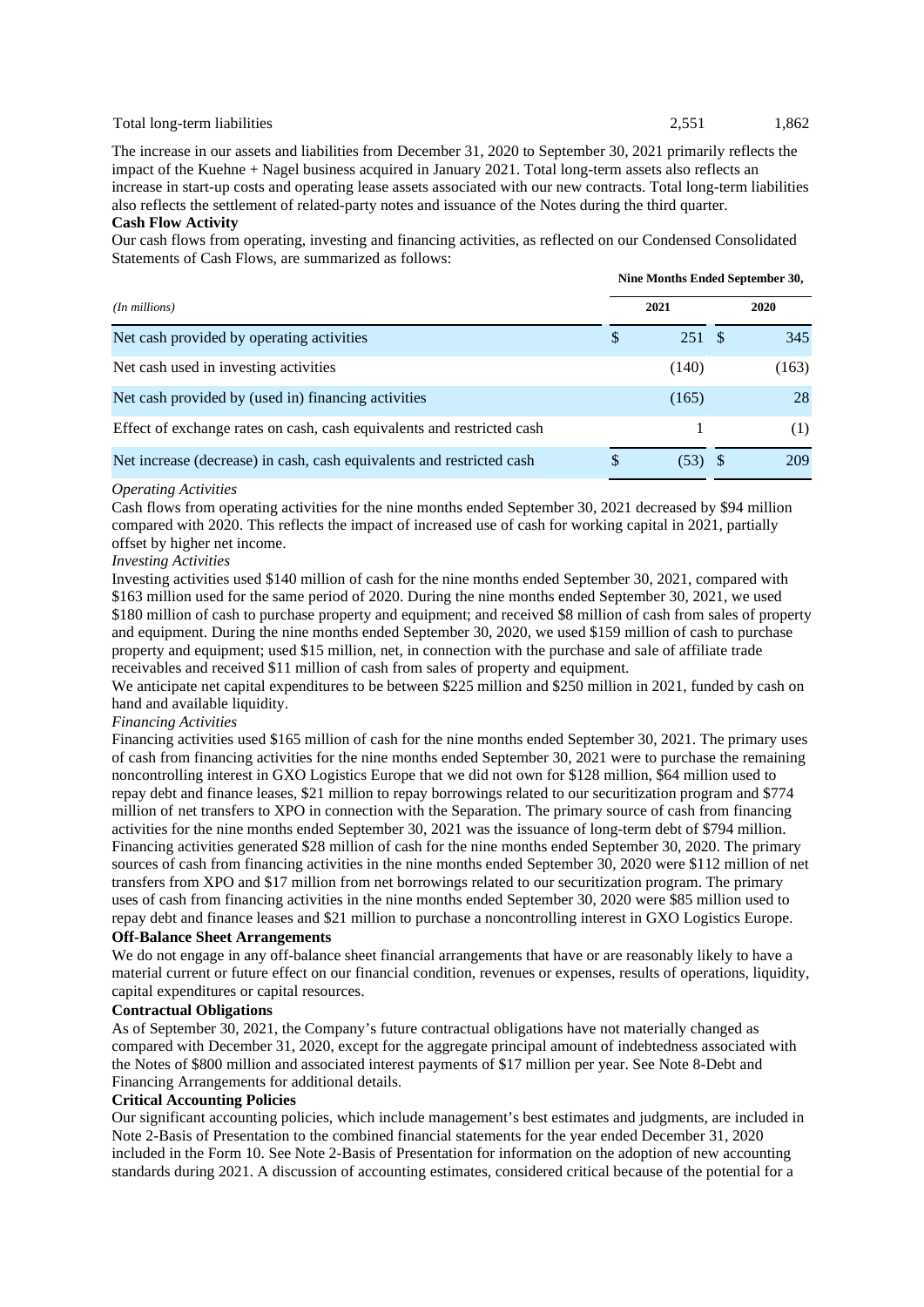significant impact on the financial statements due to the inherent uncertainty in such estimates, are disclosed in the Critical Accounting Policies section of Management's Discussion and Analysis of Financial Condition and Results of Operations included in the Form 10. There have been no significant changes in the Company's critical accounting estimates since December 31, 2020.

**Recently Adopted Accounting Pronouncements and Accounting Pronouncements Not Yet Adopted** Information related to new accounting standards is included in Note 2-Basis of Presentation to the Condensed Consolidated Financial Statements.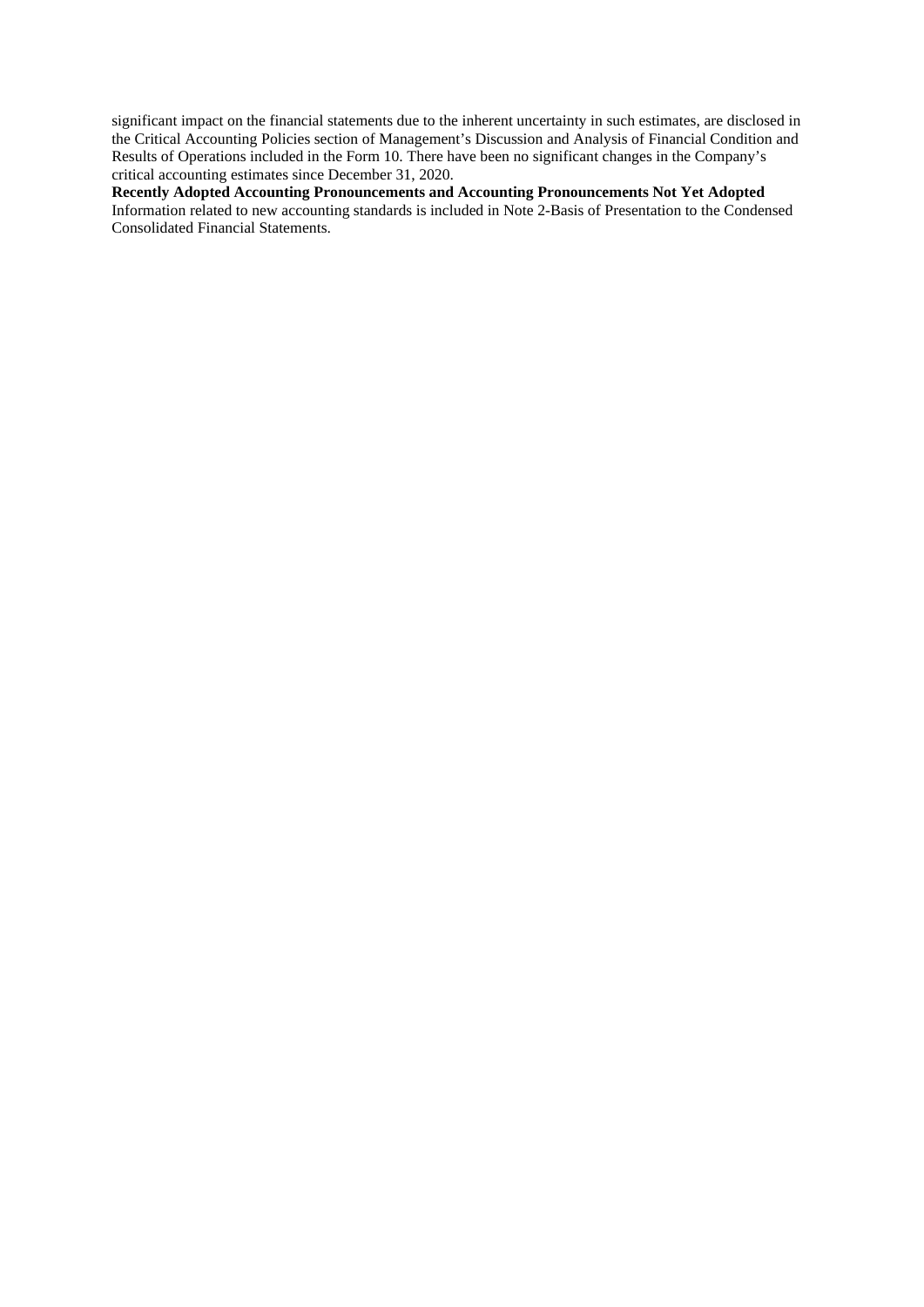#### **ITEM 3. QUANTITATIVE AND QUALITATIVE DISCLOSURES ABOUT MARKET RISK**

Our market risk disclosures involve forward-looking statements. Actual results could differ materially from those projected in such forward-looking statements. We are exposed to market risk related to changes in interest rates and foreign currency exchange rates.

#### *Interest Rate Risk*

Our long-term debt portfolio primarily consists of fixed-rate instruments complemented by a variable-rate revolving credit facility that can be drawn on from time to time. For any variable-rate debt, interest rate changes in the underlying index rates will impact future interest expense. Currently we do not hold any derivative contracts that hedge our interest rate risk, however we may consider entering into such contracts in the future. A 1% increase or decrease in interest rates would decrease or increase the fair value of our notes and debentures by approximately 6%.

#### *Foreign Currency Exchange Risk*

A significant proportion of our net assets and income are in non-U.S. dollar ("USD") currencies, primarily the Euro ("EUR") and British pound sterling ("GBP"). We are exposed to currency risk from potential changes in functional currency values of our foreign currency denominated assets, liabilities and cash flows. Consequently, a depreciation of the EUR or the GBP relative to the USD could have an adverse impact on our financial results. We entered into cross-currency swap agreements to manage our foreign currency exchange risk by effectively converting a portion of the fixed-rate USD-denominated notes, including the interest payments, to fixed-rate, EUR-denominated debt. We use foreign currency option contracts to mitigate the risk of a reduction in the value of earnings from our operations that use the EUR or GBP as their functional currency.

As of September 30, 2021, a uniform 10% strengthening in the value of the USD relative to the EUR would have resulted in a decrease in net assets of \$35 million. As of September 30, 2021, a uniform 10% strengthening in the value of the USD relative to the GBP would have resulted in a decrease in net assets of \$53 million. These theoretical calculations assume that an instantaneous, parallel shift in exchange rates occurs, which is not consistent with the history of foreign currency transactions. Fluctuations in exchange rates also affect the volume of sales or the foreign currency sales price as competitors' services become more or less attractive. The sensitivity analysis of the impact of changes in foreign currency exchange rates does not factor in a potential change in sales levels or local currency prices.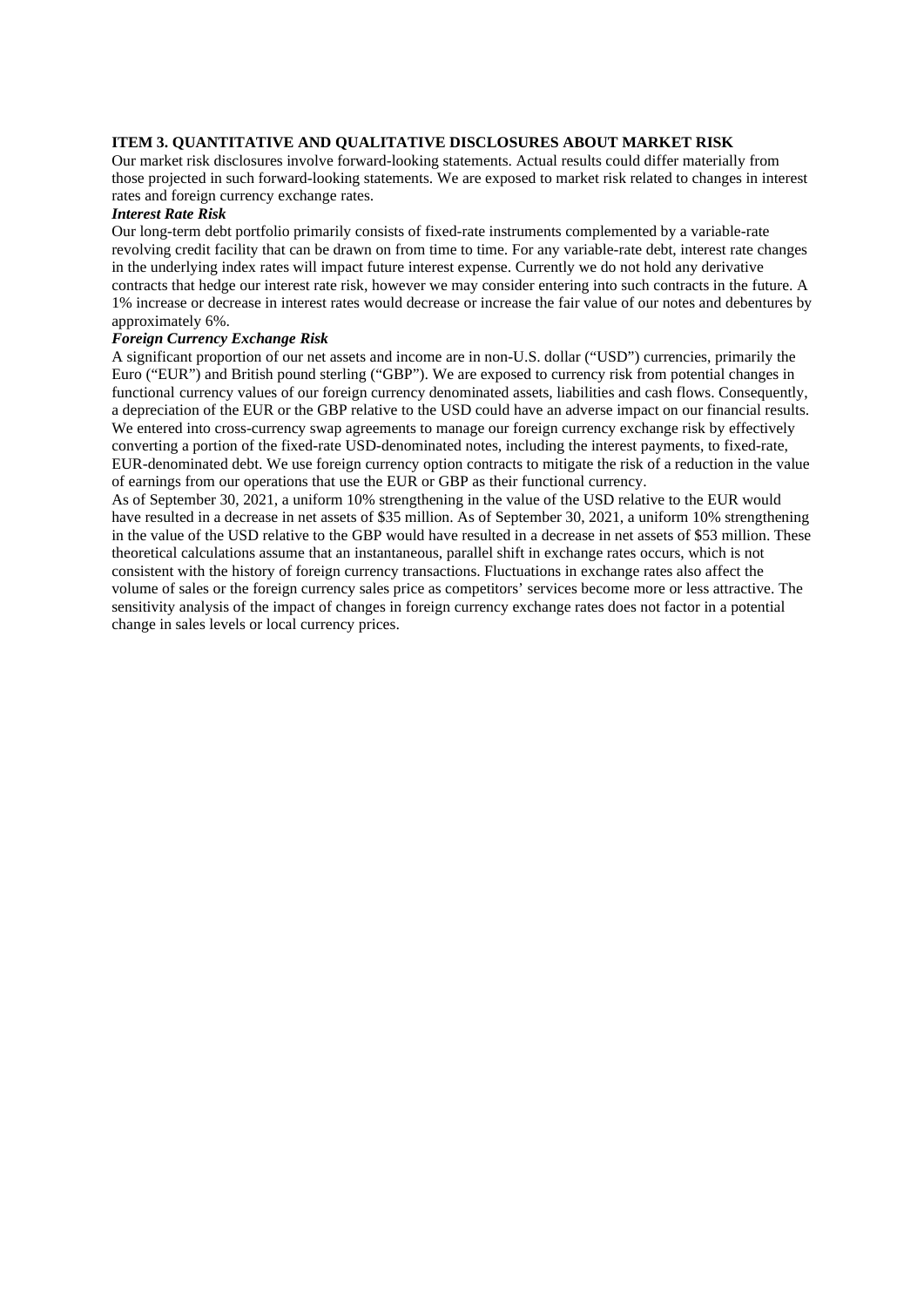#### **ITEM 4. CONTROLS AND PROCEDURES**

Under the supervision and with the participation of our management, including our Chief Executive Officer ("CEO") and Chief Financial Officer ("CFO"), we conducted an evaluation of the effectiveness of the design and operation of our disclosure controls and procedures, as such term is defined in Rule 13a-15(e) and Rule 15d-15(e) under the Securities Exchange Act of 1934, as amended as of September 30, 2021. Based on that evaluation, our CEO and CFO concluded that our disclosure controls and procedures as of September 30, 2021 were effective as of such time such that the information required to be included in our Securities and Exchange Commission ("SEC") reports is: (i) recorded, processed, summarized and reported within the time periods specified in SEC rules and forms relating to the Company, including our consolidated subsidiaries; and (ii) accumulated and communicated to our management, including our CEO and CFO, as appropriate to allow timely decisions regarding required disclosure.

Prior to August 2, 2021, the Company relied on certain material processes and internal controls over financial reporting performed by XPO. There have not been any changes in our internal control over financial reporting during the quarter ended September 30, 2021 that have materially affected, or are reasonably likely to materially affect, our internal control over financial reporting.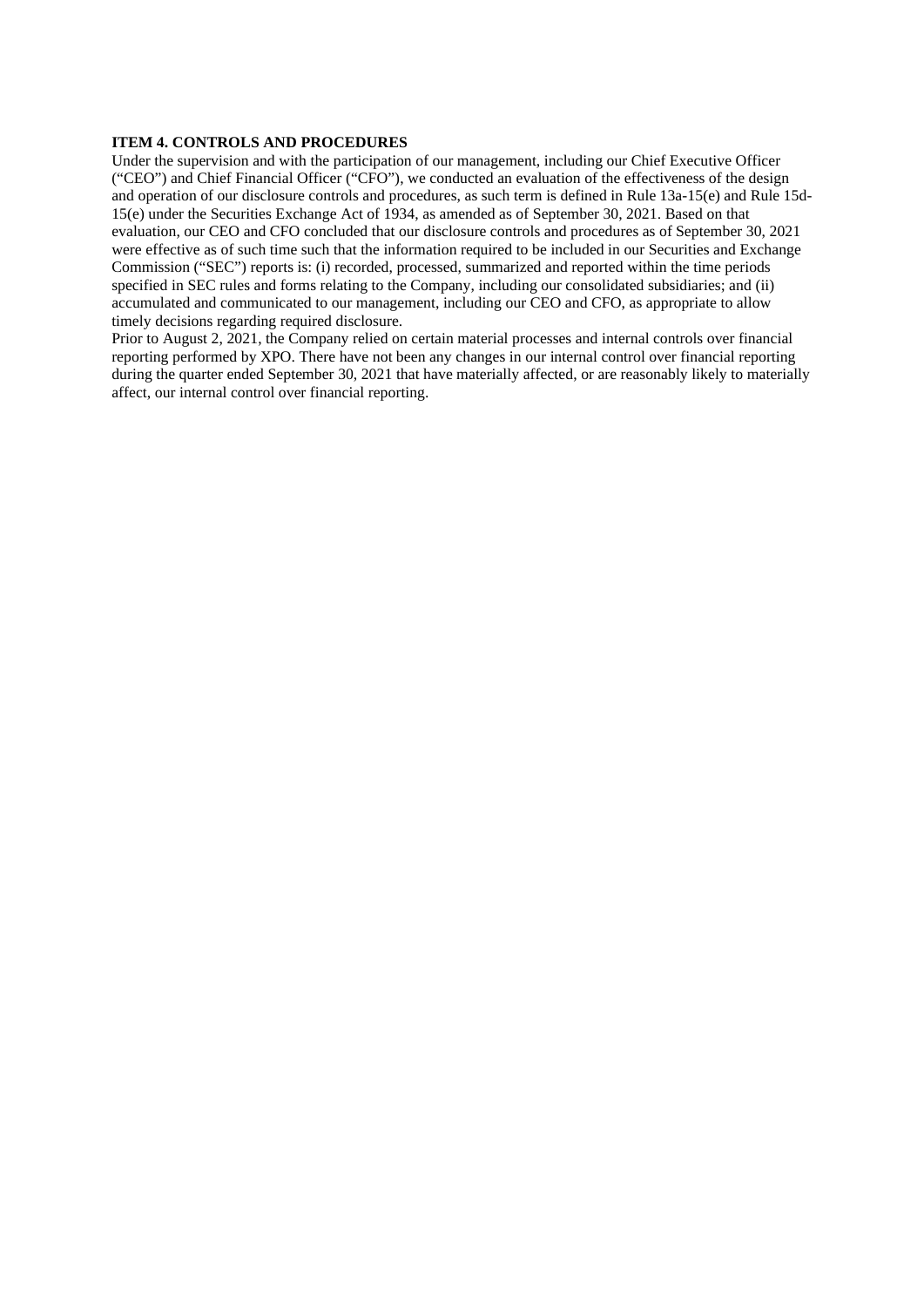#### **PART II-OTHER INFORMATION ITEM 1. LEGAL PROCEEDINGS**

See Note 13-Commitments and Contingencies to the Condensed Consolidated Financial Statements included in this Quarterly Report on Form 10-Q for a description of our legal proceedings.

# **ITEM 1A. RISK FACTORS**

There are no material changes to the risk factors previously disclosed under "Risk Factors" in the Form 10, except to note that the Separation was completed on August 2, 2021.

I**TEM 2. UNREGISTERED SALES OF EQUITY SECURITIES AND USE OF PROCEEDS** None

**ITEM 3. DEFAULTS UPON SENIOR SECURITIES**

None

**ITEM 4. MINE SAFETY DISCLOSURES**

Not applicable

**ITEM 5. OTHER INFORMATION**

None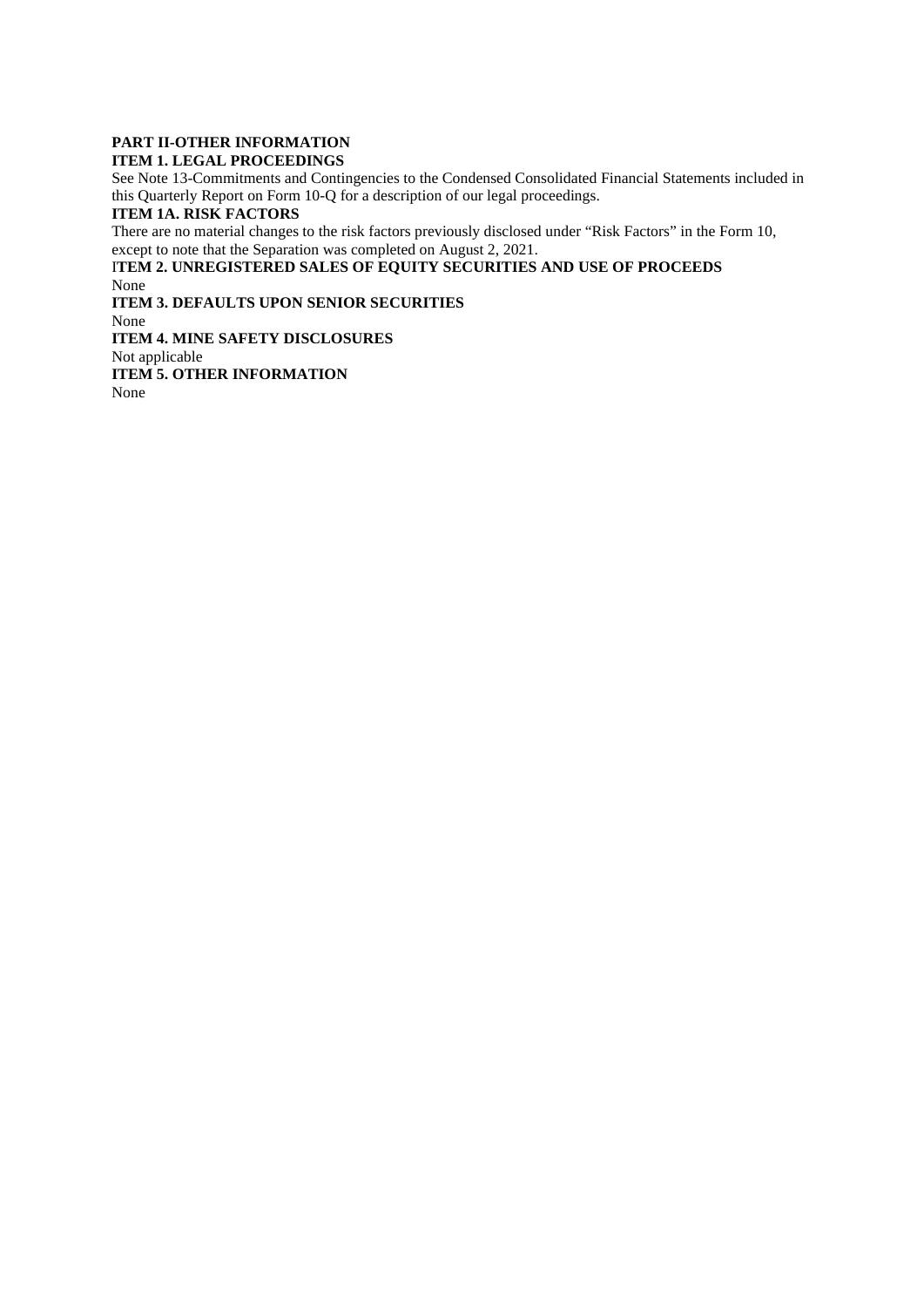| ******* |  |
|---------|--|
| umber   |  |

#### **Description**

- 2.1 [Separation and Distribution Agreement by and between XPO Logistics, Inc. and GXO Logistics, Inc.,](https://www.sec.gov/Archives/edgar/data/0001852244/000162828021015181/exhibit21-form8xkgxoxpo.htm)  [dated as of August 1, 2021, incorporated by reference to Exhibit 2.1 of the Company's Current Report](https://www.sec.gov/Archives/edgar/data/0001852244/000162828021015181/exhibit21-form8xkgxoxpo.htm)  [on Form 8-K \(Commission file no. 001-40470\) filed with the SEC on August 2, 2021.](https://www.sec.gov/Archives/edgar/data/0001852244/000162828021015181/exhibit21-form8xkgxoxpo.htm)
- 3.1 [Amended and Restated Certificate of Incorporation of GXO Logistics, Inc., incorporated by reference](https://www.sec.gov/Archives/edgar/data/0001852244/000162828021015181/exhibit31-8xkgxo.htm)  [to Exhibit 3.1 of the Company's Current Report on Form 8-K \(Commission file no. 001-40470\) filed](https://www.sec.gov/Archives/edgar/data/0001852244/000162828021015181/exhibit31-8xkgxo.htm)  [with the SEC on August 2, 2021.](https://www.sec.gov/Archives/edgar/data/0001852244/000162828021015181/exhibit31-8xkgxo.htm)
- 3.2 [Second Amended and Restated Bylaws of GXO Logistics, Inc., incorporated by reference to Exhibit](https://www.sec.gov/Archives/edgar/data/0001852244/000162828021015181/exhibit32-8xkgxo.htm)  [3.2 of the Company's Current Report on Form 8-K \(Commission file no. 001-40470\) filed with the](https://www.sec.gov/Archives/edgar/data/0001852244/000162828021015181/exhibit32-8xkgxo.htm)  [SEC on August 2, 2021.](https://www.sec.gov/Archives/edgar/data/0001852244/000162828021015181/exhibit32-8xkgxo.htm)
- 4.1 [Indenture, dated as of July 2, 2021, among GXO Logistics, Inc. and Wells Fargo Bank National](https://www.sec.gov/Archives/edgar/data/1852244/000162828021013619/exhibit41-form10a.htm)  [Association, as Trustee, incorporated by reference to Exhibit 4.1 to the Company's Amendment No. 3](https://www.sec.gov/Archives/edgar/data/1852244/000162828021013619/exhibit41-form10a.htm)  [to the Registration Statement on Form 10 \(Commission file no. 001-40470\) filed on July 7, 2021.](https://www.sec.gov/Archives/edgar/data/1852244/000162828021013619/exhibit41-form10a.htm)
- 4.2 [First Supplemental Indenture, dated as of July 2,2021, among GXO logistics, Inc. and Wells Fargo](https://www.sec.gov/Archives/edgar/data/1852244/000162828021013619/exhibit42-form10a.htm)  [Bank, National Association, as Trustee, incorporated by reference to Exhibit 4.2 to the Company's](https://www.sec.gov/Archives/edgar/data/1852244/000162828021013619/exhibit42-form10a.htm)  [Amendment No. 3 to the Registration Statement on Form 10 \(Commission file no. 001-40470\) filed on](https://www.sec.gov/Archives/edgar/data/1852244/000162828021013619/exhibit42-form10a.htm)  [July 7, 2021.](https://www.sec.gov/Archives/edgar/data/1852244/000162828021013619/exhibit42-form10a.htm)
- 4.3 [Registration Rights Agreement, dated July 2, 2021, by and among GXO Logistics, Inc. Barclays](https://www.sec.gov/Archives/edgar/data/1852244/000162828021013619/exhibit43-form10a.htm)  [Capital Inc., Citigroup Global Markets Inc., Credit Agricole Securities. \(USA\) Inc. and Goldman](https://www.sec.gov/Archives/edgar/data/1852244/000162828021013619/exhibit43-form10a.htm)  Sachs & Co. LLC, incorporated by reference to Exhibit 4.3 to the Company's Amendment No. 3 to the [Registration Statement on Form 10 \(Commission file no. 001-40470\) filed on July 7, 2021.](https://www.sec.gov/Archives/edgar/data/1852244/000162828021013619/exhibit43-form10a.htm)
- 4.4 [Registration Rights Agreement by and among Jacobs Private Equity, LLC and GXO Logistics, Inc.,](https://www.sec.gov/Archives/edgar/data/0001852244/000110465921122086/tm2127876d1_ex4-1.htm)  [dated as of September 29, 2021, incorporated by reference to Exhibit 4.1 to the Company's Current](https://www.sec.gov/Archives/edgar/data/0001852244/000110465921122086/tm2127876d1_ex4-1.htm)  [Report on Form 8-K \(Commission file no. 001-40470\) filed with the SEC on October 1, 2021.](https://www.sec.gov/Archives/edgar/data/0001852244/000110465921122086/tm2127876d1_ex4-1.htm)
- 10.1 [Transition Services Agreement by and between XPO Logistics, Inc. and GXO Logistics, Inc., dated as](https://www.sec.gov/Archives/edgar/data/0001852244/000162828021015181/exhibit101-form8xkgxoxpo.htm)  [of August 1, 2021, incorporated by reference to Exhibit 10.1 of the Company's Current Report on](https://www.sec.gov/Archives/edgar/data/0001852244/000162828021015181/exhibit101-form8xkgxoxpo.htm)  [Form 8-K \(Commission file no. 001-40470\) filed with the SEC on August 2, 2021.](https://www.sec.gov/Archives/edgar/data/0001852244/000162828021015181/exhibit101-form8xkgxoxpo.htm)
- 10.2 [Tax Matters Agreement by and between XPO Logistics, Inc. and GXO Logistics, Inc., dated as of](https://www.sec.gov/Archives/edgar/data/0001852244/000162828021015181/exhibit102-form8xkgxoxpo.htm)  [August 1, 2021, incorporated by reference to Exhibit 10.2 of the Company's Current Report on Form](https://www.sec.gov/Archives/edgar/data/0001852244/000162828021015181/exhibit102-form8xkgxoxpo.htm)  [8-K \(Commission file no. 001-40470\) filed with the SEC on August 2, 2021.](https://www.sec.gov/Archives/edgar/data/0001852244/000162828021015181/exhibit102-form8xkgxoxpo.htm)
- 10.3 [Employee Matters Agreement by and between XPO Logistics, Inc. and GXO Logistics, Inc., dated as](https://www.sec.gov/Archives/edgar/data/0001852244/000162828021015181/exhibit103-form8kgxoxpo.htm)  [of August 1, 2021, incorporated by reference to Exhibit 10.3 of the Company's Current Report on](https://www.sec.gov/Archives/edgar/data/0001852244/000162828021015181/exhibit103-form8kgxoxpo.htm)  [Form 8-K \(Commission file no. 001-40470\) filed with the SEC on August 2, 2021.](https://www.sec.gov/Archives/edgar/data/0001852244/000162828021015181/exhibit103-form8kgxoxpo.htm)
- 10.4 [Intellectual Property License Agreement by and between XPO Logistics, Inc. and GXO Logistics,](https://www.sec.gov/Archives/edgar/data/0001852244/000162828021015181/exhibit104-form8xkgxoxpo.htm)  [Inc., dated as of July 30, 2021, incorporated by reference to Exhibit 10.4 of the Company's Current](https://www.sec.gov/Archives/edgar/data/0001852244/000162828021015181/exhibit104-form8xkgxoxpo.htm)  [Report on Form 8-K \(Commission file no. 001-40470\) filed with the SEC on August 2, 2021.](https://www.sec.gov/Archives/edgar/data/0001852244/000162828021015181/exhibit104-form8xkgxoxpo.htm)
- 10.5+ [GXO Logistics, Inc. 2021 Omnibus Incentive Plan, incorporated by reference to Exhibit 10.5 of the](https://www.sec.gov/Archives/edgar/data/0001852244/000162828021015181/exhibit105-form8xkgxo.htm)  [Company's Current Report on Form 8-K \(Commission file no. 001-40470\) filed with the SEC on](https://www.sec.gov/Archives/edgar/data/0001852244/000162828021015181/exhibit105-form8xkgxo.htm)  [August 2, 2021.](https://www.sec.gov/Archives/edgar/data/0001852244/000162828021015181/exhibit105-form8xkgxo.htm)
- 10.6+ Form of Option Award Agreement under the GXO Logistics, Inc. 2021 Omnibus Incentive [Compensation Plan, incorporated by reference to Exhibit 10.2 to the Company' Registration Statement](https://www.sec.gov/Archives/edgar/data/0001852244/000162828021011851/exhibit102-form10.htm)  [on Form 10 \(Commission file no. 001-40470\) filed on June 9, 2021.](https://www.sec.gov/Archives/edgar/data/0001852244/000162828021011851/exhibit102-form10.htm)
- 10.7+ [GXO Logistics, Inc. Severance Plan, incorporated by reference to Exhibit 10.6 of the Company's](https://www.sec.gov/Archives/edgar/data/0001852244/000162828021015181/exhibit106-form8xkgxo.htm)  [Current Report on Form 8-K \(Commission file no. 001-40470\) filed with the SEC on August 2, 2021.](https://www.sec.gov/Archives/edgar/data/0001852244/000162828021015181/exhibit106-form8xkgxo.htm)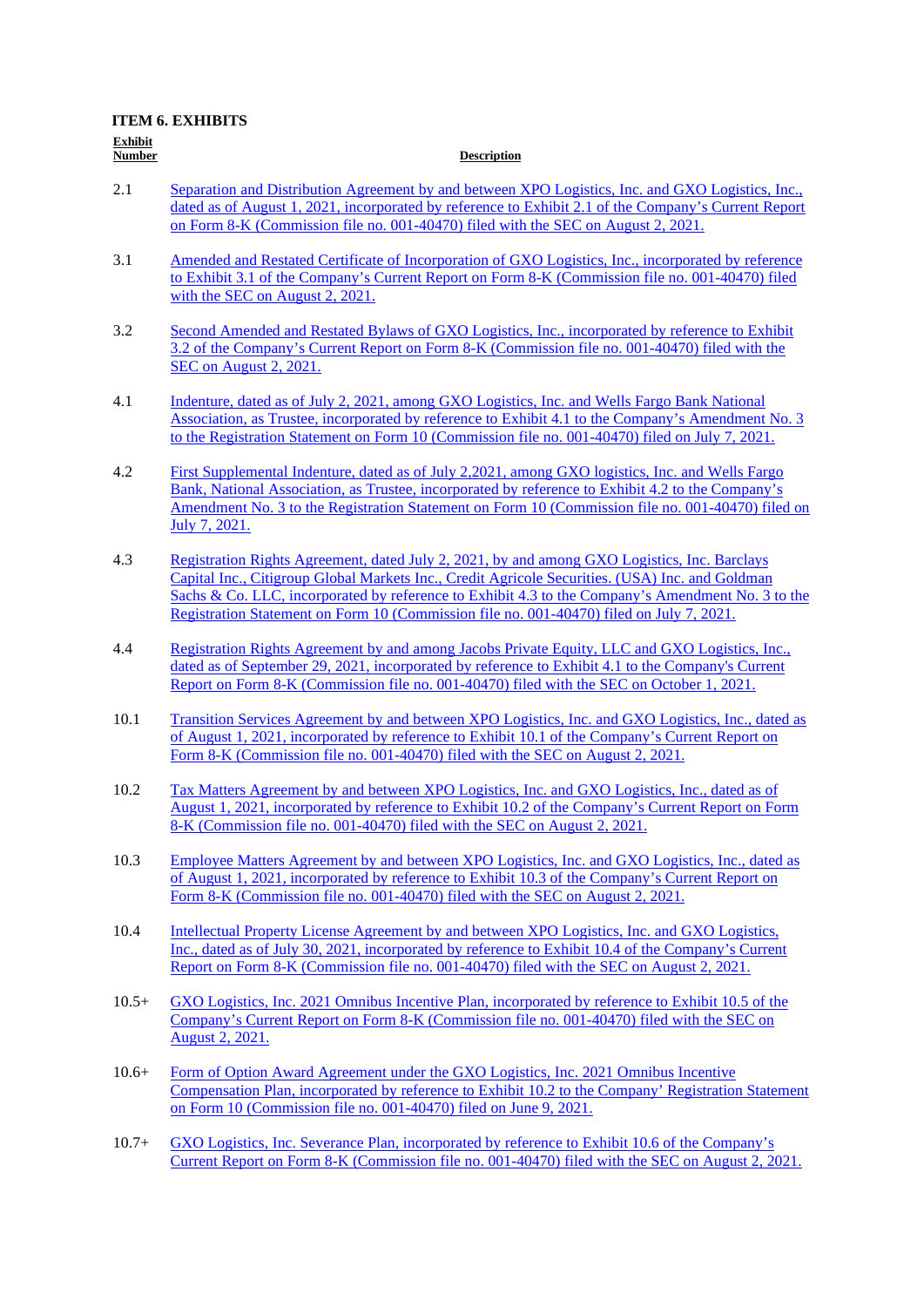10.8+ GXO Logistics, Inc. Cash Long-Term Incentive Plan, incorporated by reference to Exhibit 10.7 of the [Company's Current Report on Form 8-K \(Commission file no. 001-40470\) filed with the SEC on](https://www.sec.gov/Archives/edgar/data/0001852244/000162828021015181/exhibit107-form8xkgxo.htm)  [August 2, 2021.](https://www.sec.gov/Archives/edgar/data/0001852244/000162828021015181/exhibit107-form8xkgxo.htm)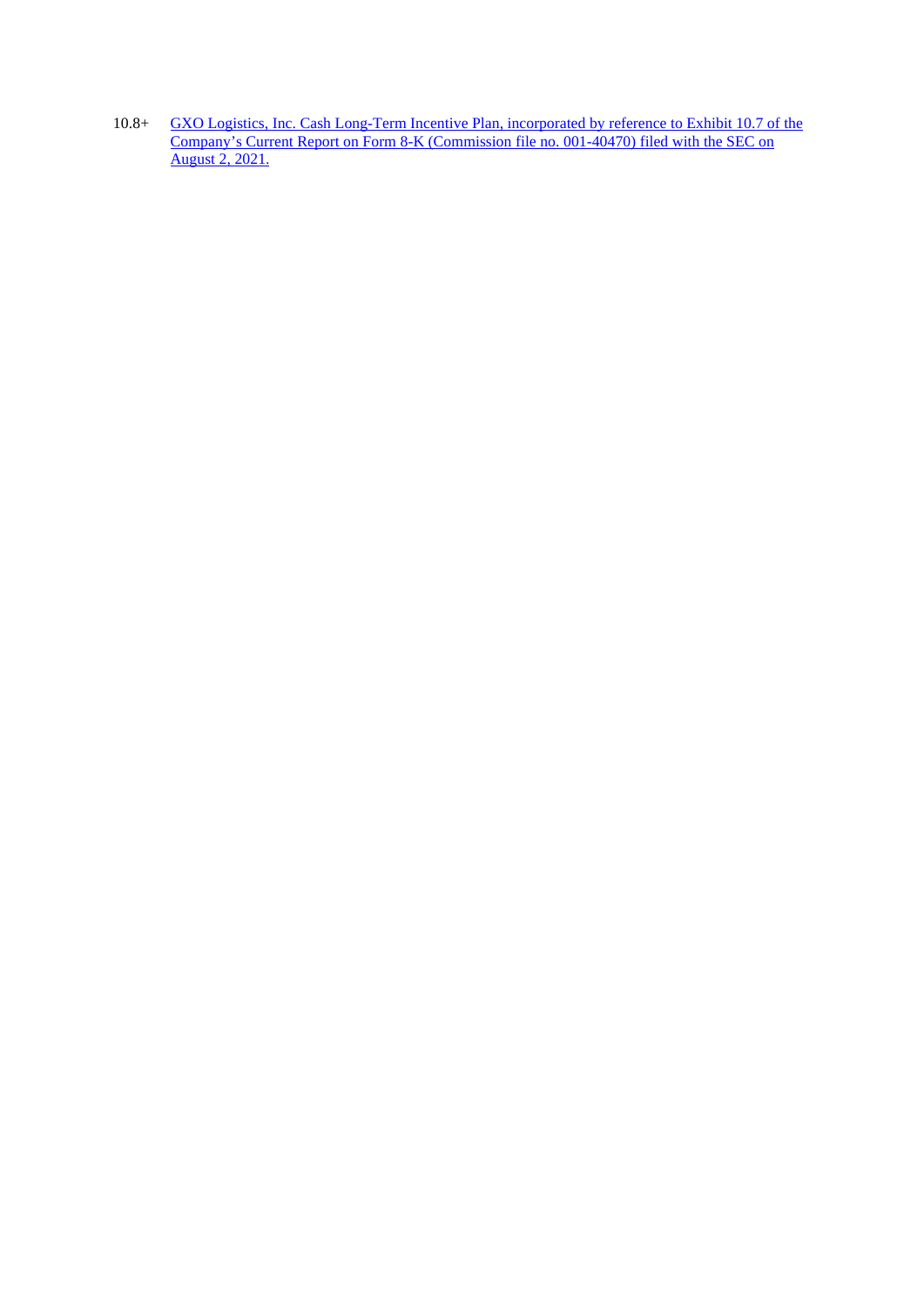| <b>Exhibit</b><br><b>Number</b> | <b>Description</b>                                                                                                                                                                                                                                                                        |
|---------------------------------|-------------------------------------------------------------------------------------------------------------------------------------------------------------------------------------------------------------------------------------------------------------------------------------------|
| $10.9+$                         | Service Agreement between XPO Supply Chain UK Limited and Karlis Kirsis, dated as of July 9,<br>2021, incorporated by reference to Exhibit 10.14 to the Company's Amendment No. 4 to the<br>Registration Statement on Form 10 (Commission file no. 001-40470) filed on July 15, 2021.     |
| $10.10+$                        | <u>Pension Top Up Letter between XPO Logistics Europe and Karlis Kirsis, dated as of July 9,</u><br>2021, incorporated by reference to Exhibit 10.15 to the Company's Amendment No. 4 to the<br>Registration Statement on Form 10 (Commission file no. 001-40470) filed on July 15, 2021. |
| $10.11+$                        | Offer Letter between XPO Logistics Europe and Karlis Kirsis, dated as of July 9, 2021, incorporated<br>by reference to Exhibit 10.16 to the Company's Amendment No. 4 to the Registration Statement on<br>Form 10 (Commission file no. 001-40470) filed on July 15, 2021.                 |
| $10.12*+$                       | Form of Restricted Stock Unit Award Agreement for Non-Employee Directors (2021 Omnibus<br><b>Incentive Compensation Plan).</b>                                                                                                                                                            |
| $10.13*+$                       | Form of Restricted Stock Unit Award Agreement (Service-Vesting) (2021 Omnibus Incentive<br><b>Compensation Plan).</b>                                                                                                                                                                     |
| $10.14*+$                       | Offer Letter between GXO Logistics, Inc. and Elizabeth Fogarty, effective as of September 1, 2021.                                                                                                                                                                                        |
| $31.1*$                         | Certification of the Principal Executive Officer pursuant to Section 302 of the Sarbanes-Oxley Act<br>of 2002, with respect to the registrant's Quarterly Report on Form 10-Q for the fiscal quarter<br>ended September 30, 2021.                                                         |
| $31.2*$                         | Certification of the Principal Financial Officer pursuant to Section 302 of the Sarbanes-Oxley Act of<br>2002, with respect to the registrant's Quarterly Report on Form 10-Q for the fiscal quarter<br>ended September 30, 2021.                                                         |
| $32.1**$                        | Certification of the Principal Executive Officer Pursuant to Section 906 of the Sarbanes-Oxley Act<br>of 2002, with respect to the registrant's Quarterly Report on Form 10-Q for the fiscal quarter<br>ended September 30, 2021.                                                         |
| $32.2**$                        | Certification of the Principal Financial Officer Pursuant to Section 906 of the Sarbanes-Oxley Act of<br>2002, with respect to the registrant's Quarterly Report on Form 10-Q for the fiscal quarter<br>ended September 30, 2021.                                                         |
| 101.INS                         | Inline XBRL Instance Document.                                                                                                                                                                                                                                                            |
| ∗                               | 101.SCH Inline XBRL Taxonomy Extension Schema.                                                                                                                                                                                                                                            |
| ∗                               | 101.CAL Inline XBRL Taxonomy Extension Calculation Linkbase.                                                                                                                                                                                                                              |
| 101.DEF<br>∗                    | Inline XBRL Taxonomy Extension Definition Linkbase.                                                                                                                                                                                                                                       |
| *                               | 101.LAB Inline XBRL Taxonomy Extension Label Linkbase.                                                                                                                                                                                                                                    |
| 101.PRE<br>∗                    | Inline XBRL Taxonomy Extension Presentation Linkbase.                                                                                                                                                                                                                                     |
| $104 *$                         | Cover Page Interactive Data File (formatted as inline XBRL and contained in Exhibit 101).                                                                                                                                                                                                 |
| ∗                               | Filed herewith.                                                                                                                                                                                                                                                                           |
|                                 |                                                                                                                                                                                                                                                                                           |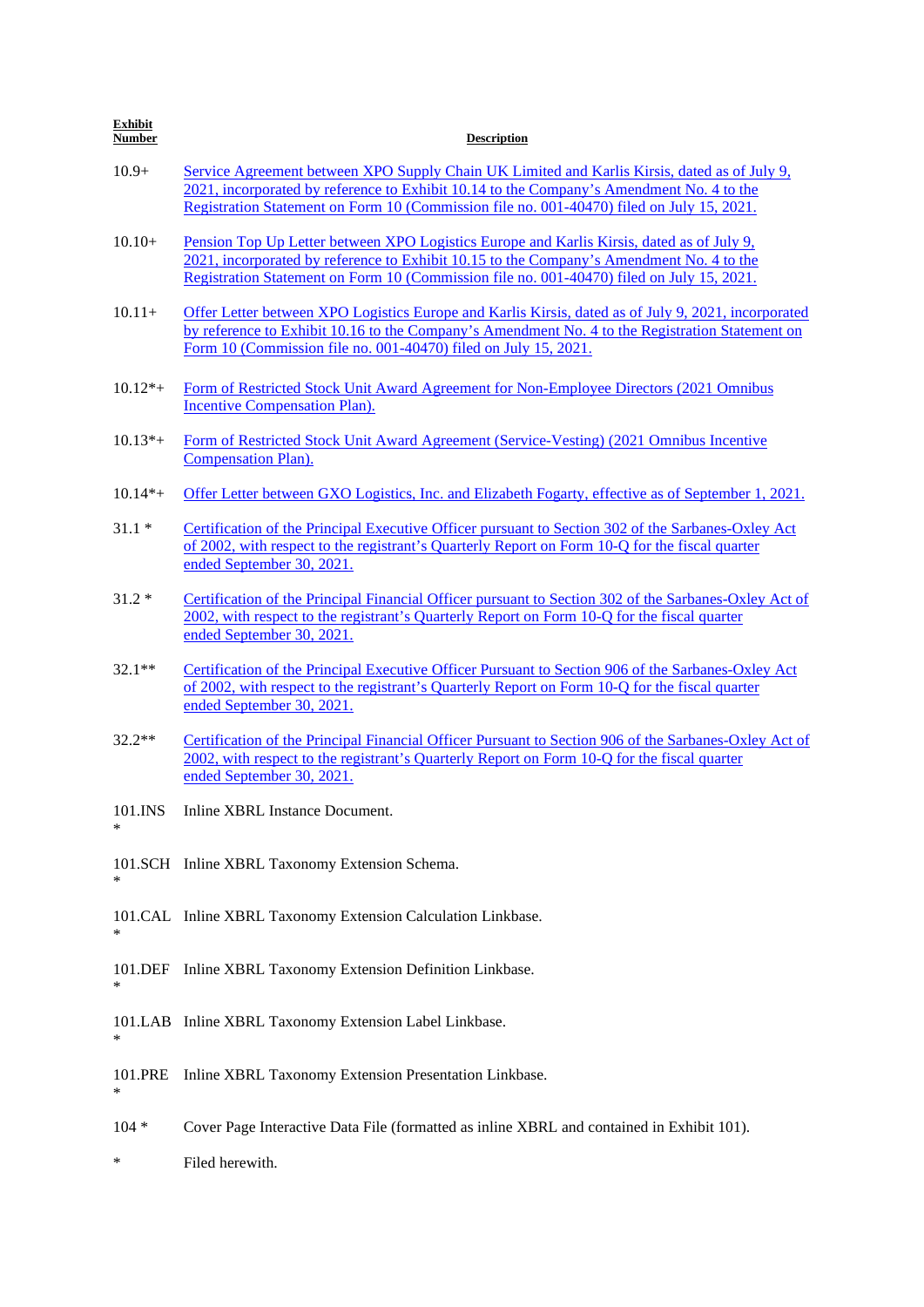- \*\* Furnished herewith.
- + This exhibit is a management contract or compensatory plan or arrangement.